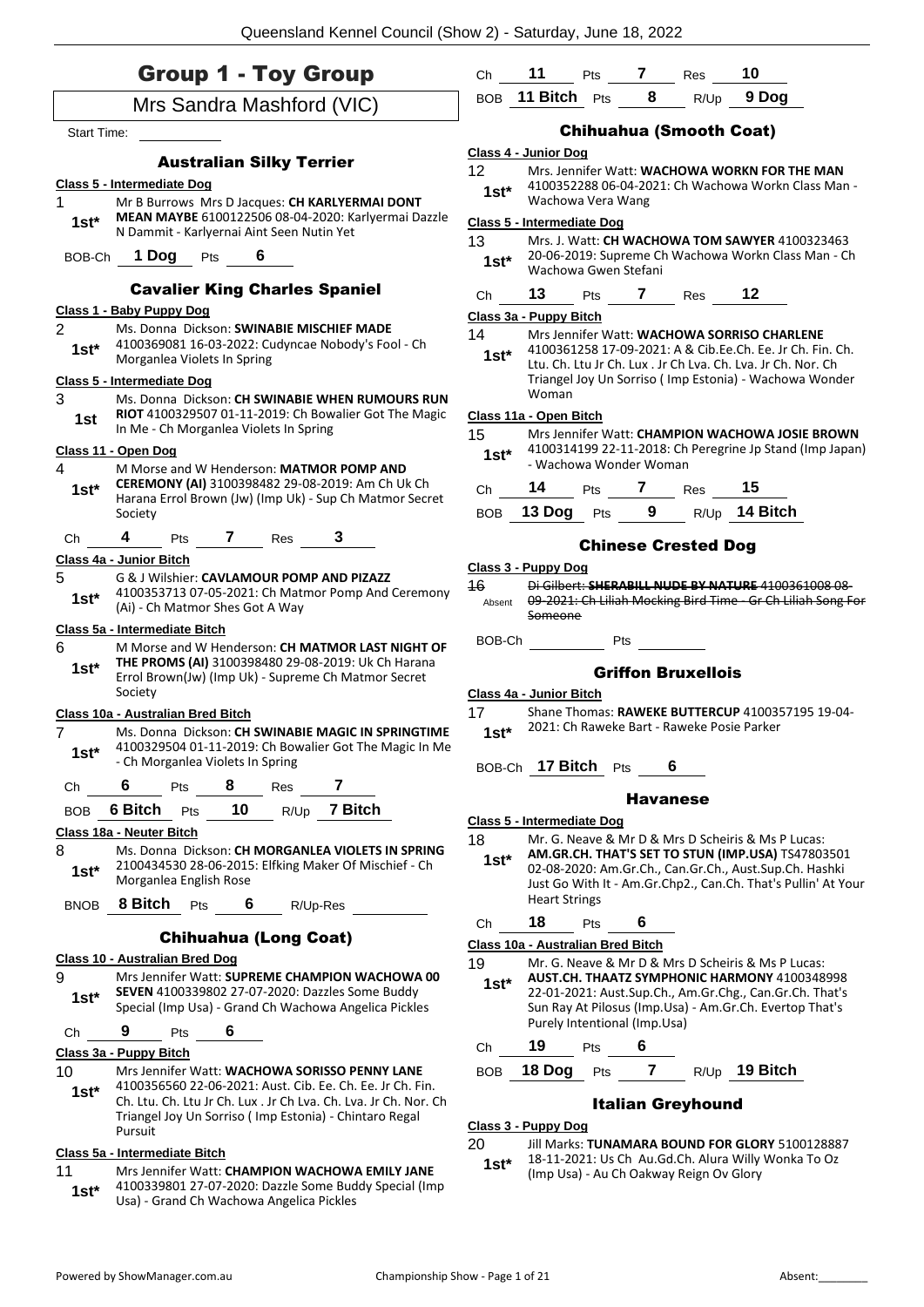| Ch | 20 | Pts | 6 |
|----|----|-----|---|
|    |    |     |   |

#### **Class 2a - Minor Puppy Bitch**

21 Jill Marks: **OAKWAY TICKET TO FANTASY** 4100363023 19- 10-2021: Rhondies Ticket To Downunder (Imp Usa) - Ch. Oakway Dreams Of Love Absent

#### **Class 5a - Intermediate Bitch**

22 Samantha Newman: **BLUEZEPP LUCY IN THE SKY** 2100540678 20-11-2019: Piccino Love Bug - Bluezepp Quintessential Absent



#### Japanese Chin

#### **Class 3a - Puppy Bitch**

23 Jessica Kohlman: **TENKEIKO TATSUO HANA** 4100365277 Absent 12-08-2021: Ch Pondaroza Red Arrow - Furperson Gracie **Class 11a - Open Bitch** 24 Mrs D. Jacques: **C.I.B GR CH PONDAROZA BESUTO** 

**HIMITSU NI** 2100418529 14-11-2014: Cupidtown Ringside Gossip - Ch Tannashar Tamani **1st\***

BOB-Ch **24 Bitch** Pts **6** R/Up-Res

#### Lowchen

#### **Class 1 - Baby Puppy Dog**

25 Ms FEL Darling: **PACEAWAY DANCE MONKEY** 4100366436 27-12-2021: Paceaway Riverfance - Triscadec Angel In The Roar **1st\***

#### **Class 4 - Junior Dog**

26 Ms FEL Darling: **AUST CH PACEAWAY KEEP ROARIN** 4100357747 12-06-2021: Paceaway Keep Your Sox On - Triscadec Angel In The Roar **1st\***

#### Ch **26** Pts **6**

#### **Class 5a - Intermediate Bitch**

#### 27 L & C Horne: **LOWENHART EATYOUR HARTOUT**

4100341863 22-08-2020: Ch Lowenhart Tastes Sensational - Ch Lowenhart Gotmy Buttngear **1st\***

#### **Class 11a - Open Bitch**

28 L & C Horne: **CH LOWENHART RUNS RINGSROUND** 4100254776 18-02-2015: Ch Wyntervale Hiphopopotamus - **1st** 4100254776 18-02-2015: Ch wyntervale Hiph<br>Sup Ch Neu Gr Ch Lowenhart Kickup Theheini

| BOB 26 Dog Pts |  | $R/Up$ 28 Bitch |
|----------------|--|-----------------|
|                |  |                 |

#### Maltese

#### **Class 1 - Baby Puppy Dog**

29 Brunn. H, Doig. C, Shugg.A: **ANGELOFWHITE HE WEARS THE GRIN** 3100448712 11-03-2022: Kor Ch Kimba Of Angela White Kr (Imp Kor) - Kor Ch Joy Of Angela White Kr (Imp Kor) **1st\***

#### **Class 4 - Junior Dog**

30 Mr. Steve Standley & Mrs Bronwyn Standley: **CH MALTICE A MILLION DREAMS** 4100351345 27-02-2021: Aust Ch Cinecitta' Sagro Gra (Imp Italy) - Ch Maltice Andromeda **1st\***

#### Ch **30** Pts **6**

#### **Class 5a - Intermediate Bitch**

31 Mr. Steve Standley & Mrs Bronwyn Standley: **CH MALTICE DREAM A LIL DREAM** 4100330675 14-12-2019: Ch Cincetta' **1st\*** DREAM A LIL DREAM 41003306/5 14-12-2<br>Sagro Gra - Ch Toiperro Quintessential Kiss

### Ch **31** Pts **6**

BOB **31 Bitch** Pts **7** R/Up **30 Dog**

### Miniature Pinscher

#### **Class 1a - Baby Puppy Bitch**

32 Ms. Kim Quodling: **CEDARHAVEN WALK ON BY**

4100368042 29-01-2022: Ch. Majicjewl Enchanted Knight - Nikijay Walk This Way Withdrawn

#### **Class 11a - Open Bitch**

33 Ms. Kim Quodling: **CEDARHAVEN DANCE LITTLE SISTER** 4100320636 12-04-2019: Ch. Time To Be Smart For Melka (Imp Nz) - Nikijay Sultana Kösem **1st\***

BOB-Ch **33 Bitch** Pts **6**

#### Papillon

#### **Class 1 - Baby Puppy Dog**

- 34 b.bissett & k hembrow: **BORDELL THE BOUNCER**
- 4100365243 03-01-2022: Sup.Ch. Birikino Victory Dance Ch. Genesia Brilliant Chieko **1st\***

#### **Class 4 - Junior Dog**

- 35 Mrs. D. Burrows & Ms. R. Hordern: **CLOCKWORK MAN OF THE MOMENT** 2100565831 04-06-2021: Supreme Ch.
	- **1st\* IHE MOMENT 2100565831 04-06-2021: Suprem**<br>Birikino Victory Dance Clockwork Mulberry Silk

#### **Class 10 - Australian Bred Dog**

#### 36 K&K Hembrow: **PAPUNIQUE DESIGNER ZIRCON**

4100303661 24-02-2018: Roseswain Blue Zircon - Genesia 1st <sup>4100303661</sup><sup>24</sup>

#### **Class 11 - Open Dog**

- 37 Mr I Rasmussen: **SUP CH BIRIKINO VICTORY DANCE** 4100319459 24-01-2019: Sup Ch Sivermorning's Ultimate **1st**\* 4100319459 24-01-2019: Sup Cn State Microsy (Usa) - Ch Birikino Ice Diva
- Ch **37** Pts **8** Res **36**

#### **Class 10a - Australian Bred Bitch**

38 Mrs. D. Burrows & Ms. R. Hordern: **CLOCKWORK MULBERRY SILK** 2100520954 20-05-2019: Clockwork Prince 1st\* MULBERRY SILK 2100520954 20<br>Harry - Wellabella Light My Soul

#### Ch **38** Pts **6**

BOB **37 Dog** Pts **9** R/Up **38 Bitch**

#### Pekingese

#### **Class 4 - Junior Dog**

39 Mr N & Mrs D. King: **AUST CH ATHALOW AINT NO CHOIR BOY** 2100566647 07-06-2021: Hushan Midnight Raven - Ch Athalow Queens R Beta To Open Absent

#### **Class 5 - Intermediate Dog**

- 40 Mr N & Mrs D King: **AUST CH CHINDARA WOTS NOT TO LUV** 4100349459 16-11-2020: Sup Ch Winwei Imagination - Viola Anna Sui. Absent
- BOB-Ch Pts R/Up-Res

#### Pomeranian

#### **Class 3 - Puppy Dog**

41 PENNY DRIVER: **DREAMFOREVER POT O PERFECT**

4100365614 21-11-2021: Ch. Dreamforever Pot O Cash - Ch. Dreamforever Pash N Pop Absent

#### **Class 5 - Intermediate Dog**

#### 42 PENNY DRIVER: **CH. DREAMFOREVER POT O CASH**

- 4100339214 14 03 2020: Ch.Pomquest Pot O Gold Ch. Posmo Chocolate Drop Absent
- Ch Pts Res

#### **Class 1a - Baby Puppy Bitch**

43 PENNY DRIVER: **DREAMFOREVER POT O HONEY** 4100368937 22-01-2022: Ch. Dreamforever Pot O Cash - Absent

## Dreamforever Pop Of Fortune

#### **Class 2a - Minor Puppy Bitch**

44 Kim Haddon: **ZEIGEN THE EYE OF THE TIGER** 4100364272 18-11-2021: Aust Ch Zeigen From Russia With Love - Aust **1st**\* 18-11-2021: Aust Ch<br>Ch Zeigen Zetajones

- 
- 
-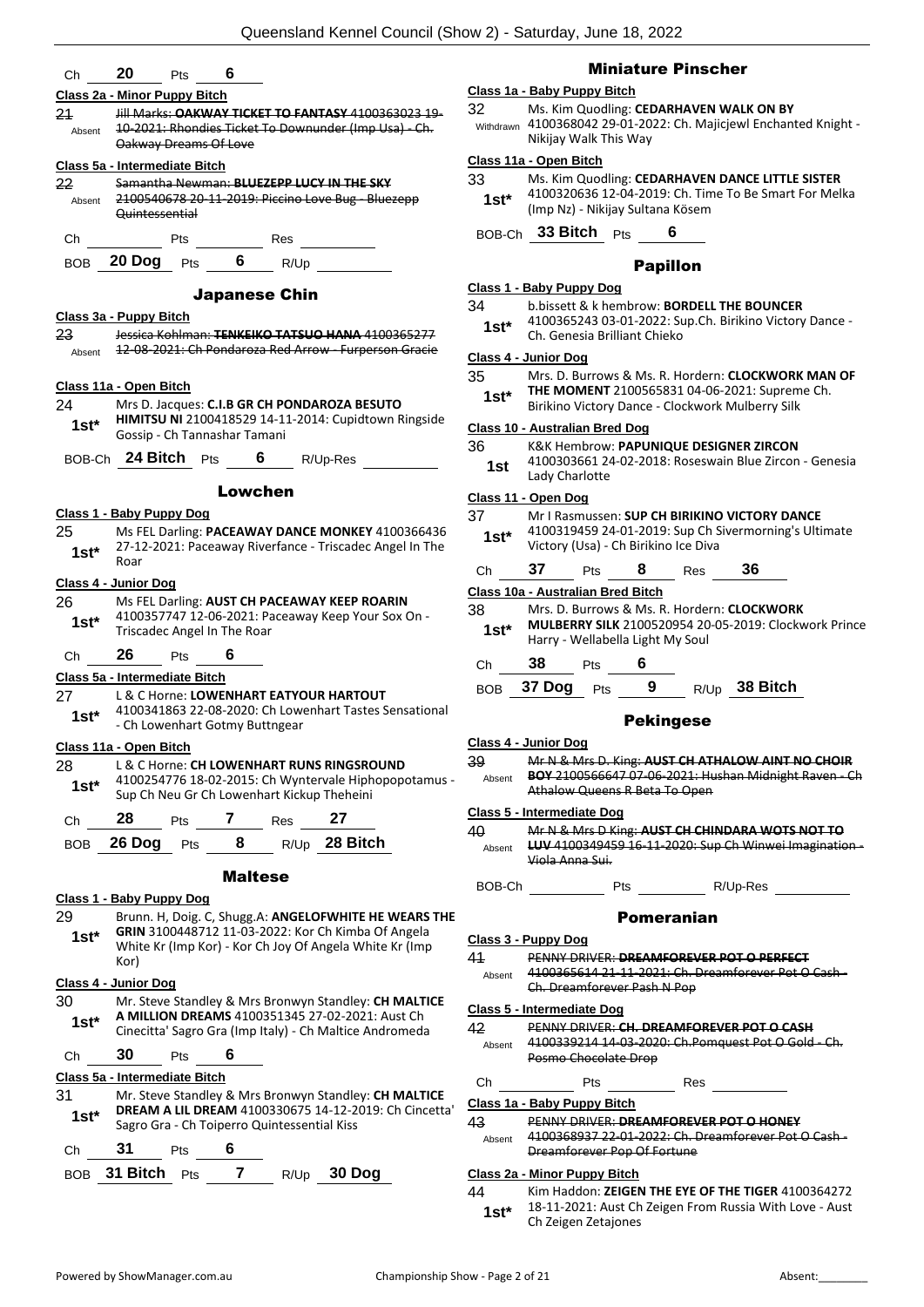| 45<br>Absent  | PENNY DRIVER: DREAMFOREVER FIELD OF DAISIES<br>4100364867 23 11 2021: Dreamforever Kawaiikuma<br>Dreamforever Heavens Parti                        |                 |  |  |  |  |  |  |
|---------------|----------------------------------------------------------------------------------------------------------------------------------------------------|-----------------|--|--|--|--|--|--|
|               | Class 10a - Australian Bred Bitch                                                                                                                  | Neuter          |  |  |  |  |  |  |
| 46<br>$1st*$  | Bianca Hickey: CH. POMQUEST PRECIOUS 4100314955 19-<br>12-2018: Sup.Ch. Pomquest Fame N Fortune - Ch.                                              | Class 18a       |  |  |  |  |  |  |
|               | <b>Pomquest Magical Story</b>                                                                                                                      | 60<br>1st       |  |  |  |  |  |  |
| Ch            | 46<br>44<br>7 Res<br><b>Pts</b>                                                                                                                    |                 |  |  |  |  |  |  |
| BOB.          | R/Up 44 Bitch<br>$\overline{7}$<br>46 Bitch<br>Pts                                                                                                 | <b>Neuter</b>   |  |  |  |  |  |  |
|               | <b>Pug</b>                                                                                                                                         | <b>BNOB</b>     |  |  |  |  |  |  |
|               | <u> Class 1 - Baby Puppy Dog</u>                                                                                                                   |                 |  |  |  |  |  |  |
| 47<br>1st*    | J Willoughby: DIVINISE INFATUATION 3100444569 01-01-<br>2022: Sup Ch Kabova True Lies - Sebandee Over The<br>Rainbow                               | Class 2 -<br>61 |  |  |  |  |  |  |
| 48            | Tymeeka Waters: HOSTWILL LETS START A RIOT                                                                                                         | 1st*            |  |  |  |  |  |  |
| 2nd           | 4100366163 02-01-2022: Sup. Ch. Ambaron Comin Thru<br>Now - Ch. Hostwill Lotus Flower                                                              | Сh              |  |  |  |  |  |  |
|               | <b>Class 2 - Minor Puppy Dog</b>                                                                                                                   | Class 2a        |  |  |  |  |  |  |
| 49<br>$1st*$  | MRS T L OHL: TRANABBY HEART OF A WARRIOR<br>4100364018 04-10-2021: Ch Sweetess Ice Trucker - Ch<br><b>Tranabby Opals N Pearls</b>                  | 62<br>1st       |  |  |  |  |  |  |
|               | Class 4 - Junior Dog                                                                                                                               | Ch<br>N         |  |  |  |  |  |  |
| 50<br>$1st^*$ | MRS BILLIE SORENSEN: CH PICKAPUG YOU GUESSED IT<br>4100352219 17-02-2021: Sup Ch Sweetess Guess I Still Love<br>U - Ch Pickapug One Way Or Another | <b>BOB</b>      |  |  |  |  |  |  |
|               | Class 5 - Intermediate Dog                                                                                                                         |                 |  |  |  |  |  |  |
| 51<br>1st     | MRS BILLIE SORENSEN: PICKAPUG IN THE NICK OFTIME<br>4100346531 12-11-2020: Maskerade American Hero -<br>Pickapug Ticket To Rio                     |                 |  |  |  |  |  |  |
|               | <b>Class 10 - Australian Bred Dog</b>                                                                                                              | Best<br>Pts: 25 |  |  |  |  |  |  |
| 52            | MS A KEAST & MRS BILLIE SORENSEN: CH PICKAPUG                                                                                                      | R/Up            |  |  |  |  |  |  |
| $1st^*$       | AIMEES LEGACY 4100318038 19-01-2019: Sup Ch Pickapug<br>Dark Warrior - Ch Pickapug Ticket To Rio                                                   | Pts: 15         |  |  |  |  |  |  |
| Сh            | 52<br>9<br>50<br>Pts<br>Res                                                                                                                        | <b>Baby</b>     |  |  |  |  |  |  |
|               | Class 2a - Minor Puppy Bitch                                                                                                                       |                 |  |  |  |  |  |  |
| 53<br>1st     | Mrs. Billie Sorensen: PICKAPUG RAISING THE STAKES<br>4100366717 25-10-2021: Sup Ch Pickpug Dark Warrior -<br>Pickapug Mayhem                       | Minor           |  |  |  |  |  |  |
|               | Class 5a - Intermediate Bitch                                                                                                                      | <b>Puppy</b>    |  |  |  |  |  |  |
| 54<br>$1st*$  | MRS BILLIE SORENSEN: CH PICKAPUG THE ONE TO<br>WATCH(IA) 4100338368 24-06-2020: Rose's<br>Watchutalkinboutwillis - Pickapug Dark Ditto             | Junior          |  |  |  |  |  |  |
|               | Class 10a - Australian Bred Bitch                                                                                                                  | <b>Inter</b>    |  |  |  |  |  |  |
| 55<br>1st     | Mrs E Tzipori: ANYANG PILGRIM PEG 4100323973 03-06-<br>2019: Ch Octaviae Ticket To Naples - Anyang Oracle Bones                                    |                 |  |  |  |  |  |  |
|               |                                                                                                                                                    | Aus B           |  |  |  |  |  |  |
| 56            | Class 11a - Open Bitch<br>MRS BILLIE SORENSEN: CH PICKAPUG ONE WAY OR                                                                              |                 |  |  |  |  |  |  |
| $1st^*$       | ANOTHER 4100317709 07-12-2018: Ch Fin Uch. Irl Ch. Nord<br>Ch Tangetoppen's Troublemaker - Ch Pickapug Poetic<br>Justice                           | Open            |  |  |  |  |  |  |
| Ch            | 56<br>54<br>$9$ Res<br><b>Pts</b>                                                                                                                  |                 |  |  |  |  |  |  |
| BOB           | 13 <sup>7</sup><br>R/Up 56 Bitch<br>52 Dog<br><b>Pts</b>                                                                                           |                 |  |  |  |  |  |  |
|               | <b>Tibetan Spaniel</b>                                                                                                                             | Best<br>Pts: 9  |  |  |  |  |  |  |
|               | Class 1a - Baby Puppy Bitch                                                                                                                        | R/Up            |  |  |  |  |  |  |
| 57<br>$1st^*$ | Miss M Lines: AMPOTER STYLE N GRACE IMP NZ 02858-<br>2022 21-02-2022: Nz Ch. Ampoter Georgio - Nz Ch.<br>Ampoter Dita Von Teese                    |                 |  |  |  |  |  |  |
| BOB-Ch        | Pts R/Up-Res                                                                                                                                       |                 |  |  |  |  |  |  |
|               | Class 18 - Neuter Dog                                                                                                                              | Finish          |  |  |  |  |  |  |
| 58            | Mr BR & Mrs BJ Matthews: AUST SUPREME CH ATALAIR                                                                                                   |                 |  |  |  |  |  |  |

**DON QUIXOTE** 4100241462 05-04-2014: Ch Tipalj All Fired **2nd DON QUIXOTE** 4100241462 (Up - Barrajy Spirit In The Sky

| 59     | Miss M Lines: CH TYJU GYPSY ROVER 4100277207 13-07-                     |
|--------|-------------------------------------------------------------------------|
| $1st*$ | 2016: Ch Glishanna Tyrers Hocus Pocus (Imp Irl) - Chmyikyi<br>Soo Zi Mo |

|                          | Soo Zi Mo                    |     |   |                          |                                                      |  |  |  |  |
|--------------------------|------------------------------|-----|---|--------------------------|------------------------------------------------------|--|--|--|--|
| Neuter                   | 59                           | Pts |   | Res                      | 58                                                   |  |  |  |  |
| Class 18a - Neuter Bitch |                              |     |   |                          |                                                      |  |  |  |  |
| 60                       |                              |     |   |                          | Miss M Lines: NEUTER CH CH TAMARD GIFT OF LOV        |  |  |  |  |
| 1st                      | Tunamara Shanleigh           |     |   |                          | 2100498080 29-05-2018: Tuscamada Just Cruzin Along - |  |  |  |  |
| Neuter                   | 60                           | Pts | 6 |                          |                                                      |  |  |  |  |
| <b>BNOB</b>              | 59 Dog                       | Pts | 8 | R/Up                     | 58 Doq                                               |  |  |  |  |
|                          |                              |     |   | <b>Yorkshire Terrier</b> |                                                      |  |  |  |  |
|                          | Class 2 - Minor Puppy Dog    |     |   |                          |                                                      |  |  |  |  |
| 61                       |                              |     |   |                          | Mrs Katarzyna Rolski: BOZLIWIA PERFECTION EXPLORER   |  |  |  |  |
| $1st*$                   | Ch. Bozliwia My Petit Hope   |     |   |                          | 3100441730 30-10-2021: Affinage My Biggest Love -    |  |  |  |  |
| Сh                       | 61<br>Pts                    |     | 6 |                          |                                                      |  |  |  |  |
|                          | Class 2a - Minor Puppy Bitch |     |   |                          |                                                      |  |  |  |  |

|           | Class Za - Millol Tuppy Ditch                                                                                                       |
|-----------|-------------------------------------------------------------------------------------------------------------------------------------|
| 62<br>1st | Mrs Katarzyna Rolski: TARNAVA BLUE IRIS FLOWER<br>4100364756 04-12-2021: Ch.Ausilk I Am Champagne -<br>Ch. Bozliwia Blushing Beauty |
|           |                                                                                                                                     |

**Vo Award** Pts <u>\_\_</u>

**61 Dog** Pts **7** R/Up **164 Pts** 

## Group 1 - Specials

| Best                  | <b>Italian Greyhound</b><br>20                                                                                        |
|-----------------------|-----------------------------------------------------------------------------------------------------------------------|
| Pts: 25               | Jill Marks: Tunamara Bound For Glory                                                                                  |
| R/Up                  | 37<br><b>Papillon</b>                                                                                                 |
| Pts: 15               | Mr I Rasmussen: Sup Ch Birikino Victory Dance                                                                         |
| <b>Baby</b>           | Lowchen<br>25<br>Ms FEL Darling: Paceaway Dance Monkey                                                                |
| Minor                 | 49<br>Pug<br>MRS T L OHL: TRANABBY HEART OF A WARRIOR                                                                 |
| <b>Puppy</b>          | 20<br><b>Italian Greyhound</b><br>Jill Marks: Tunamara Bound For Glory                                                |
| Junior                | 50<br>Pug<br>MRS BILLIE SORENSEN: CH PICKAPUG YOU GUESSED IT                                                          |
| <b>Inter</b>          | 18<br><b>Havanese</b><br>Mr. G. Neave & Mr D & Mrs D Scheiris & Ms P Lucas:<br>AM.GR.CH. That's Set to Stun (Imp.USA) |
| Aus Br                | 52<br>Pug<br>MS A KEAST & MRS BILLIE SORENSEN: CH PICKAPUG<br><b>AIMEES LEGACY</b>                                    |
| Open                  | <b>Papillon</b><br>37<br>Mr I Rasmussen: Sup Ch Birikino Victory Dance                                                |
|                       | <b>Neuter</b>                                                                                                         |
| <b>Best</b><br>Pts: 9 | <b>Tibetan Spaniel</b><br>59<br>Miss M Lines: Ch Tyju Gypsy Rover                                                     |
| R/Up                  | 58<br><b>Tibetan Spaniel</b><br>Mr BR & Mrs BJ Matthews: Aust Supreme Ch Atalair Don<br>Quixote                       |
| Finish                | Absent<br>10                                                                                                          |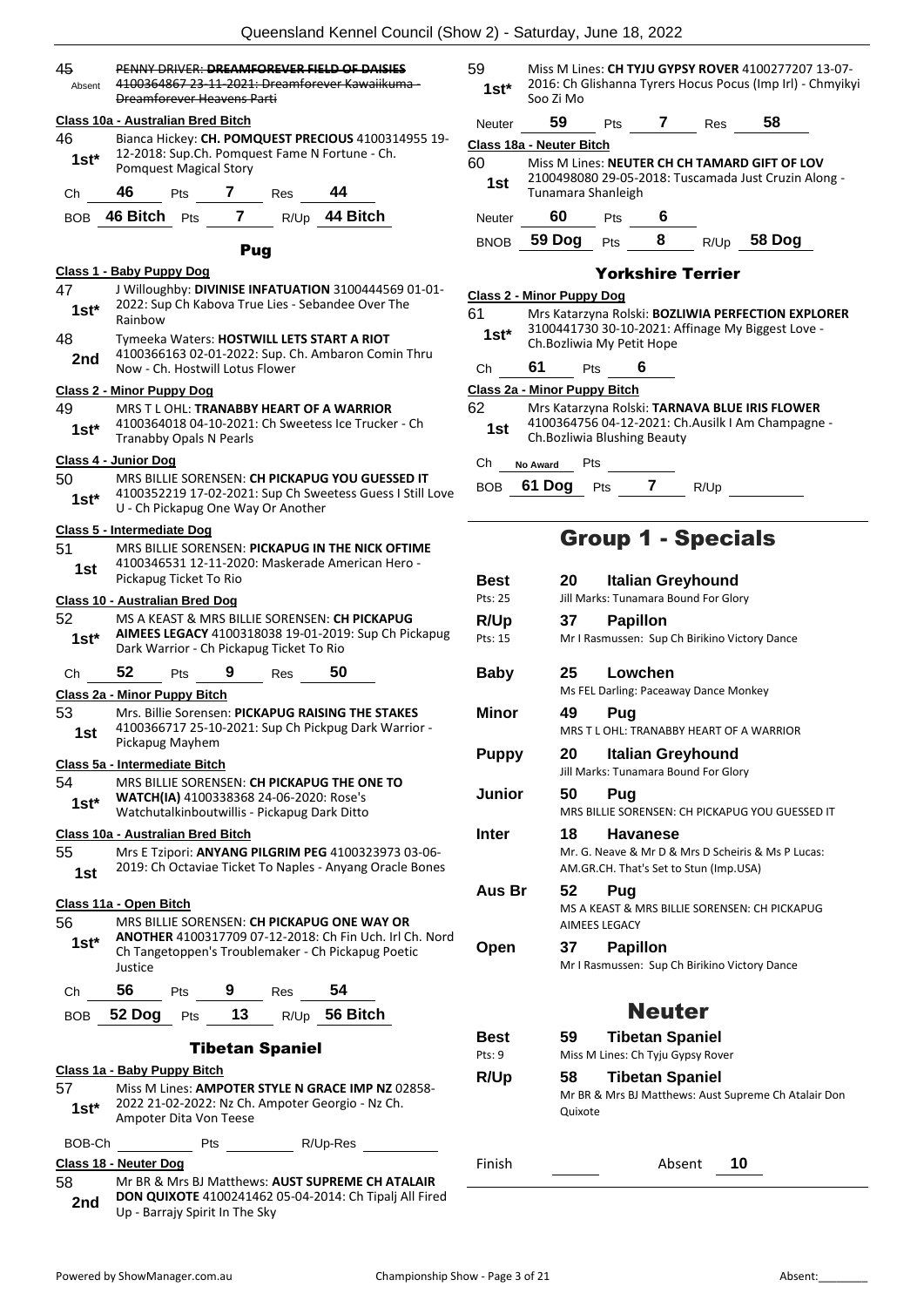### AUD 2 TAVUOV GUALLY

|              | <b>Uroup Z - Terrier Uroup</b>                                                                                  | Class 2 - Minor I        |                            |
|--------------|-----------------------------------------------------------------------------------------------------------------|--------------------------|----------------------------|
|              | Mr Craig Fynmore (NSW)                                                                                          | 72                       | Ms. M                      |
| Start Time:  |                                                                                                                 | $1st*$                   | 2021:<br>Dance             |
|              | <b>Airedale Terrier</b>                                                                                         | Ch                       | 72                         |
|              | Class 5 - Intermediate Dog                                                                                      | Class 1a - Baby          |                            |
| 63           | J M Bailey: CH BUSHVELDT BRAVO 3100399351 24-10-                                                                | 73                       | Ms. M                      |
| $1st^*$      | 2019: Bushveldt Hawk Eye Pierce - Bushveldt Blanche                                                             | $1st*$                   | 2022:                      |
|              | BOB-Ch 63 Dog Pts 6                                                                                             | Class 4a - Junio         |                            |
|              | <b>American Hairless Terrier</b>                                                                                | 74<br>$1st*$             | Ms. M<br>$17-05$           |
|              | Class 5 - Intermediate Dog                                                                                      |                          | Kiatas                     |
| 64           | Kay Holmes: LIBERTY'S KING OF COOL AT LILCRACKA (IMP                                                            | Class 10a - Aust         |                            |
| $1st^*$      | USA) RN35912904 30-11-2020: Indabuff's Dbl Down @<br>Liberty - Ch Liberty's Continue The Legacy                 | 75<br>$1st^*$            | Ms. M<br>Ch Kia            |
| Сh           | 64<br>6<br>Pts                                                                                                  |                          |                            |
|              | Class 11a - Open Bitch                                                                                          | Ch                       | 74                         |
| 65           | Kay Holmes: WUDNSHU LET IT GO AT LILCRACKA (IMP                                                                 |                          | BOB 74 Bit                 |
| $1st^*$      | USA) RN31114402 26-06-2018: Am. Ch.Am.Gr Ch Sirius<br>Andros Pretty Boy Floyd Am. Rn. (Usa) - Am. Ch. Bellridge |                          |                            |
|              | Line'em Up Wudnshu (Usa)                                                                                        |                          |                            |
| Ch           | 65<br>Pts 6                                                                                                     | Class 11 - Open<br>76    | <b>PG &amp; S</b>          |
|              | BOB 64 Dog Pts 7 R/Up 65 Bitch                                                                                  | $1st*$                   | 2017                       |
|              |                                                                                                                 |                          | 2011                       |
|              | <b>American Staffordshire Terrier</b>                                                                           | Ch                       | 76                         |
|              | Class 5 - Intermediate Dog                                                                                      | Class 10a - Aust         |                            |
| 66<br>$1st*$ | S. McKenzie & K. Gordon: CH. RIZENSTAR WHOSDANEW<br>KINGOFHELL 4100325075 18-07-2019: Staffwild Licence To      | 77<br>$1st^*$            | <b>PG &amp; S</b><br>41003 |
|              | Thrill - Rizenstar Bad Moon Rising (Ai)                                                                         |                          | Foxcra                     |
|              | BOB-Ch 66 Dog Pts 6                                                                                             | Ch                       | 77                         |
|              | <b>Australian Terrier</b>                                                                                       |                          | BOB 77 Bite                |
|              | Class 3 - Puppy Dog                                                                                             |                          |                            |
| 67 -         | L & A Lobegeiger: ARONAW LET THE WHISTLE BLOW (AI)                                                              | Class 10 - Austr         |                            |
| $1st*$       | 4100366098 09-11-2021: Ch. Xanthorrhoea Sardonyx - Ch.<br>Wanora Angie Gurl                                     | 78                       | Ms R (                     |
| Ch           | 67 Pts 6                                                                                                        | $1st^*$                  | 21005<br>Nezhn             |
|              | <u> Class 2a - Minor Puppy Bitch</u>                                                                            | BOB-Ch                   | 78                         |
| 68           | L & A Lobegeiger: ARONAW NEVER SAY NEVER (AI)                                                                   |                          |                            |
| 1st*         | 4100366096 09-11-2021: Ch Xanthorrhoea Sardonyx - Ch.<br>Wanora Angie Gurl                                      |                          |                            |
|              |                                                                                                                 | Class 5 - Interme        |                            |
| Ch           | 68<br>6<br><b>Pts</b>                                                                                           | 79                       | Mr C $\delta$<br>Mills:    |
|              | BOB 68 Bitch Pts 7 R/Up 67 Dog                                                                                  | $1st^*$                  | 2019:                      |
|              | <b>Bull Terrier (Miniature)</b>                                                                                 |                          | Whata                      |
|              | <u> Class 2a - Minor Puppy Bitch</u>                                                                            | Class 10 - Austr<br>80   | <b>S&amp;K'</b>            |
| 69           | Ms S Watene: ARKSPIRIT ENCHANTED TIGERLILY                                                                      | 1st*                     | 41003                      |
| Absent       | 4100363114 12-10-2021: Arkspirit Enchanted Mr Wizard-<br><b>Arkspirit Enchanted Raisin</b>                      |                          | (Imp l                     |
|              | Class 4a - Junior Bitch                                                                                         | Ch                       | 80                         |
| 70           | Quinzeh knls: QUINZEH MS CARISMA 4100358782 01-04-                                                              | <u> Class 3a - Puppy</u> |                            |
| $1st*$       | 2021: Subzeus Into The Badlands - Quinzeh Ms<br>Sophistication                                                  | 81                       | <b>S&amp;K'</b><br>41003   |
|              | Class 10a - Australian Bred Bitch                                                                               | $1st^*$                  | Belljad                    |
| 71           | D & A Stacey: LLUBINIM LITTLE LIVELY 7100043725 11 05-                                                          | Ch                       | 81                         |
| Absent       | 2019: Ch Quinzeh The Jester Of Wonder Ch Willown Little<br>Lolis                                                | <b>BOB</b>               | 80 Do                      |
|              | BOB-Ch 70 Bitch<br>6                                                                                            |                          |                            |
|              | <b>Pts</b><br>R/Up-Res                                                                                          |                          |                            |

#### Cairn Terrier

#### **Class 2 - Minor Puppy Dog** 72 Ms. M. F. Lee: **BARRAGAN KINGMAKER** 2100575379 20-10- 1: Ch Koterana Toa - Ch Barragan Do You Want To

### Ch **72** Pts **6**

#### **Class 1a - Baby Puppy Bitch**

73 Ms. M. F. Lee: **YARRINARRA MCTASSLE** 4100367477 21-01-

2: Ch Kiatasee Time Zone - Kiatasee Disco Dancer

#### **Class 4a - Junior Bitch**

#### M. F. Lee: **YARRINARRA DORA EXPLORER** 4100355631 05-2021: Sup Ch Yarrinarra Kentucky Rancher - Ch **asee Coat Of Many Colours**

#### **Class 10a - Australian Bred Bitch**

75 Ms. M. F. Lee: **YARRINARRA SAGE** 4100351448 25-02-2021: **Cha Kiatasee Time Zone - Ch Yarrinarra Shazam** 

| Ch | 74               | <b>Pts</b> |   | Res | -75                  |
|----|------------------|------------|---|-----|----------------------|
|    | BOB 74 Bitch Pts |            | 8 |     | R/Up <b>75 Bitch</b> |

#### Fox Terrier (Smooth)

#### **Class 11 - Open Dog**

76 PG & SH Hewinson: **CH. TAMSAM TE TOA (IMP. NZ)** 01858- .7 15-12-2016: Nz/Ch Tamsam Limited Edition - 01946-<br>1

### Ch **76** Pts **6**

#### **Class 10a - Australian Bred Bitch**

- $8$  SH Hewinson: CH. FOXCRAG TRAVELN THRU TYME 0305630 15-04-2018: Ch. Tamsam Te Toa (Imp Nzl) - Ch. **Fourage Its About Tyme**
- Ch **77** Pts **6**
- BOB **77 Bitch** Pts **7** R/Up **76 Dog**

#### Irish Terrier

#### **Class 10 - Australian Bred Dog**

- **R Campbell: CH TAWNYOAK DASHING FERGUS** 0543076 30-06-2020: Ch. Setanta Of Otago (Imp Nzl) **hnoye Plamya Yulia Russian Dragon (Imp Uk)**
- BOB-Ch **78 Dog** Pts **6**

#### Jack Russell Terrier

- **Class 5 - Intermediate Dog**
- C & Mrs A Tulk, Mr S Mills & Mr G J Butler & Miss B s: **CH WHATAJACK KING FISHER** 2100532670 12-12-9: Irl Ch Aust Ch Krisbos Just Do It Irl Jun Ch (Imp Irl) - Ch atajack Whispering Magic

#### **Class 10 - Australian Bred Dog**

| 80     | S & K Whyatt: AUST SUP CH BELLJACKS PRIME TIME     |
|--------|----------------------------------------------------|
| $1st*$ | 4100338231 14-06-2020: Am Ch Dbf For Old Time Sake |
|        | (Imp Usa) - Ch Belljacks Believe In Magic          |

Ch **80** Pts **7** Res **79**

**Class 3a - Puppy Bitch**

- K Whyatt: CH BELLJACKS I HEARD A RUMOUR
- 4100358889 28-07-2021: Ch Belljacks Prime Time Ch acks Dare To Be Different

#### Ch **81** Pts **6**

#### BOB **80 Dog** Pts **8** R/Up **81 Bitch**

#### Manchester Terrier

#### **Class 5 - Intermediate Dog**

82 G Lofting: **CH CATHASAIGH PHANTOM IN THE PARK AI** 3100418916 31-10-2020: Dogct Green Garnet - Ch Windypark Annies Wild Ride **1st\***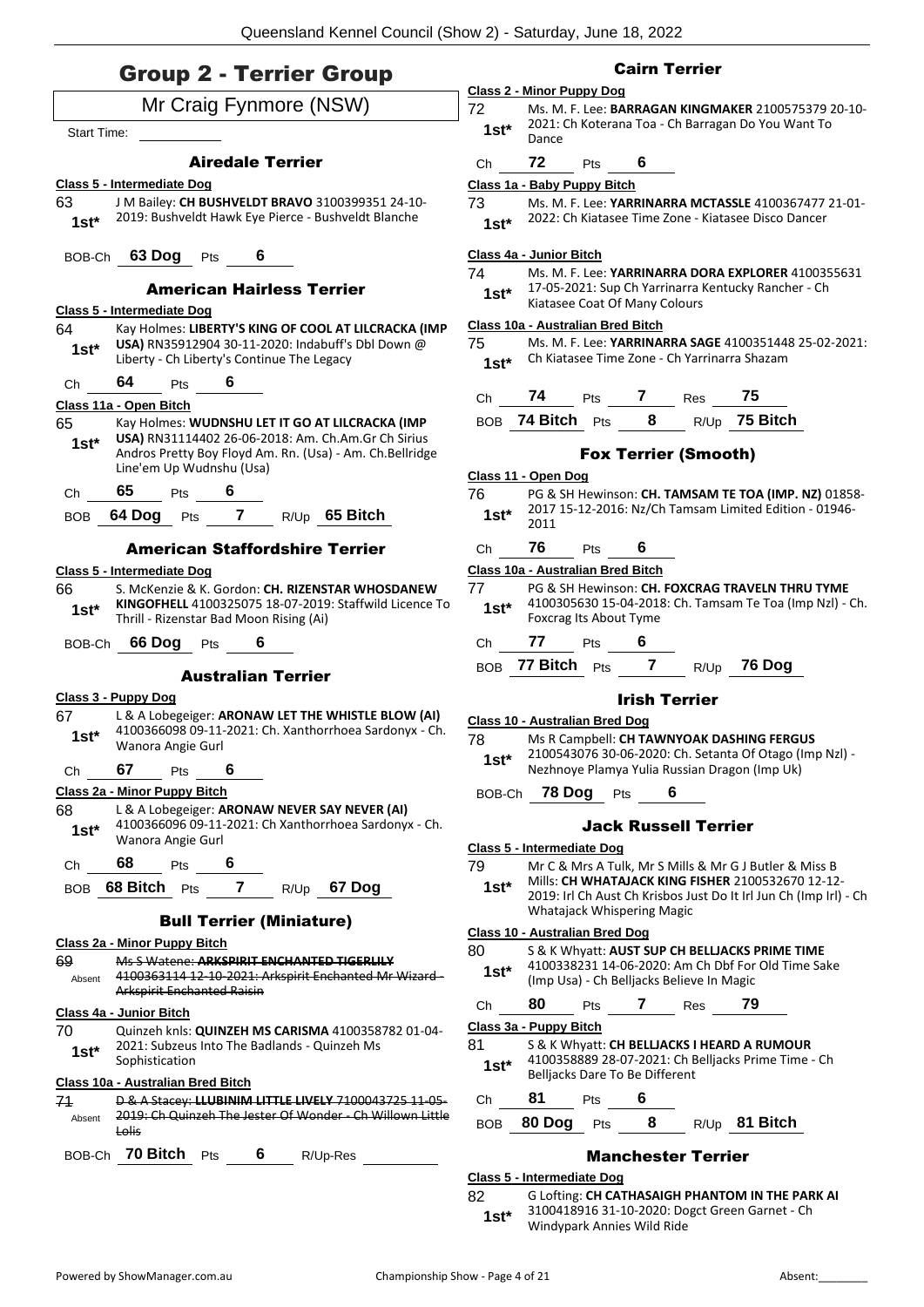### BOB-Ch **82 Dog** Pts **6**

#### Scottish Terrier

- **Class 3a - Puppy Bitch** 83 Stacy Kellie: **UPYRKILT GO FOR GOLD** 4100361173 08-07- 2021: Ch. Upyrkilt Where There Is A Will - Ch Ru Jr Ch **1st**\* <sup>2021</sup>: CII. Opyrk<br>Snailand Ovacia
- BOB-Ch **83 Bitch** Pts **6**

#### Sealyham Terrier

- **Class 4 - Junior Dog**
- 84 J Taylor: **BOMBARA BILLION DOLLAR BABY** 4100350409 07-02-2021: Pennyflower Dave In Deep Space - Preseli
- Pistol Packin Mama **1st\***
- BOB-Ch **84 Dog** Pts **6**

#### Staffordshire Bull Terrier

#### **Class 1 - Baby Puppy Dog**

85 K Roebig: **SOOKALOTT BURN AFTA READING** 4100365997 03-01-2022: Ch Bxact Agent Hobbs - Bxact Secret Agent **1st\***

#### **Class 2 - Minor Puppy Dog**

86 Mr. T. Dart & Mrs. V. Dart: **VAGASTAFF GOD OF MISCHIEF** 4100364482 04-12-2021: Vagastaff Back In Black - Ch. Satori Sweet Lips **1st\***

#### **Class 3 - Puppy Dog**

87 Paula Hill: **MAGICMINE ARTIC ANGEL** 4100362937 27-10- 2021: Aust Ch Usherin Sacre Bleu - Magicmine Dreamers **1st**  $\frac{2021}{\text{Angle}}$ 

#### **Class 4 - Junior Dog**

- 88 F. McBride / L. & C. Doorackers: **BROHEZ FORGE OF EMPIRES (AI)** 3100427054 18-02-2021: Uk. Ch. Kyraloebis **3rd** EWPIKES (AI) 3100427054 18-02-2021: OK. CII. Ky<br>Italian Gigalo (Jw) (Schm) (Uk) - Brohez Flashback
- 89 Ms. Sandra Smid & Mr Stephen Hughes: **AUST CH BLACKSHOT EZ ON THE EYE** 4100348484 09-01-2021: Aust Ch Wooloostaff The Devils Envy - Aust Ch Blackshot Shes A Bitofallwhite **2nd**
- 90 Mr. T. Dart & Mrs. V. Dart: **VAGASTAFF BACK IN BLACK** 4100348863 14-01-2021: Ch. Mazali Black Dog - Ch.
- Vagastaff Ruby Red Dress **1st\*** 91 Mrs. Alicia Wood: **APEXSTAFF KNIGHTS LEGACY**
- 4100355973 09-06-2021: Aust Ch Magicmine Dark Knight Ccd Cd Re Jc - Xanderblue A Drop Of Onyx Absent
- 92 Mr J & Mrs V Ross: **SWANKY GLORIOUS PURPOSE (AI)** 4100358813 09-06-2021: Ire Ch/Uk Ch Zakstaff What'S The **4th** 4100358813 09-06-2021: Ire Ch/UK Ch Zak<br>Story At Morlu (Uk) - Swanky Black Widow

#### **Class 5 - Intermediate Dog**

93 Ms L Reid & Mrs M Coetzer: **ZERACIOUS CHANGETHEGAME** 2100553781 16-11-2020: Ch. Yakindow Sonic Boom - Ch. **1st**\* 2100553781 16-11-2020:<br>Zeracious Wit Supremacy

#### **Class 10 - Australian Bred Dog**

- 94 Paula Hill: **AUST CH MAGICMINE DARK KNIGHT CCD CD RE JC** 4100237693 18-01-2014: Aust Ch Britishpride The Duke - **1st\*** IC 4100237693 18-01-2014: Aust Ch Britishpride The Duke<br>Aust/ Neut Ch Magicmine My Tys Angel Ccd Cdx Re Jdx Ad 95 Ms D & K Edwards: **SOOKALOTT GLOVES R OFF (AI)**
- 4100352467 20-03-2021: Pridesdale The Guv'nor (Imp Uk) 2nd <sup>4100352467</sup> 20-03-2021: Pridesdale The Sookalott Shakewotyamamagaveu (Ai)

#### **Class 11 - Open Dog**

- 96 Mrs M Coetzer & Mrs J Chivers: **ZERACIOUS SOVEREIGNTY** 2100510764 12-12-2018: Ch Toploader Fat Tony - Ch **1st** <sup>2100510764 12-12-20<br>Zeracious Fire Me Up</sup>
- 97 Ms D & K Edwards: **SOOKALOTT WORK OF ART**
- 4100330475 10-12-2019: Ch Sookalott U Cant Resist It Ch 2nd 4100330475 10-12-2019<br>Sookalott Eternal Flame

# Ch **94** Pts **16** Res **90**

#### **Class 1a - Baby Puppy Bitch**

98 Ms D & K Edwards: **SOOKALOTT THE SPY WHO LUVD ME** 4100365996 03-01-2022: Ch Bxact Agent Hobbs - Bxact Secret Agent **1st**

#### **Class 2a - Minor Puppy Bitch**

- 99 MD Darragh & CL Faamita: **USHERIN HOLD MY TIARA**
	- 4100361962 06-10-2021: Ch Usherin Sacre Bleu Ch 1st 4100361962 06-10-2021: Ch

#### **Class 3a - Puppy Bitch**

- 100 K Roebig: **BXACT SHAKE DATAZZ FORME** 4100357172 05-
- 07-2021: Sookalott Shake Ittilya Makeit Ch Bxact Walk It **2nd** U/-2021: 500
- 101 Mrs T Conelius: **ROSTAFELIUS ELLIETWINKLESTAR** 4100359272 08-08-2021: Beaurite Beau Th Wicked - **3rd** 4100339272 08-08-2021:<br>Beaurite Charlie Brown Jc
- 102 MD Darragh & CL Faamita: **USHERIN HOLD YOUR APPLAUSE** 4100361963 06-10-2021: Ch Usherin Sacre Bleu - Ch Usherin Imperial Black Pearl **1st\***

#### **Class 4a - Junior Bitch**

|                        | <u>UNUS TA - VANIU PILUI</u>                                                                                                                    |
|------------------------|-------------------------------------------------------------------------------------------------------------------------------------------------|
| 403<br>Absent          | Mrs. Alicia Wood: APEXSTAFF KNIGHTS DIAMOND<br>4100355977 09-06-2021: Aust Ch Magicmine Dark Knight<br>Ccd Cd Re Jc - Xanderblue A Drop Of Onyx |
| 104<br>1 <sub>cf</sub> | Mr. Greg Brooks: CYPRUSTAFF VILLAIN IN DISGUISE<br>4100360177 01-09-2021: Sookalott Shake Ittilya Makeit -                                      |

**Cyprustaff Back In The Game** 

#### **Class 5a - Intermediate Bitch**

| 105 | Mrs M Coetzer & Mrs J S Chivers: <b>ZERACIOUS STRAIGHTUP</b> |
|-----|--------------------------------------------------------------|
| 1st | 2100553783 16-11-2020: Ch Yakindow Sonic Boom - Ch           |
|     | Zeracious Wit Supremacy                                      |

#### **Class 10a - Australian Bred Bitch**

| 106<br>1st | Paula Hill: AUST CH MAGICMINE KNIGHTS ANGEL JC RN JD<br>AD 4100286614 10-02-2017: Aust Ch Magicmine Dark<br>Knight Ccd Cd Ra Jc - Hapustaff A Pot Of Magic Ccd Ra |
|------------|-------------------------------------------------------------------------------------------------------------------------------------------------------------------|
| 107<br>2nd | Dee Tozer: AXLSTAFF JUSTALILPATIENCE 4100316664 14-<br>01-2019: Ch Usherin Sacre Bleu - Axistaff Flash Ov Grafitti                                                |
| $\sqrt{2}$ |                                                                                                                                                                   |

108 Ms D & K Edwards: **SOOKALOTT RIGHT ONTH KISSA (AI)** 4100352465 20-03-2021: Pridesdale The Guv'nor (Imp Uk) - **3rd** 4100352465 20-03-2021: Pridesdale If<br>Sookalott Shakewotyamamagaveu (Ai)

#### **Class 11a - Open Bitch**

- 109 L K Reid: **AUST SUP CH ZERACIOUS SUDDEN IMPACT** 2100491242 02-01-2018: Ch Toploader Fat Tony - Ch **1st**\* <sup>2100491242 02-01-2018:<br>Zeracious Wit Supremacy</sup>
- 110 Melody Darragh & Courtney Faamita: **CH USHERIN** 
	- **3rd IMPENIAL BLACK PEANL** 4100500047 19-12-2017. Circle Brohez Clash Of Kings Ch Usherin Ashes And Diamonds
- **YAMADEMEGOFULLNINJA** 4100327327 25-09-2019: Supch Bustabones Try Whistling This - Ch Kabere Violets Girl **2nd**

| Ch | <b>109</b> Pts <b>17</b> |  | . Res | 106 |
|----|--------------------------|--|-------|-----|

| BOB 109 Bitch Pts $25$ R/Up 94 Dog |  |  |
|------------------------------------|--|--|
|                                    |  |  |

**Class 18a - Neuter Bitch**

- 112 Paula Hill: **AUST / NEUT CH MAGICMINE MY TYS ANGEL CCD CDX RE JDX AD** 4100195281 29-01-2011: Uk Aust Ch Tillcarr Pyroteknic Jw (Imp Uk) - Neut Obed Aust Ch Bajed Miss Blackberry Ad Jd Re **1st\***
- BNOB **112 Bitch** Pts **6** R/Up-Res

#### West Highland White Terrier

#### **Class 3a - Puppy Bitch**

113 Miss Kathy Mankey & Mr R Richardson: **CHANCELOT HIGH FLYER** 4100357379 10-07-2021: Ch Questadore Flying High (Ai) - Champion Chancelot Makeway For Kenzie **1st\***

#### **Class 4a - Junior Bitch**

- 114 Mrs C Bowers & Mrs A Marskell: **WESTLAND SWEETIE**
- **DARLING** 4100354928 08-05-2021: Sup Ch Juscot Follow That Dream To Whitebriar - Ch Westland Edina Monsoon **1st\***
- **IMPERIAL BLACK PEARL** 4100300047 19-12-2017: Ch
- 111 Mr A Major & Ms D Major: **AUST CH KABERE**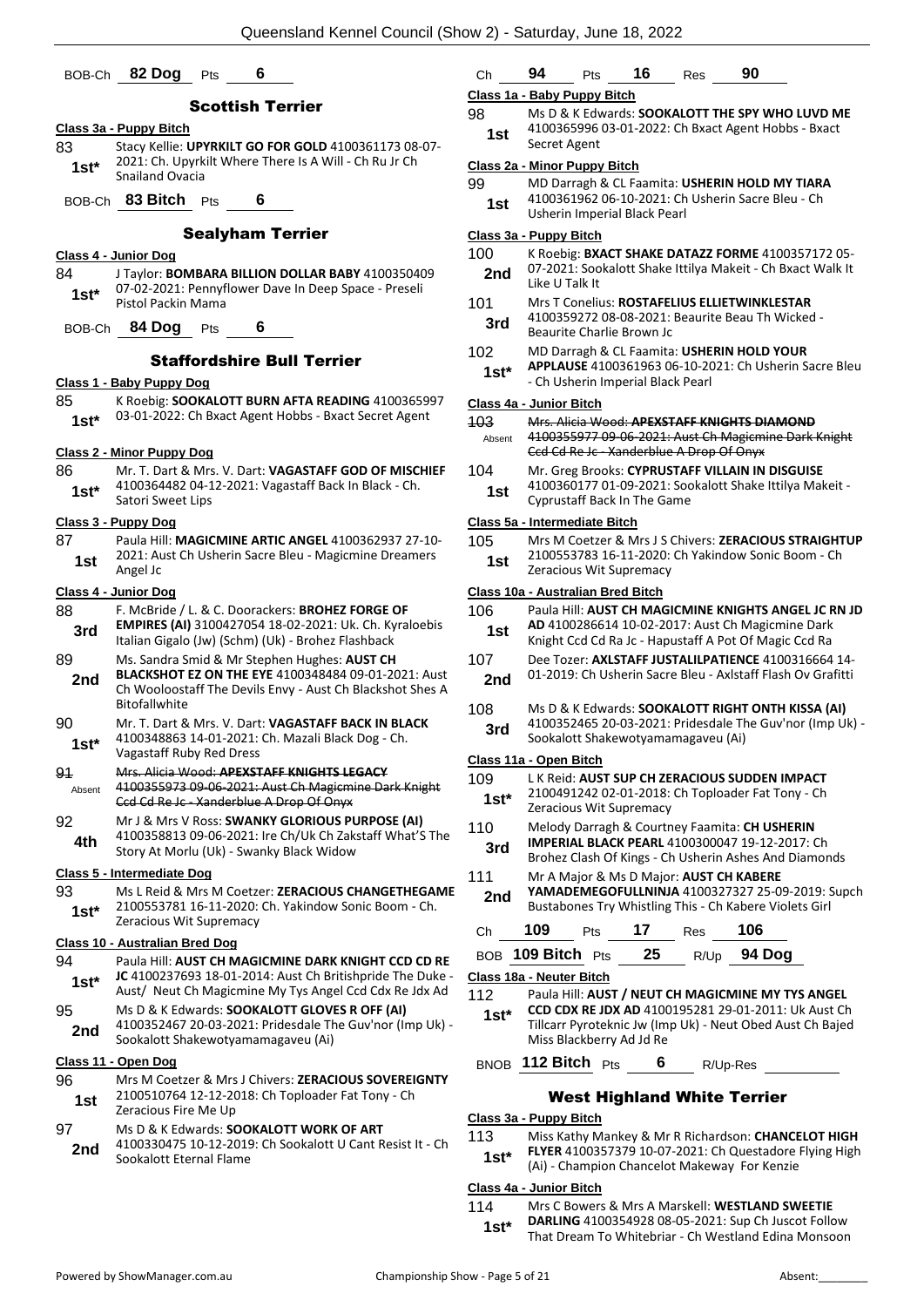#### BOB-Ch **114 Bitch** Pts **7** R/Up-Res **113 Bitch**

### Group 2 - Specials

| Best               | <b>Staffordshire Bull Terrier</b><br>109.                                                                                                                            |
|--------------------|----------------------------------------------------------------------------------------------------------------------------------------------------------------------|
| Pts: 25            | L K Reid: Aust Sup CH Zeracious Sudden Impact                                                                                                                        |
| R/Up<br>Pts: 15    | <b>Irish Terrier</b><br>78<br>Ms R Campbell: CH TAWNYOAK DASHING FERGUS                                                                                              |
| <b>Baby</b>        | <b>Staffordshire Bull Terrier</b><br>85<br>K Roebig: Sookalott Burn Afta Reading                                                                                     |
| <b>Minor</b>       | <b>Australian Terrier</b><br>68                                                                                                                                      |
|                    | L & A Lobegeiger: Aronaw Never Say Never (AI)                                                                                                                        |
| <b>Puppy</b>       | 83<br><b>Scottish Terrier</b><br>Stacy Kellie: UPYRKILT Go For Gold                                                                                                  |
| <b>Junior</b>      | 70<br><b>Bull Terrier (Miniature)</b><br>Quinzeh knls: Quinzeh Ms Carisma                                                                                            |
| Inter              | 79<br><b>Jack Russell Terrier</b><br>Mr C & Mrs A Tulk, Mr S Mills & Mr G J Butler & Miss B<br>Mills: Ch Whatajack King Fisher                                       |
| Aus Br             | <b>Irish Terrier</b><br>78<br>Ms R Campbell: CH TAWNYOAK DASHING FERGUS                                                                                              |
| Open               | <b>Staffordshire Bull Terrier</b><br>109<br>L K Reid: Aust Sup CH Zeracious Sudden Impact                                                                            |
|                    | <b>Neuter</b>                                                                                                                                                        |
| Best               | <b>Staffordshire Bull Terrier</b><br>112                                                                                                                             |
| Pts: 6             | Paula Hill: Aust / Neut Ch Magicmine My Tys Angel CCD<br>CDX RE JDX AD                                                                                               |
| R/Up               |                                                                                                                                                                      |
| Finish             | Absent<br>4                                                                                                                                                          |
|                    | <b>Group 3 - Gundog Group</b>                                                                                                                                        |
|                    | Mrs Sue Langford (VIC)                                                                                                                                               |
| <b>Start Time:</b> |                                                                                                                                                                      |
|                    | <b>Bracco Italiano</b>                                                                                                                                               |
|                    | Class 5 - Intermediate Dog                                                                                                                                           |
| 115                | GAYNOR SIMPSON: RAKI'S PLACE POMELLATO TRUE                                                                                                                          |
| Absent             | COLOURS (IMP) LOP589744 15-10-2020: Sobers Bonifatius<br>-Ch (Pt) Raki'S Place Hypsea Do Or Die                                                                      |
| Ch                 | Pts                                                                                                                                                                  |
|                    | Class 2a - Minor Puppy Bitch                                                                                                                                         |
| 116<br>$1st*$      | Maz Smart: ARNKAY UN MAGNIFICO DESTINO 4100363435<br>21-11-2021: Ch. Arnkay Franco (Ai) - Ch. Fancygun Problem<br>Child (Imp Ita)                                    |
|                    | Class 3a - Puppy Bitch                                                                                                                                               |
| 117<br>Absent      | MRS GAYNOR SIMPSON: ELETTARS MARCIA MARCIA<br><b>MARCIA (AI) 4100359652 10 07 2021: Fausto Compatriota</b><br>Di Bonfini (Imp Hun) - Ch Freeman Miss Momona (Imp Nz) |
| Ch                 | 116<br>6<br>Pts<br>Res                                                                                                                                               |

#### **Brittany**

#### **Class 4a - Junior Bitch** 118 Mrs K & Ms K Ward: **CH. WAMEIKA YOU ONLYLIVE ONCE** 4100356090 08-06-2021: Am Ch./ Aust Sup. Ch. Gunnin'for **1st**\* 4100356090 08-06-2021: Am Ch./ Aust Sup. Ch. G<br>You At Sierra (Imp Usa) - Wameika Vivicaouspixie

#### **Class 11a - Open Bitch**

|                                  | Class 11a - Open Bitch                                                                                                                                                                                                                                                                                                                                                               |  |  |  |                    |
|----------------------------------|--------------------------------------------------------------------------------------------------------------------------------------------------------------------------------------------------------------------------------------------------------------------------------------------------------------------------------------------------------------------------------------|--|--|--|--------------------|
| 119                              | Mrs K & Ms K Ward: CH. WAMEIKA TRUE TEXASLADY                                                                                                                                                                                                                                                                                                                                        |  |  |  |                    |
| $1st*$                           | 4100301374 13-01-2018: Am Ch. / Aust Sup. Ch.<br>Gunnin'for You At Sierra (Imp Usa) - Ch. Neut/ Ch. Wameika<br><b>Rogue Nation</b>                                                                                                                                                                                                                                                   |  |  |  |                    |
|                                  | BOB-Ch 119 Bitch Pts                                                                                                                                                                                                                                                                                                                                                                 |  |  |  | R/Up-Res 118 Bitch |
| <b>Cocker Spaniel</b>            |                                                                                                                                                                                                                                                                                                                                                                                      |  |  |  |                    |
| <b>Class 2 - Minor Puppy Dog</b> |                                                                                                                                                                                                                                                                                                                                                                                      |  |  |  |                    |
|                                  | $\overline{a}$ $\overline{a}$ $\overline{a}$ $\overline{a}$ $\overline{a}$ $\overline{a}$ $\overline{a}$ $\overline{a}$ $\overline{a}$ $\overline{a}$ $\overline{a}$ $\overline{a}$ $\overline{a}$ $\overline{a}$ $\overline{a}$ $\overline{a}$ $\overline{a}$ $\overline{a}$ $\overline{a}$ $\overline{a}$ $\overline{a}$ $\overline{a}$ $\overline{a}$ $\overline{a}$ $\overline{$ |  |  |  |                    |

|    |                                   | <b>Class 2 - Minor Puppy Dog</b>                                                                                                                         |  |  |  |  |
|----|-----------------------------------|----------------------------------------------------------------------------------------------------------------------------------------------------------|--|--|--|--|
|    | 120<br>$1st*$                     | Mr. Wayne Sheppard: KOKOPUPS SUSPICIOUSLY RISKY<br>4100362498 25-09-2021: Uk Sh Ch Ch Ch Kyna Albert<br>Tatlock (Imp Uk) - Kokopups A Timeless Classic   |  |  |  |  |
|    |                                   | Class 5 - Intermediate Dog                                                                                                                               |  |  |  |  |
|    | 121<br>1st*                       | Mrs J Robb: SPEZIA IRISH BY DESIGN 4100335821 02-04-<br>2020: Ch. Cobalt Luck Of The Irish - Spezia Touched By An<br>Angel                               |  |  |  |  |
|    | 122<br>2nd                        | Mrs Kay Hutt: CH. ACIJAY LOOK WHO IS HERE AT KAPOINT<br>4100341008 04-08-2020: Pencandy Squeaky Clean - Acijay<br><b>Games People Play</b>               |  |  |  |  |
|    |                                   | Class 10 - Australian Bred Dog                                                                                                                           |  |  |  |  |
|    | 123<br>$1st*$                     | Sue Bruno: AUST CH COBALT HIGHLANDER 4100327644<br>20-09-2019: Ch Glenayden Hallmark - Cobalt Danish<br>Scandal                                          |  |  |  |  |
|    |                                   | Class 11 - Open Dog                                                                                                                                      |  |  |  |  |
|    | 124                               | Sue Bruno: AUST CH COBALT LUCK OF THE IRISH                                                                                                              |  |  |  |  |
|    | 1st                               | 4100284051 05-12-2016: Glenayden Latest News - Ch<br>Cobalt Return To Eden                                                                               |  |  |  |  |
|    | Ch                                | 124<br>123<br>10<br>Res<br>Pts                                                                                                                           |  |  |  |  |
|    |                                   | Class 2a - Minor Puppy Bitch                                                                                                                             |  |  |  |  |
|    | 125                               | Mrs Kay Hutt: KAPOINT JUST WANT TO CELEBRATE                                                                                                             |  |  |  |  |
|    | 1st                               | 4100363314 08-11-2021: Acijay Look Who Is Here At<br>Kapoint - Pencandy Just Born To Be At Kapoint                                                       |  |  |  |  |
|    |                                   | Class 3a - Puppy Bitch                                                                                                                                   |  |  |  |  |
|    | 126<br>$1st*$                     | Sue Bruno: COBALT THE MAGIC BEAN 4100362626 07-08-<br>2021: Ch Cobalt Highlander - Hyrollers Spill The Beans                                             |  |  |  |  |
|    |                                   |                                                                                                                                                          |  |  |  |  |
|    |                                   | Class 4a - Junior Bitch                                                                                                                                  |  |  |  |  |
|    | 127<br>2nd                        | Mrs Debra Thomas: AMAMOOR SAIL THE SEAS<br>4100350036 07-02-2021: Ch Totenkopf Dutch Spirt Maker<br>(Imp Uk) - Amamoor Footprints In The Sand            |  |  |  |  |
|    | 128                               | Miss Melissa Grant: KIMKIERA KISS ME KATE AI                                                                                                             |  |  |  |  |
|    | $1st*$                            | 4100356111 12-05-2021: Ch Ravensnite Betya Bottom<br>Dollar Ca - Grand Ch Kimkiera Keepn Up Appearances                                                  |  |  |  |  |
|    |                                   | Class 5a - Intermediate Bitch                                                                                                                            |  |  |  |  |
|    | 429                               | Sue Bruno: COBALT CARAMEL COOKIE 4100334883 17-02-                                                                                                       |  |  |  |  |
|    | Absent                            | 2020: Ch Cobalt Luck Of The Irish Ch Cobalt Hidden Gem                                                                                                   |  |  |  |  |
|    | Class 10a - Australian Bred Bitch |                                                                                                                                                          |  |  |  |  |
|    | 130                               | Mrs Kay Hutt: CH. BRALMICO HEARTS N ROSES                                                                                                                |  |  |  |  |
| 5  | 1st                               | 4100317714 14-02-2019: Ch. Jayzander Soul Man At<br>Pencandy (Imp Uk) - Pencandy Cienna                                                                  |  |  |  |  |
| J. | 131<br>3rd                        | Mrs J Robb: SPEZIA WALTZ OF THE FLOWERS 4100319252<br>16-03-2019: Ch. Ashmere All Too Sweet - Ch. Spezia Lady<br>Plays The Fool                          |  |  |  |  |
|    | 132<br>2nd                        | Miss Melissa Grant: KIMKIERA AIM TO PLEASE AI<br>4100356110 12-05-2021: Ch Ravensnite Betya Bottom<br>Dollar Ca - Grand Ch Kimkiera Keepn Up Appearances |  |  |  |  |
|    |                                   |                                                                                                                                                          |  |  |  |  |

#### **Class 11a - Open Bitch**

133 E M Jones: **CHAMPION TWNROYAL ALLTHEGOLDISMINE** 4100311502 10-09-2018: Ch Tarrendale Master Of Game - Twnroyal Miss Betty Boop Absent

BOB **116 Bitch** Pts **6** R/Up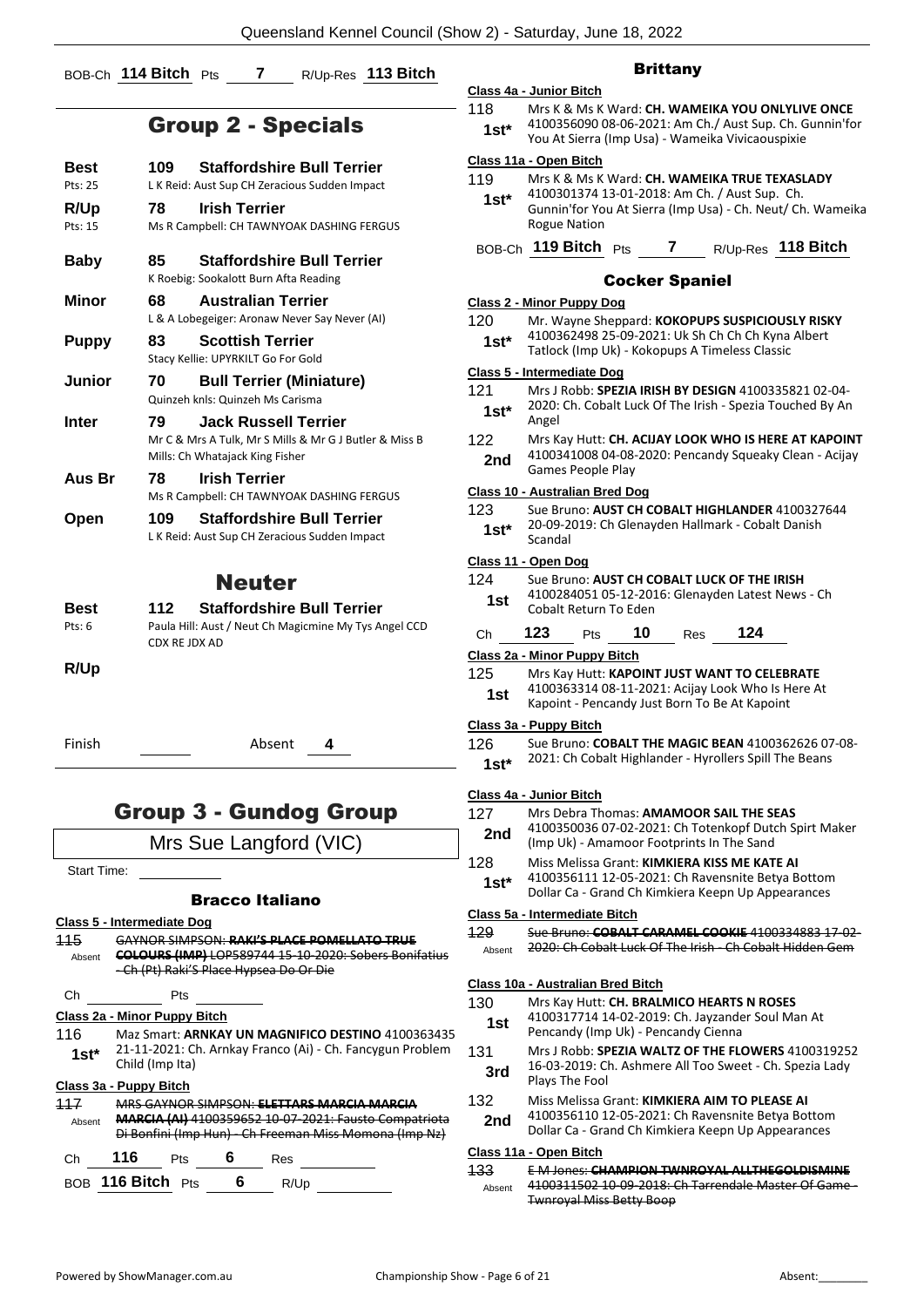| 134<br>1st*                              | Mrs Debra Thomas: AMAMOOR FOOTPRINTS IN THE SAND<br>4100314823 03-12-2018: Ch Jodegee Rumble In The Jungle<br>- Amamoor Buttons And Bows                                                   |  |  |
|------------------------------------------|--------------------------------------------------------------------------------------------------------------------------------------------------------------------------------------------|--|--|
| Ch                                       | 134<br><b>13</b> Res<br>128<br>Pts                                                                                                                                                         |  |  |
|                                          | BOB 123 Dog Pts 18 R/Up 134 Bitch                                                                                                                                                          |  |  |
|                                          | Class 18a - Neuter Bitch                                                                                                                                                                   |  |  |
| 135<br>Absent                            | Terri Davies: NEUT CH / SUPREME CH MACDOLLY<br><b>CANTSTOPTHISFEELING 4100225716 28 02 2013: Ch</b><br>Royoni Look For Me - Ch/Nz Ch Macdolly<br>Cantakemvevesoffyou                       |  |  |
| <b>BNOB</b>                              | Pts R/Up-Res                                                                                                                                                                               |  |  |
|                                          | <b>Cocker Spaniel (American)</b>                                                                                                                                                           |  |  |
|                                          | Class 5 - Intermediate Dog                                                                                                                                                                 |  |  |
| 136<br>$1st^*$                           | Mrs VM Masterfield: CH JETTZ SAMAMARI SOCIAL<br>DISTANCE 2100541006 04-04-2020: Am Ch Samamais<br>Golden State Warriheir (Imp Usa) - Am Ch Samamarts<br>Wonder Women (Imp Usa) Sr 85864101 |  |  |
|                                          | BOB-Ch 136 Dog Pts 6                                                                                                                                                                       |  |  |
|                                          | <b>English Setter</b>                                                                                                                                                                      |  |  |
|                                          | Class 11 - Open Dog                                                                                                                                                                        |  |  |
|                                          | RJ Best/ Mrs L Shirley: AUST CH SAPPERSETT                                                                                                                                                 |  |  |
| Absent                                   | SPECIALFORCE 2100466262 02 12 2016: Grand Champion<br>Aldersett Fields Of Gold - Champion Graylors Austumn<br><b>Colours</b>                                                               |  |  |
|                                          | BOB-Ch<br><b>Pts</b>                                                                                                                                                                       |  |  |
|                                          | <b>English Springer Spaniel</b>                                                                                                                                                            |  |  |
|                                          | Class 11 - Open Dog                                                                                                                                                                        |  |  |
| 138<br>Absent                            | Mrs. Debbie Adamson: AUST CH OZDEZIGN DANCEZ WITH<br>GLITZ 4100248220 16-09-2014: Aust Ch Ozdezign Storm<br>Edition - Aust Ch Ozdezign Thunda Struk                                        |  |  |
| 139<br>Absent                            | Mrs. Debbie Adamson: QZDEZIGN WAR PAINT 4100306231<br>28 04 2018: Winton Moods Of Norway (Imp Nor) Aust Ch<br>Ozdezign Simply Karma                                                        |  |  |
| Сh                                       | Pts<br>Res                                                                                                                                                                                 |  |  |
|                                          | Class 3a - Puppy Bitch                                                                                                                                                                     |  |  |
| 440<br>Absent                            | Mrs. Debbie Adamson: OZDEZIGN LIBERTY ENCHANTREZZ<br>4100360091 16-08-2021: Ozdezign War Paint - Aust Ch<br>Chatto The Cheerleader(Imp Nz)                                                 |  |  |
|                                          | Class 5a - Intermediate Bitch                                                                                                                                                              |  |  |
| 141                                      | Mrs M & Miss T Whitfield: CH FRAELIGHTE FROM HERE TO                                                                                                                                       |  |  |
| $1st*$                                   | <b>ETERNITY</b> 4100332461 19-01-2020: Ch Azudance On The<br>Edge Of Glory - Fraelighte Frozen Dream (Ai)                                                                                  |  |  |
| 142                                      | Mrs. Catherine Toscano: CATHATINA CHICA CHICA COCO                                                                                                                                         |  |  |
| 2nd                                      | 4100342465 05-09-2020: Ch All My Loving Three Ponds<br>Valley Imp Poland - Ch Cathatina Whispers In The Wind                                                                               |  |  |
|                                          | Class 11a - Open Bitch                                                                                                                                                                     |  |  |
| 143                                      | Mrs M & Miss T Whitfield: <b>OZDEZIGN INDULGENCE</b>                                                                                                                                       |  |  |
| $1st*$                                   | 4100305487 03-04-2018: Ch Fraelighte Fly Me To The<br>Moon (Imp Nz) - Ch Ozdezign Hell Yeah                                                                                                |  |  |
| Сh                                       | 141<br>8<br>143<br>Pts<br><b>Res</b>                                                                                                                                                       |  |  |
| R/Up 143 Bitch<br>BOB 141 Bitch Pts<br>8 |                                                                                                                                                                                            |  |  |
|                                          |                                                                                                                                                                                            |  |  |

Flat Coated Retriever

#### **Class 1 - Baby Puppy Dog**

- 144 Mrs. Debbie Creagh & Ms Jamie-Lee Creagh: **COPPERKEE FIFTY SHADES DARKER** 4100369122 07-03-2022: Ch
- **1st FIFTY SHADES DARKER** 4100369122 07-03-2022: Ch<br>Skyehaven Oliver Twist Ch Hawksdale My Secret Surprise **Class 5 - Intermediate Dog**

- 145 Mrs M N Morphet: **AUST CH ALUBYC THE ARTFUL DODGER** 4100331491 17-12-2019: Sup Ch Almanza Double Action
	- **1st** 4100331491 17-12-2019: Sup Ch Almanza Double Action<br>Dark Kiss (Imp Swe) Nzch Ch Sherepoint Sweet Pepper (Ai)

**Class 10 - Australian Bred Dog**

146 Mrs M N Morphet: **AUST CH SKYEHAVEN OLIVER TWIST** 5100110069 30-12-2018: Gr Ch Skyehaven Man Of Fire - Ch O'Flanagan Formosa Oolong (Imp Swe) Absent

#### **Class 1a - Baby Puppy Bitch**

- 147 Mrs. Debbie Creagh & Ms Jamie-Lee Creagh: **COPPERKEE FIELD OF FLOWERS** 4100369120 07-03-2022: Ch Skyehaven **2nd** FIELD OF FLOWERS 4100509120 07-05-2022. Condensing Oliver Twist - Ch Hawksdale My Secret Surprise
- 148 Mrs. Debbie Creagh & Ms Jamie-Lee Creagh: **COPPERKEE FAIR DINKUM** 4100369121 07-03-2022: Ch Skyehaven
- **1st\* CAIR DINKUM** 4100369121 07-03-2022: Ch Sky BOB-Ch **145 Dog** Pts **6** R/Up-Res

#### German Shorthaired Pointer

#### **Class 11 - Open Dog**

|            | Class 11 - Open Dog                                   |                                              |     |                                                        |  |
|------------|-------------------------------------------------------|----------------------------------------------|-----|--------------------------------------------------------|--|
| 149        | Dr Ann-Marie Boyd: CH. TEALPOINT GAME SET N MATCH     |                                              |     |                                                        |  |
| Absent     | (AI) ET 4100331880 17-12-2019: Ch Avaline Tissot (Imp |                                              |     |                                                        |  |
|            |                                                       |                                              |     | Serbia) Grand Ch Tealpoint Dances With Diamonds        |  |
| Ch         |                                                       | Pts                                          |     |                                                        |  |
|            | Class 4a - Junior Bitch                               |                                              |     |                                                        |  |
| 150        |                                                       | Ms. Jade Norman: EDELHOF THE GLASS SLIPPER   |     |                                                        |  |
| 1st*       |                                                       |                                              |     | 4100352046 17-03-2021: Edelhof Zoom In - Edelhof Worth |  |
|            | <b>Every Penny</b>                                    |                                              |     |                                                        |  |
|            | Class 5a - Intermediate Bitch                         |                                              |     |                                                        |  |
| 151        |                                                       |                                              |     | C. Fogarty and Heiderst Kennels: CH HEIDERST SAILOR    |  |
| $1st^*$    |                                                       | Class Act (Ai) - Sup Ch Heiderst Sailor Moon |     | GALAXIA 5100119209 04-07-2020: Aus Sup Ch Arosa Ur A   |  |
| Ch         | 150<br><b>Pts</b>                                     |                                              | Res | 151                                                    |  |
| <b>BOB</b> |                                                       | 150 Bitch $_{\mathrm{Pts}}$ 7                |     | $R/Up$ 151 Bitch                                       |  |
|            | Class 18 - Neuter Dog                                 |                                              |     |                                                        |  |
| 152 —      | Maz Smart: ELTRISTE BELIEVEIN ME AT GILLBRAE          |                                              |     |                                                        |  |
| $1st^*$    | 4100302363 30-01-2018: Gillbrae Celticwarriorprince - |                                              |     |                                                        |  |
|            | Jetpoint A Lot Like Love                              |                                              |     |                                                        |  |
|            | BNOB 152 Dog                                          | 6<br>Pts                                     |     | R/Up-Res                                               |  |
|            |                                                       |                                              |     |                                                        |  |

#### German Wirehaired Pointer

#### **Class 11 - Open Dog**

153 Patricia Bond-Beckett: **BAJNOK MENTI PAUL IMP** 

- **HUNGARY** METDSZNV574/19 28-03-2019: Ch Bajnok Menti Lucas - Ch Sri Vadasz Ayka **1st\***
- BOB-Ch **153 Dog** Pts **6**

#### Golden Retriever

- **Class 2 - Minor Puppy Dog**
- 154 D. McAllister: **WYSIWYG LET THERE BE CARNAGE (AI)**
	- 4100363501 23-10-2021: Am. Gch Emery's Walk The Line
	- **1st** 4100363501 23-10-2021: Am. GCh Emery S Walk<br>At Cinamon Bay Dn Wysiwyg If The Broom Fits

#### **Class 3 - Puppy Dog**

- 155 A. Adamopoulos: **WYSIWYG FACTS R MEANINGLESS (AI**
- **USA)** 4100360381 06-08-2021: Am Ch. Am Gr Ch. Br Ch. Emery'S Walk The Line At Cinamon Bay (Imp Usa) - Topgeer I Auto Be In Pictures **1st**

#### **Class 11 - Open Dog**

- 156 A.Adamopoulos: **SUP CH. WYSIWYG NOT A MOMENT TOO**
- **MOON** 4100301295 06-01-2018: Am. Ch/Can. Gr. Ch/ Sup.Ch. Nautilus Great Barrier Reef @Online (Imp Usa) - Ch. Wysiwyg First Time In Forever **1st\***

#### Ch **156** Pts **8** Res **154**

#### **Class 3a - Puppy Bitch**

- 157 D McAllister: **WYSIWYG READYTODISTURBTHPEACE**
- 4100362696 27-08-2021: Can Gch Camelot's Deep River Exodus Tkn, Cgc. Cca - Wysiwyg Assassins Creed **1st\***

#### **Class 11a - Open Bitch**

158 Alexandria Martin & Georgia Melville: **CH. GOLDMARTINI OOPS I DIDIT AGAIN JC** 4100342093 24-08-2020: Ch Wysiwyg The Thug - Ch Wysiwyg Incredible Story **1st**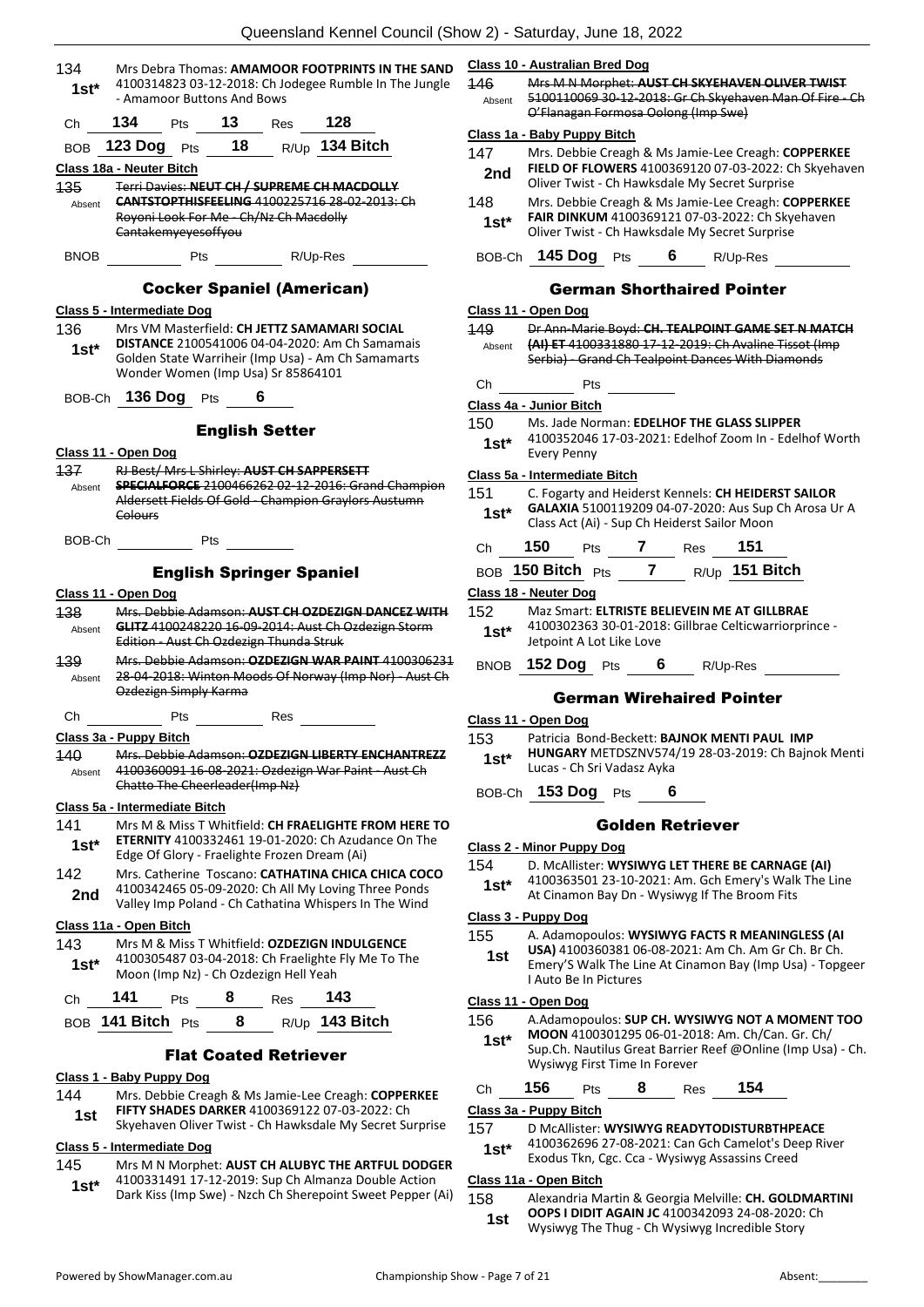| Ch                                                   | 158<br>157<br>Pts 7 Res                                                                                   | <b>Labrador Retriever</b>                                                                                         |
|------------------------------------------------------|-----------------------------------------------------------------------------------------------------------|-------------------------------------------------------------------------------------------------------------------|
| <b>BOB</b>                                           | 156 Dog $Pts$ 10 $R/Up$ 158 Bitch                                                                         | Class 1 - Baby Puppy Dog                                                                                          |
|                                                      | Class 18a - Neuter Bitch                                                                                  | 170<br>Mr Ryan Grove: TERRACAROL CHILL FACTOR (AI)                                                                |
| 159<br>Alexandria Martin & Georgia Melville: NEUT CH |                                                                                                           | 2100580737 30-01-2022: Buttonwood Mcintosh - Ch<br>$1st*$<br><b>Terracarol Saving Grace</b>                       |
| $1st^*$                                              | <b>GOLDMARTINI GET OFF MY KLOUD 5100096523 20-09-</b>                                                     | <b>Class 2 - Minor Puppy Dog</b>                                                                                  |
|                                                      | 2016: Ch Goldmartini Say It Like It Is - Goldmartini Playn By<br>My Rules                                 | Mrs D & Miss J Creagh: MIANDOR THE MIMIC (AI)<br>171                                                              |
|                                                      | BNOB 159 Bitch Pts                                                                                        | 4100363936 02-12-2021: Am Ch Devonshires Huckleberry<br>$1st^*$                                                   |
|                                                      | $6 \qquad$<br>R/Up-Res                                                                                    | Finn (Usa) - Ch Miandor Mockingbird (Ai)                                                                          |
|                                                      | <b>Gordon Setter</b>                                                                                      | <b>Class 5 - Intermediate Dog</b>                                                                                 |
|                                                      | Class 3a - Puppy Bitch                                                                                    | 172<br>P Grove: SHARKENN TYRON 4100327662 05-10-2019:<br>Caherciveen Landas Lochan Ora - Sharkenn Reiko<br>$1st*$ |
| 160                                                  | D M Bruckner: PINTETTEA KILBURN ROSE 4100361273 28-                                                       |                                                                                                                   |
|                                                      | No Award 08-2021: Triseter Celtic Yale Of Brodruggan (Ai) - Aust Ch<br>Pintettea Butterfly Dancer         | 171<br>172<br>$Pts$ 7<br>Res<br>Ch                                                                                |
|                                                      |                                                                                                           | Class 4a - Junior Bitch                                                                                           |
|                                                      | BOB-Ch Pts                                                                                                | 173<br>P Grove: PUDDNCREEK AND ALL THAT JAZZ 2100560804                                                           |
|                                                      | <b>Hungarian Vizsla</b>                                                                                   | 04-04-2021: Ch. Degel All The Right Signs - Puddncreek<br>$1st^*$<br>Freya                                        |
|                                                      | <b>Class 2 - Minor Puppy Dog</b>                                                                          | 174<br>Mrs D & Miss J Creagh: COPPERKEE INTO THE UNKNOWN                                                          |
| 161                                                  | M & A Richards, D Winch & P Johnson: ELETTARS                                                             | 4100352369 19-02-2021: Ch Copperkee Frozen In Time -<br>2nd                                                       |
| $1st*$                                               | INSURGENT 4100364672 22-10-2021: Elettars Lord<br>Montague(Ai) - Elettars Somebody To Love                | Copperkee You Light My Fire                                                                                       |
|                                                      |                                                                                                           | 173 Pts 7 Res 174<br>Ch                                                                                           |
| 162                                                  | Class 3 - Puppy Dog<br>Mrs Kay Hutt: KAPOINT NOTHINGS GONNA STOP US (AI)                                  | BOB 172 Dog Pts 9 R/Up 171 Dog                                                                                    |
| $1st*$                                               | 4100363519 30-10-2021: Therondore Waccamaw - Ch.                                                          |                                                                                                                   |
|                                                      | Ponsonby Winner Takes It All (Imp Nz)                                                                     | <b>Lagotto Romagnolo</b>                                                                                          |
| Ch                                                   | 161<br>162<br>Pts 7 Res                                                                                   | Class 2 - Minor Puppy Dog<br>Maneah Eberbach: AMICILEALE SONDELLI 4100362429 27-                                  |
|                                                      | Class 1a - Baby Puppy Bitch                                                                               | 175<br>09-2021: Amicileale Nutella Biscotto - Amicileale Diva<br>$1st^*$                                          |
| 163                                                  | D Winch & P Johnson: ELETTARS NOTORIOUS 4100367996                                                        | Bianka                                                                                                            |
| $1st^*$                                              | 03-02-2022: Ch Bokezu Jularo Jimmy - Ch Elettars<br>Champagne Supernova                                   | Class 3 - Puppy Dog                                                                                               |
|                                                      | Class 2a - Minor Puppy Bitch                                                                              | 176<br>Mrs. Robynne Flynn: WISPAN CHANCE ENCOUNTER                                                                |
| 164                                                  | D M Bruckner: PONONSBY STUNNING CHOICE (AI) IMP                                                           | 4100361835 08-09-2021: Ch Wispan First Encounter - Ch<br>1st<br>Wispan Flaming Heart                              |
| 1st                                                  | NZD 00148-2022 18-11-2021: Your Choice Mega Pixel (Imp                                                    | 176<br>175<br>Pts 7 Res<br>Ch                                                                                     |
|                                                      | Swe) - Ponsonby Red Hot N'stunning                                                                        | Class 3a - Puppy Bitch                                                                                            |
| 165                                                  | Class 4a - Junior Bitch<br>Mrs J Hall & Mrs J Roberts: CH GAMECALL FLOTIDE                                | 177<br>Mrs. Robynne Flynn: WISPAN SPIRIT OFTHE FLAME                                                              |
| 2nd                                                  | 2100564300 17-04-2021: Ch. Ekvar Hell Raiser - Ch.                                                        | 4100361836 08-09-2021: Ch Wispan First Encounter - Ch<br>$1st^*$                                                  |
|                                                      | Gamecall Tayke Another Breath                                                                             | Wispan Flaming Heart                                                                                              |
| 166                                                  | Ms K Kettleton: CH BATOROK MULBERRY AFFAIR<br>4100347030 27-12-2020: Ch Ekvar Hell Raiser - Grand Ch      | 177<br>6<br>Ch<br>Pts                                                                                             |
| $1st^*$                                              | Neut Ch Gamecall Rhythm Of The Waves Rn                                                                   | BOB 175 Dog Pts<br>$8 -$<br>R/Up 177 Bitch                                                                        |
| Ch                                                   | 166<br>8<br>165<br>Pts<br>Res                                                                             |                                                                                                                   |
|                                                      | BOB 166 Bitch Pts<br>10 <sub>1</sub><br>$R/Up$ 161 Dog                                                    | <b>Nova Scotia Duck Tolling Retriever</b>                                                                         |
|                                                      |                                                                                                           | Class 10 - Australian Bred Dog<br>178<br>Julie Robinson: CH ADDATOLL HUGO BOSS (AI)                               |
|                                                      | <b>Irish Setter</b>                                                                                       | 2100522951 03-07-2019: Gr Ch Lidlriva Witchetty Grub Ccd<br>$1st^*$                                               |
|                                                      | Class 5a - Intermediate Bitch                                                                             | Et - Ch Anasadatar San Francisco                                                                                  |
| 167                                                  | Mr G B Browne: CH EIREANNMADA WILDFLOWER (AI)                                                             | 178<br>6<br>Ch<br>Pts                                                                                             |
| $1st^*$                                              | 3100411642 02-05-2020: Ch. Gc Am Ch Bellary Livin'On A<br>Prayer At Eireannmada - Grand Ch Eireannmada    | Class 5a - Intermediate Bitch                                                                                     |
|                                                      | Breakfastattiffany                                                                                        | 179<br>Julie Robinson: AUST CH AIRAI THE GOLDEN TICKET                                                            |
|                                                      | Class 11a - Open Bitch                                                                                    | 5100121144 15-10-2020: Am Ch Ch Redmoon'S Do Ya Think<br>$1st^*$<br>I'M Sexy (Imp Usa) - Ch Rivafire Flaming Hot  |
| 168                                                  | Dr R Pacey & Mr F. McKechnie: AUST CHAMPION EIREAN IT                                                     | 179                                                                                                               |
| $1st^*$                                              | HAD TO BE YOU (AI) 3100396188 19-07-2019: Sup.Ch.<br>Shelomith Vice Regent - Ch. Eirean Twelfth Of Never  | 6<br>Pts<br>Ch                                                                                                    |
|                                                      |                                                                                                           | 7<br>178 Dog Pts<br>R/Up 179 Bitch<br><b>BOB</b>                                                                  |
|                                                      | BOB-Ch 167 Bitch Pts 7 R/Up-Res 168 Bitch                                                                 | <b>Pointer</b>                                                                                                    |
|                                                      | <b>Irish Water Spaniel</b>                                                                                | Class 1a - Baby Puppy Bitch                                                                                       |
|                                                      | Class 11 - Open Dog                                                                                       | 180<br>Ms A M Adamopoulos: BREILLA DNT GO BREAKN MY                                                               |
| 169                                                  | Mrs J Carruthers and Ms P Smith: UK CH GLOI DONN ALL                                                      | HEART (AI) 4100365311 29 12 2021: Ch Zelgren Comanche<br>Absent                                                   |
| $1st^*$                                              | OR NOTHING AT STANEGATE IMP UK 1751DB 13-10-2015:<br>Eng Sh Ch Fynder Rowdy Heckler - Eng Sh Ch Stanegate | Chief - Ch Pivotal Visionary At Sgurr                                                                             |
|                                                      | Mystic Meg At Gloi                                                                                        | <b>Spanish Water Dog</b>                                                                                          |

**Class 4 - Junior Dog**

181 Ms M Fox & Miss H Brown: **ZANDEENA PLAYN IN MUD PUDDLES** 2100559327 07-01-2021: Indiana Jones Wavelet (Imp Svk) - Qatar De Las Siete Nubes (Imp Esp) **1st\***

BOB-Ch **169 Dog** Pts **6**

#### dor Retriever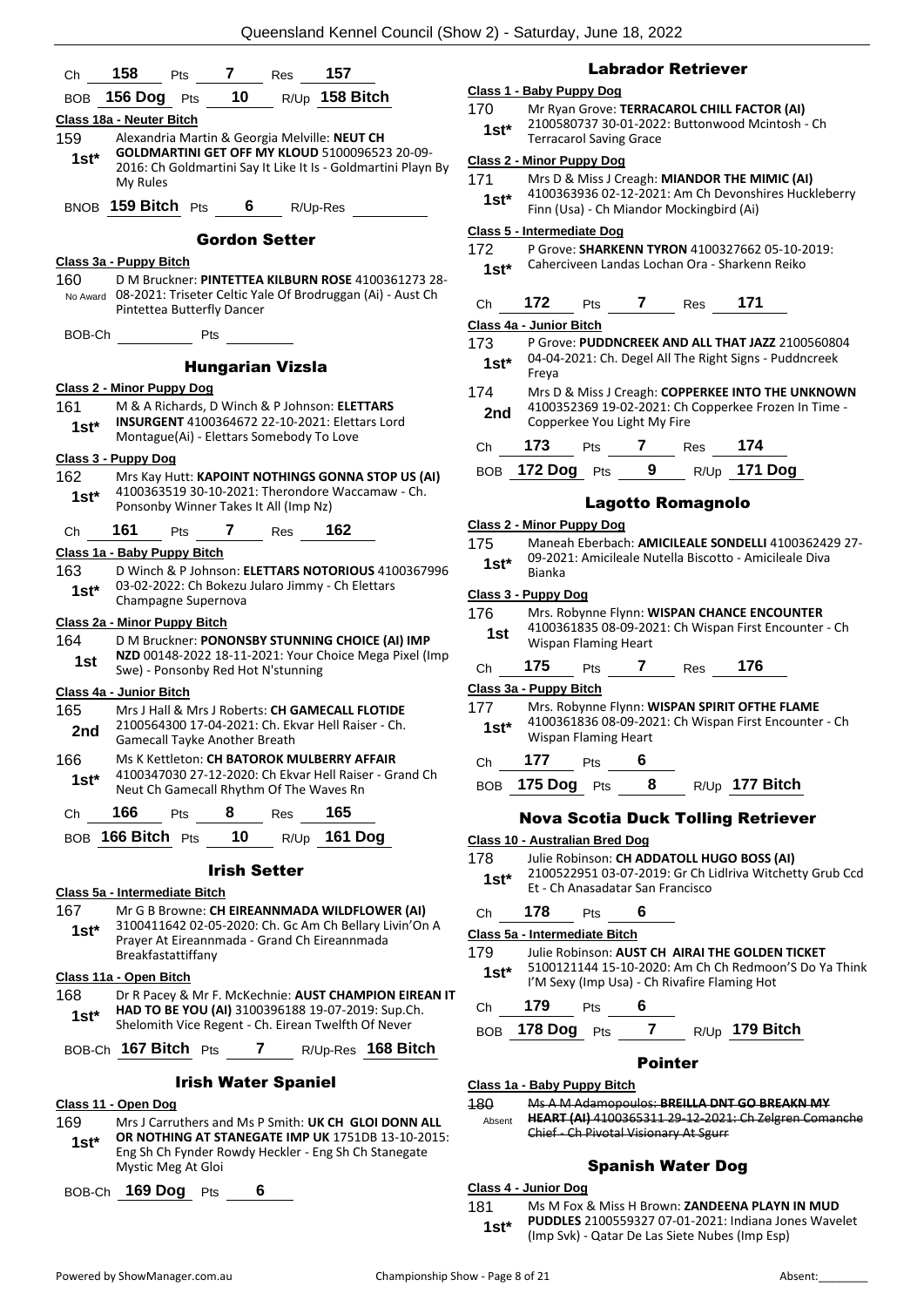| Сh         | 181                           | Pts                 | 6                              |                                           |                                                                                                                                                           |     |
|------------|-------------------------------|---------------------|--------------------------------|-------------------------------------------|-----------------------------------------------------------------------------------------------------------------------------------------------------------|-----|
|            | Class 4a - Junior Bitch       |                     |                                |                                           |                                                                                                                                                           |     |
| 182        |                               |                     |                                |                                           | Natalie Rose: <b>INCAVALE ELECTRA BIG HEART</b> 2100559475                                                                                                | Вe  |
| 1st        |                               | Chocolate (Imp Nld) |                                |                                           | 20-03-2021: Incavale Beautifully Bold - Ch Stamboom                                                                                                       | Pts |
| Ch         | 182                           | Pts                 | 6                              |                                           |                                                                                                                                                           | R/  |
| BOB        |                               |                     |                                |                                           | 181 Dog Pts 7 R/Up 182 Bitch                                                                                                                              | Pts |
|            |                               |                     |                                |                                           |                                                                                                                                                           | Вε  |
|            |                               |                     | Weimaraner                     |                                           |                                                                                                                                                           |     |
|            | Class 11 - Open Dog           |                     |                                |                                           |                                                                                                                                                           | Mi  |
| 183<br>1st |                               |                     |                                |                                           | Mrs A Page: SUP CH ASHLAREN BRING OUT THE BUNDY<br>2100512400 26-12-2018: Grand Ch Ashlaren We Will Rock<br>You - Supreme Ch Ashlaren Make Mine Champagne | Pι  |
| 184        |                               |                     |                                |                                           | Lynelle Smith: AUST. CH. ARAMII AINT SEEN NOTHIN YET                                                                                                      |     |
| 2nd        |                               |                     |                                |                                           | (AI) 4100306443 12-05-2018: Aust. Sup. Ch. Bromhund                                                                                                       | Ju  |
|            |                               |                     |                                |                                           | Bulletproof - Aust. Ch. Bromhund U Can Buy Me Diamonds                                                                                                    |     |
| Ch         | 183                           | Pts                 | 7 Res                          |                                           | 184                                                                                                                                                       | Int |
|            | Class 1a - Baby Puppy Bitch   |                     |                                |                                           |                                                                                                                                                           |     |
| 185        |                               |                     |                                |                                           | Ms K. Rogers: KISMANER DRINKIN WITH DOLLY<br>4100365310 19-12-2021: Sup Ch Ashlaren Bring Out The                                                         |     |
| 1st*       |                               |                     |                                | Bundy - Grand Ch Greywei Time For Bubbles |                                                                                                                                                           | Αι  |
|            | Class 4a - Junior Bitch       |                     |                                |                                           |                                                                                                                                                           |     |
| 186        |                               |                     |                                |                                           | Lynelle Smith: AUST. CH. ARAMII BACK OFF BOYS I GOT                                                                                                       | Οŗ  |
| 1st*       |                               |                     |                                |                                           | THIS 4100356465 07-05-2021: Aust Ch Waldo At Bromhund<br>Atria Cordis (Imp PI) - Ch. Bromhund U Can Buy Me                                                |     |
|            | Diamonds                      |                     |                                |                                           |                                                                                                                                                           |     |
|            | Class 11a - Open Bitch        |                     |                                |                                           |                                                                                                                                                           |     |
| 187        |                               |                     |                                |                                           | Mrs E M Knox: CH ASHLAREN BY POPULAR DEMAND                                                                                                               | Βe  |
| 1st*       |                               |                     | Ch Ashlaren Under Sadies Spell |                                           | 2100492215 08-02-2018: Ch Ashlaren We Will Rock You -                                                                                                     | Pts |
| Ch         | 187                           | <b>Pts</b>          |                                | 7 Res                                     | 186                                                                                                                                                       | R/  |
|            | BOB 187 Bitch Pts             |                     | 9                              |                                           | R/Up 183 Dog                                                                                                                                              |     |
|            |                               |                     |                                | <b>Weimaraner (longhair)</b>              |                                                                                                                                                           |     |
|            | Class 5a - Intermediate Bitch |                     |                                |                                           |                                                                                                                                                           | Fir |
| 188        |                               |                     |                                |                                           | Bromhund Kennels: CH GREYWEI X EXAMINE AT                                                                                                                 |     |
| $1st^*$    |                               |                     |                                |                                           | BROMHUND (LH) 9100012428 16-10-2020: Ch Bromhund<br>Peri (Lh) - Ch Carnmellis Just Me For Greywei (Ai) (Imp Nzl)                                          |     |
|            | (Lh)                          |                     |                                |                                           |                                                                                                                                                           |     |
|            | BOB-Ch 188 Bitch Pts          |                     | 6                              |                                           |                                                                                                                                                           |     |
|            |                               |                     |                                |                                           |                                                                                                                                                           | St  |
|            |                               |                     |                                | <b>Welsh Springer Spaniel</b>             |                                                                                                                                                           |     |

#### **Class 3a - Puppy Bitch**

189 Mrs D & Miss L Meagher: **ESSPREE MAID OF GOLD** 6100132183 08-09-2021: Maesgwyn Burma Star Ruby - Ch **1st\*** 6100132183 08-09-2021: Mae<br>Esspree Moon Light Romance

BOB-Ch **189 Bitch** Pts **6**

### Group 3 - Specials

| Best         | Weimaraner<br>187                                                                                          |  |
|--------------|------------------------------------------------------------------------------------------------------------|--|
| Pts: 25      | Mrs E M Knox: CH ASHLAREN BY POPULAR DEMAND                                                                |  |
| R/Up         | 166<br>Hungarian Vizsla                                                                                    |  |
| Pts: 15      | Ms K Kettleton: Ch Batorok Mulberry Affair                                                                 |  |
| Baby         | Weimaraner<br>185<br>Ms K. Rogers: Kismaner Drinkin With Dolly                                             |  |
| Minor        | <b>Labrador Retriever</b><br>171                                                                           |  |
|              | Mrs D & Miss J Creagh: Miandor The Mimic (AI)                                                              |  |
| <b>Puppy</b> | <b>Welsh Springer Spaniel</b><br>189<br>Mrs D & Miss L Meagher: Esspree Maid Of Gold                       |  |
| Junior       | 166<br>Hungarian Vizsla<br>Ms K Kettleton: Ch Batorok Mulberry Affair                                      |  |
| Inter        | 141<br><b>English Springer Spaniel</b><br>Mrs M & Miss T Whitfield: Ch Fraelighte From Here To<br>Eternity |  |
| Aus Br       | 123<br><b>Cocker Spaniel</b><br>Sue Bruno: Aust Ch Cobalt Highlander                                       |  |
| Open         | Weimaraner<br>187                                                                                          |  |
|              | Mrs E M Knox: CH ASHLAREN BY POPULAR DEMAND                                                                |  |
|              | <b>Neuter</b>                                                                                              |  |
| Best         | Golden Retriever<br>159.                                                                                   |  |
| Pts: 7       | Alexandria Martin & Georgia Melville: Neut Ch GoldMartini<br>Get Off My Kloud                              |  |
| <b>R/Up</b>  | <b>German Shorthaired Pointer</b><br>152<br>Maz Smart: Eltriste Believein Me At Gillbrae                   |  |

Finish Absent **12**

### Group 4 - Hound Group

Mrs Julie Fynmore (NSW)

art Time:

#### Afghan Hound

#### **Class 1 - Baby Puppy Dog**

190 Melissa Starkey, Daniel Willson, Leigh & Helen Gibson:

**SETTERUP ROLEX ON A REDNECK AT KARAKUSH (AI)** 2100580972 30-01-2022: Am Ch Aust Ch Boanne'S Valentino (Imp Usa) - Ch. Karakush U Know Nothin Jon Sno **1st\***

### **Class 5 - Intermediate Dog**

191 G Donoso-Lopez, T Gardiner, L&H Gibson: **KARAKUSH FROM START TO FINNISH** 2100548613 05-09-2020: Am. Gr

Ch Agha Djari'S Fifth Dimension Of Sura - Ch Karakush U Know Nothin Jon Sno **1st\***

#### **Class 10 - Australian Bred Dog**

192 Jacky Harnett: **SUPREME CH TIANZE DIAMOND IN THE ROUGH** 4100312415 16-10-2018: Supreme Ch Field Ch **1st\* ROUGH** 4100312415 16-10-2018: Supreme Ch Field Ch<br>Tianze Mystify Me - Ch Doven Time For Appal Piencream

|        |     |  | Tranze ivisitily ivide CITDOVEN Thrile For Appartment ear |  |
|--------|-----|--|-----------------------------------------------------------|--|
| $\sim$ | 101 |  | 100                                                       |  |

| 'n | 191 | ΊS | kes | 192 |
|----|-----|----|-----|-----|
|    |     |    |     |     |

**Class 11a - Open Bitch**

| 193<br>$1st*$ |     |            |   | Mrs. M.J. Tonks & Mrs. K. Bathgate: SUPREME CH.<br>KHANDHU LYKA PRAYER (A I) 4100282954 23-10-2016:<br>Sup.Ch. Khandhu Got The Look - Ch. Wynsyr-Summerwinds-<br>Paladin Mimosa At Khandhu (Imp Usa) |
|---------------|-----|------------|---|------------------------------------------------------------------------------------------------------------------------------------------------------------------------------------------------------|
| Ch            | 193 | <b>Pts</b> | 6 |                                                                                                                                                                                                      |

BOB **191 Dog** Pts **8** R/Up **193 Bitch**

Powered by ShowManager.com.au Championship Show - Page 9 of 21 Absent: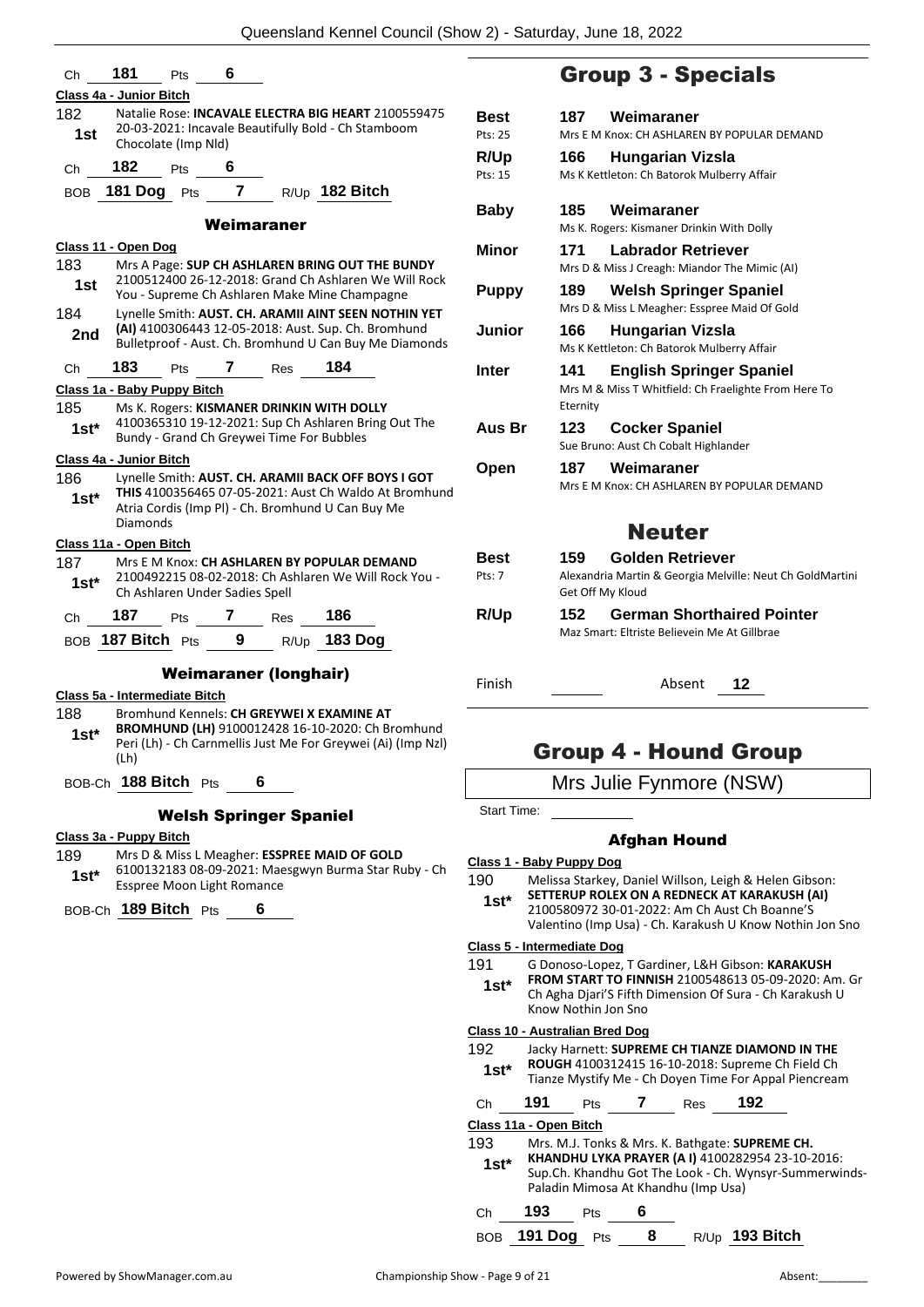#### **Basenji**

|         | Class 3 - Puppy Dog                       |            |                                  |                                            |                                                                                                                  |
|---------|-------------------------------------------|------------|----------------------------------|--------------------------------------------|------------------------------------------------------------------------------------------------------------------|
| 194     |                                           |            |                                  |                                            | Chloe keast and Alicia Keast: MERIKAEZ NOTMY                                                                     |
| $1st*$  |                                           |            |                                  |                                            | RESPONSIBILITY 4100360173 05-07-2021: Ch Zandeena A<br>Twist Of Fate - Ch Zandeena Don't Try And Stop Me         |
| Сh      | 194                                       | Pts        | 6                                |                                            |                                                                                                                  |
|         | <u> Class 10a - Australian Bred Bitch</u> |            |                                  |                                            |                                                                                                                  |
| 195     |                                           |            |                                  |                                            | Miss Chloe Keast: CH ZANDEENA DON'T TRY AND STOP ME                                                              |
| $1st*$  |                                           |            |                                  |                                            | 2100499813 08-06-2018: Sup.Ch.Zandeena Getn My Game                                                              |
|         |                                           |            |                                  |                                            | On - Am.Ch.Ch. Meisterhaus Stripes R The New Black (Imp                                                          |
|         | Usa)                                      |            |                                  |                                            |                                                                                                                  |
| Ch      | 195                                       | <b>Pts</b> | 6                                |                                            |                                                                                                                  |
|         | BOB <b>195 Bitch</b> Pts                  |            |                                  |                                            | 7 R/Up 194 Dog                                                                                                   |
|         |                                           |            |                                  | <b>Basset Hound</b>                        |                                                                                                                  |
|         | Class 11 - Open Dog                       |            |                                  |                                            |                                                                                                                  |
| 196     |                                           |            |                                  |                                            | Mrs R Bing: CH LANDWELL BUSTER 2100470361 30-01-                                                                 |
| $1st*$  |                                           |            | <b>Beauchasseur Sweet Dreams</b> |                                            | 2017: Sup.Ch.Beauchasseur Austin (Ai) - Ch Neut. Ch.                                                             |
|         |                                           |            |                                  |                                            |                                                                                                                  |
| Сh      | 196                                       | <b>Pts</b> | 6                                |                                            |                                                                                                                  |
| 197     | Class 5a - Intermediate Bitch             |            |                                  |                                            | Mrs R Bing: CH. CAYUGARIDGE DORA 2100534491 02-01-                                                               |
| 2nd     |                                           |            |                                  |                                            | 2020: Sup.Ch.Beauchasseur Austin (Ai) - Ch Beauchasseur                                                          |
|         | Fru Choc                                  |            |                                  |                                            |                                                                                                                  |
| 198     |                                           |            |                                  |                                            | Mrs J A Fast: CH AMMIDAN IM DANNIELLE 4100325835 17-<br>07-2019: Ammidan Cc Bella Fonte (Ai) - Ch Ammidan Queen  |
| 1st*    | Of Hearts (Ai)                            |            |                                  |                                            |                                                                                                                  |
| Сh      | 198                                       | Pts        | $\overline{7}$                   | Res                                        | 197                                                                                                              |
|         | BOB 198 Bitch Pts                         |            | 8                                |                                            | R/Up 196 Dog                                                                                                     |
|         |                                           |            |                                  |                                            |                                                                                                                  |
|         |                                           |            | <b>Beagle</b>                    |                                            |                                                                                                                  |
|         | Class 1 - Baby Puppy Dog                  |            |                                  |                                            |                                                                                                                  |
| 199     |                                           |            |                                  |                                            | Miss R Telfer: KUNANYI IDEAL SHOWMAN (AI) 7100051054<br>11-03-2022: Alotorius Old Glory Show Must Go On (Imp     |
| 1st     |                                           |            |                                  | Pol) - Ch. Orobay Charming Triumph         |                                                                                                                  |
| 200     |                                           |            |                                  |                                            | Sara Skinner: BALDEV UNDER PRESSURE TBA 02-03-2022:                                                              |
| 2nd     | - Leanya Olive Oil                        |            |                                  |                                            | Am Ch & Gr Ch, Aus Ch Red Americana Kempinski At Argyle                                                          |
|         | <b>Class 5 - Intermediate Dog</b>         |            |                                  |                                            |                                                                                                                  |
| 201     |                                           |            |                                  |                                            | Sara Skinner: BALDEV BANDIT 4100343093 16-01-2020: Ch                                                            |
| 2nd     |                                           |            |                                  | Leanya Let It Rain - Leanya Olive Oyl      |                                                                                                                  |
|         |                                           |            |                                  |                                            |                                                                                                                  |
| 202     |                                           |            |                                  |                                            | J & R Cook: <b>CH LUNARS JIMMY NEUTRON</b> 4100346201 25-<br>11-2020: Am Gr Ch Red Americana Kempinski At Argyle |
| $1st^*$ |                                           |            |                                  | (Imp Usa) - Ch Karakush Luna Lovegood (Ai) |                                                                                                                  |
|         | Class 10 - Australian Bred Dog            |            |                                  |                                            |                                                                                                                  |
| 203     |                                           |            |                                  |                                            | Ms Rita Sengstock: OROBAY POCKETFUL O MIRACLES                                                                   |
| 1st     |                                           |            | Fella - Baldev Bette Davis       |                                            | 4100345950 28-11-2020: Nz Ch Ch Burnsdale Most Happy                                                             |
|         | 202                                       |            |                                  |                                            |                                                                                                                  |
| Сh      |                                           | Pts        | 8                                | Res                                        | 201                                                                                                              |
| 204     | Class 1a - Baby Puppy Bitch               |            |                                  |                                            | Sara Skinner: BALDEV KILLER QUEEN TBA1 02-03-2022: Ch                                                            |
| 1st*    |                                           |            |                                  |                                            | & Am Ch, Ch Red Americanas Kempinski At Argyle (Imp                                                              |
|         | Usa) - Leanya Olive Oil                   |            |                                  |                                            |                                                                                                                  |
|         | Class 4a - Junior Bitch                   |            |                                  |                                            |                                                                                                                  |
| 205     |                                           |            |                                  |                                            | G Donoso-López/ T Gardiner/ L&H Gibson: KARAKUSH<br><b>PLAY DOH 2100556308 26 12 2020: Am Gr Ch Red</b>          |
| Absent  |                                           |            |                                  |                                            | Americana Kempinski At Argyle Ch Karakush Proof Is Inth                                                          |
|         | Pudding                                   |            |                                  |                                            |                                                                                                                  |
| 206     |                                           |            |                                  |                                            | Ms Rita Sengstock: OROBAY MYSTICAL SPIRIT 4100359911                                                             |
| $1st*$  |                                           |            | Orobay Mysterious Magic          |                                            | 19-08-2021: Ch. Goldengum Gentleman George (Al) - Ch.                                                            |
|         | <b>Class 10a - Australian Bred Bitch</b>  |            |                                  |                                            |                                                                                                                  |
| 207     |                                           |            |                                  |                                            | Miss R Telfer: OROBAY ALL ABOUT EVE 4100345954 28-11-                                                            |
| $1st^*$ | Davis                                     |            |                                  |                                            | 2020: Nz Ch Ch Burnsdale Most Happy Fella - Baldev Bette                                                         |
|         |                                           |            |                                  |                                            |                                                                                                                  |

#### **Class 11a - Open Bitch**

208 J & R Cook: **CH LUNARS WHENU WISH UPON A STAR (AI)** 4100317924 09-02-2019: Am Ch Ha-Pennys Too Much Trouble - Ch Karakush Luna Lovegood (Ai) **1st\***

|    |     |     | _____ |     |       |  |
|----|-----|-----|-------|-----|-------|--|
| Ch | 208 | Pts | -8    | Res | - 207 |  |

| BOB 202 Dog Pts 11 R/Up 201 Dog |  |  |  |
|---------------------------------|--|--|--|
|                                 |  |  |  |

|  | Class 18a - Neuter Bitch |  |
|--|--------------------------|--|
|  |                          |  |

209 Miss R Telfer: **OROBAY LOVE ME TENDER** 4100332776 18- 02-2020: Goldengum Gentleman George (Ai) - Ch. Orobay Mysterious Magic **1st\***

BNOB **209 Bitch** Pts **6** R/Up-Res

#### Borzoi

#### **Class 4 - Junior Dog**

- 210 sandra Hornby Theijssen: **DORSCA MYSTIC MAESTRO**
- 4100350426 31-01-2021: Ch Cordova Ring Master Ch Russkimir Mystic Shadows **1st\***

#### **Class 5 - Intermediate Dog**

| 211    | M L Davis: CH RUSSKIMIR SECRET WISHES 4100340577 07- |
|--------|------------------------------------------------------|
| Absent | 08-2020: Ch Russkimir Evening Shadows - Ch Gleneagle |
|        | Sweet As Honey                                       |

Ch **210** Pts **6** Res

**Class 5a - Intermediate Bitch**

212 ROBYNNE L BLACK: **MISTRAKA ASTRUD GILBERTO** 2100044675 30-11-2019: Am Ch Gr Ch Sl. Konza-Plum Creek Bugatti At Elance ( Usa ) - Ch Dolinoff Carmen Mcrae Absent

#### **Class 10a - Australian Bred Bitch**

213 K Rachel Dawson: **RUSSKIMIR SAFFRON WISHES** 4100340585 07-08-2020: Ch Russkimir Evening Shadows - 1st<sup>\*</sup> 4100340585 07-08-2020: Ch F<br>Ch Gleneagle Sweet As Honey

| $- - -$ | $040 \text{ N}$ | _ | - - - | 240E |
|---------|-----------------|---|-------|------|

#### BOB **213 Bitch** Pts **7** R/Up **210 Dog**

#### Dachshund Miniature (Long Haired)

#### **Class 3 - Puppy Dog**

- 214 S Mundt: **SHASDIN ROYAL TURBO JAFFA (AI)** 4100360662
- 23-08-2021: Nz Ch Mistydale Makin An Impact (Nzl) Ch 1st<sup>\*</sup> 23-08-2021: No Ch Mist<br>Westpriors Walk On By

#### **Class 10 - Australian Bred Dog**

- 215 Mrs L Stevens & Mrs R Privett: **RHONE MIGHTNPOWER** 2100550233 29-09-2020: Ch. Rhone Fred Astaire Von Ryan 1st\* <sup>2100550233</sup> 29-09-2020: Ch.<br>Ch. Rhone Gretel Von Ryan
- Ch **214** Pts **7** Res **215**

#### **Class 5a - Intermediate Bitch**

216 MRS RA PRIVETT: **CH. SHASDIN ROYAL RUCRAZY EYES** 4100338902 06-07-2020: Ch. Rhone Fourzeroeight - Ch. Dachdotcom Milo Heidi **1st\***

Ch **216** Pts **6**

BOB **216 Bitch** Pts **8** R/Up **214 Dog**

#### Dachshund (Smooth Haired)

#### **Class 11 - Open Dog**

- 217 R Manning and Nicole de Vries: **NZ CH MARKWELL PATHWAY TO FREEDOM** 010882019 29-11-2018: Ch 2nd PATHWAY TO FREEDOM 010882019 29-11-2018: Ch<br>Markwell Top Gear - Ch Markwell Sensation In Black
- 218 R Gersbach/ J Neal/ S Wheatley: **AM CH AM GR CH AUST** 
	- **CH JOY-DENS ROCKIN ROBIN SS (IMP USA)** HP51057101 25-02-2016: Am Gr Ch Passport Do What You Say - Joy-Dens Razz-Ma-Tazz **1st\***

### Ch **218** Pts **7** Res **217**

#### **Class 11a - Open Bitch**

219 Miss Sarah Wheatley: **CH ADBESARE FIRECRACKER**

4100311963 21-09-2018: Am Ch Am Gr Ch Aust Ch Joy-Dens Rockin Robin (Imp Usa) - Ch Laen Triple Treat **1st**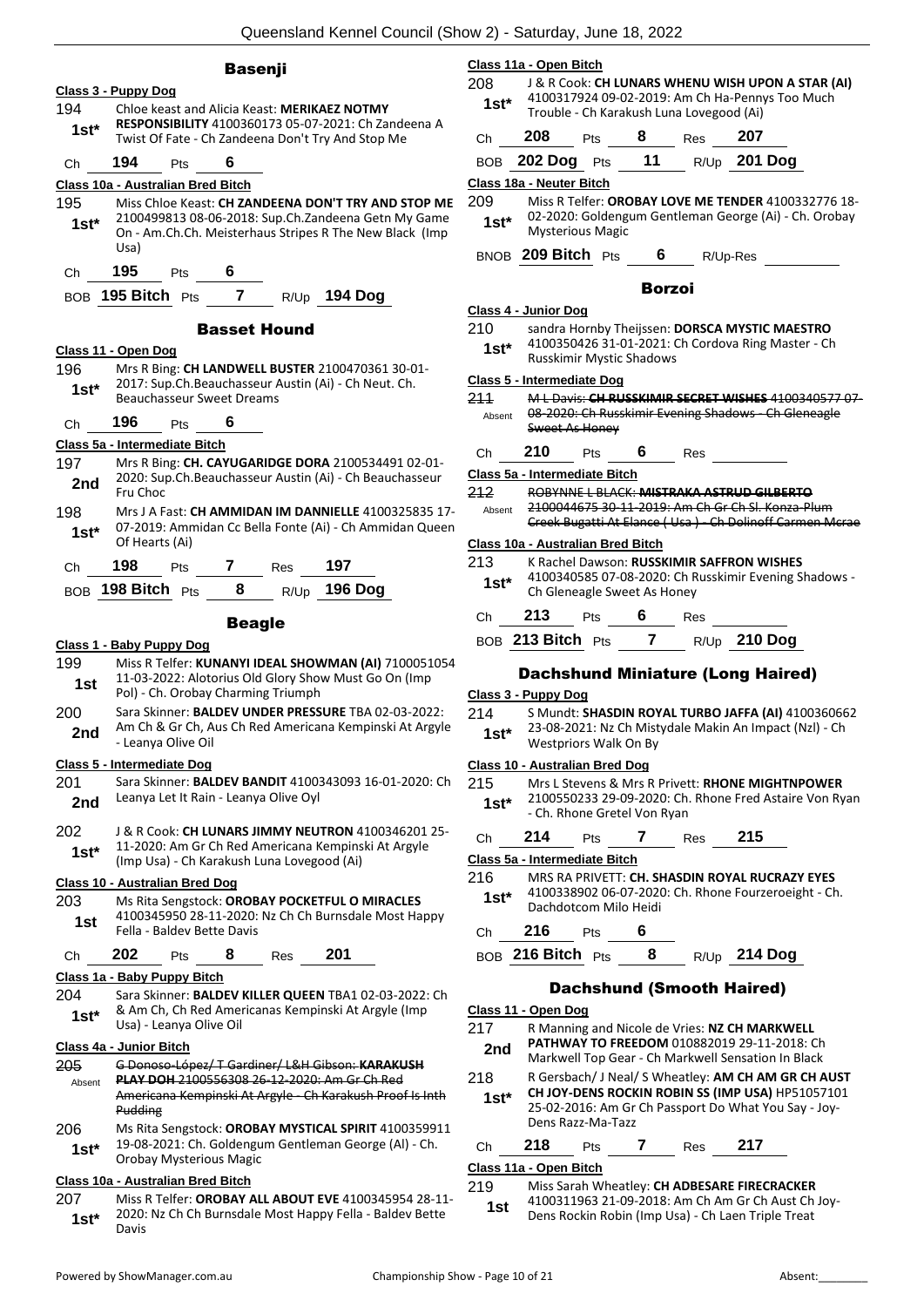| Ch.     | 219              | Pts    |   |      |                |
|---------|------------------|--------|---|------|----------------|
| $- - -$ | $240 \text{ Pa}$ | $\sim$ | 0 | $ -$ | $0.47$ $D - -$ |

### BOB **218 Dog** Pts **8** R/Up **217 Dog**

#### Dachshund (Wire Haired)

#### **Class 1 - Baby Puppy Dog**

220 Meg Egglestone: **LANDWELL KISS THE GIRLS** 2100580903 01-03-2022: Can Ch Armin Von Bienenman - Ch Landwell **1st**\* UL-03-2022: Can Ch Arm<br>Ruby Catch Your Dream

#### **Class 1a - Baby Puppy Bitch**

221 Meg Egglestone: **LANDWELL KISS N TELL (AI)** 2100580904 01-03-2022: Can Ch Armin Von Bienenman - Ch Landwell **1st** UL-03-2022: Can Ch Arm<br>Ruby Catch Your Dream

#### **Class 4a - Junior Bitch**

222 J & T McDonald: **SHASDIN WIRY GOLD DUST WOMAN (AI)** 4100361424 02-09-2021: Ch Cayugaridge Molokai - Ch **1st** 4100361424 02-09-2021: Ch Cayugari<br>Dachdotcom Wiry Rumour Has It (Ai)

#### **Class 10a - Australian Bred Bitch**

- 223 J & T McDonald: **CH DACHDOTCOM WIRY RUMOUR HAS IT (AI)** 4100315027 22-10-2018: Eng Ch Wiretap Here I Am (Impuk) - Ch Dachdotcom Wired Not Wifi (Ai) **1st\***
- BOB-Ch **223 Bitch** Pts **7** R/Up-Res **222 Bitch**

#### Dachshund Miniature (Wire Haired)

#### **Class 11 - Open Dog**

- 224 Ms. L. Dunn: **CH. FAYREWYRE SORCERER** 4100294215 27- 06-2017: Aust. Ch. Skowronek Red Horses (Imp Pol) - **1st**\* 06-2017: Aust. Ch. Skowronek<br>Benzden Anais Anais (Imp Uk)
- Ch **224** Pts **6**

#### **Class 3a - Puppy Bitch**

225 Mr B & Mrs A Cheers: **KYEYE MISS MARNIE** 4100361948 06-09-2021: Ch Elphyn Imago - Ch Elphyn Minx **1st\***

#### **Class 4a - Junior Bitch**

226 Mr. D. McKay & Ms. L. Dunn: **TARRANGOWER THISTLE** 2100565658 03-05-2021: Ch. Fayrewyre Columba Of Iona - **1st** 2100565658 03-05-2021:<br>Ch. Tarrangower Tiburtini

| Ch. | 226               | Pts |   | Res | - 225               |
|-----|-------------------|-----|---|-----|---------------------|
|     | BOB 226 Bitch Pts |     | 8 |     | R/Up <b>224 Dog</b> |

#### Foxhound

#### **Class 5a - Intermediate Bitch**

227 Mrs C & Miss B & Mr J Bryson, Miss B West & Mrs A Page: **CH FOXHUNT LAYLA** 2100538275 16-03-2020: Foxhunt **1st\*** CH FOXHONT LAYLA 21005382<br>Cobra - Ch Foxhunt Dirty Diana

BOB-Ch **227 Bitch** Pts **6**

#### Irish Wolfhound

#### **Class 1a - Baby Puppy Bitch**

- 228 J.A. & S.W. Donaldson: **CUFIAIN NEESHAY AT DONGUNYA**
- **A.I.** 5100130555 28-01-2022: Grand Ch. & Neuter Ch. **1st** A.I. 5100130555 28-01-2022: Grand Cn. & Net

#### **Class 3a - Puppy Bitch**

- 229 J.A. & S.W. Donaldson: **DONGUNYA MAURA HOLLY A.I.** 4100358535 15-07-2021: Ch. Wulfgar Fennoscandia A.I. - Ch. Dongunya Eliza A.I. **1st\***
- BOB-Ch **229 Bitch** Pts **6**

#### Pharaoh Hound

#### **Class 10 - Australian Bred Dog**

230 Ms J Inglis: **CH. PRESSAGE NOVAVAX (AI)** 4100357667 15- 07-2021: Aust Supreme. Ch.& Estonian Ch.Estonian Junior Ch Caletto Fly High (Imp Est) - Aust. Ch. Pennhari Forever In A Day **1st\***

#### Ch **230** Pts **6**

#### **Class 3a - Puppy Bitch**

231 Ms J Inglis: **PRESSAGE SC OUT (AI)** 4100357662 15-07-2021: Ee. Ch. Ee. Jr Ch. C.I.B. Sup. Ch. Caletto Fly High (Imp Est) - **1st**\* E. C. C. E. J. C. C. C. C. Sup. C.

#### **Class 4a - Junior Bitch**

232 Ms J Inglis: **PRESSAGE MODERNA (AI)** 4100357666 15-07- 2021: Aust Supreme. Ch.& Estonian Ch.Estonian Junior Ch Caletto Fly High (Imp Est) - Aust. Ch. Pennhari Forever In A Day **1st\***

#### **Class 11a - Open Bitch**

| 233        |         |            |   |     | Ms Joanne Inglis: CH. PENNHARI FOREVER IN A DAY            |  |
|------------|---------|------------|---|-----|------------------------------------------------------------|--|
| $1st*$     |         |            |   |     | 2100496073 18-04-2018: Ch. Irl. Ch.Hard Black Jack         |  |
|            | Fire    |            |   |     | Pharaoh Cukker Irl. Jun Ch. (Imp Hun) - Ch. Sleykh Girl On |  |
| Сh         | 233     | <b>Pts</b> | 8 | Res | 231                                                        |  |
| <b>BOB</b> | 230 Dog | Pts        | 9 |     | R/Up 233 Bitch                                             |  |
|            |         |            |   |     |                                                            |  |

#### Portuguese Podengo Small (Smooth Haired)

#### **Class 5 - Intermediate Dog**

- 234 Ms. Jenni McKernan: **ALARVES KEEP N KOOL DUDE JC** 4100334639 19-12-2019: Ch Shamrock's Napoleon (Imp Usa) - Plushcourt Goddess **1st\***
- BOB-Ch **234 Dog** Pts **6**

#### Rhodesian Ridgeback

#### **Class 10 - Australian Bred Dog**

235 Mrs L. Fejer: **AUST CHAMP MARMATIA ZIMBA SONATA (A I)** 4100342399 24-08-2020: Ujamaa Symphoney Red (Ai) - Ch Marmatia Nekira Radha (Ai) **1st\***

### Ch **235** Pts **6**

#### **Class 2a - Minor Puppy Bitch**

236 Mrs L. Fejer: **MARMATIA AUSSIE KHAMALI** 4100365982 17- 12-2021: Ch Shakuru Beat It - Ch Marmatia Nekira Radha (Ai) **1st\***

#### **Class 4a - Junior Bitch**

### 237 Jo Russell: **CH CHILOLO TN SERENGETI GOLD** 4100358073

10-07-2021: Sup. Ch Jelany Red Nikaya For Chilolo (Imp **1st** 10-07-2021: Sup. Ch Jelany Red Nikaya For Gold (Ai) **1st** Rus) - Ch Chilolo Hh Paint The Line Gold (Ai)

#### **Class 5a - Intermediate Bitch**

- 238 Mrs L. Fejer: **AUST CHAMP MARMATIA NYX SONATA (AI)**
- 4100342398 24-08-2020: Ujamaa Symphony Red (Ai) Ch Marmatia Nekira Radha (Ai) **1st\***
- Ch **237** Pts **8** Res **238** BOB **237 Bitch** Pts **9** R/Up **238 Bitch**

#### Saluki

#### **Class 2 - Minor Puppy Dog**

- 239 Mr. G. R Mark: **LAVUKA THE GREATEST SHOWMAN (AI)** 2100577972 20-11-2021: Lavuka Poetic Justice - Elarabi **1st**\* 2100577972<br>Oasis Qamra
- Ch **239** Pts **6**

**Class 5a - Intermediate Bitch**

- 240 Mr. G. R Mark: **LAVUKA MIRROR ON THE WALL**
- 2100551705 17-08-2020: Lavuka Poetic Justice Elarabi Oasis Qamra **1st\***
- Ch **240** Pts **6**
- BOB **240 Bitch** Pts **7** R/Up **239 Dog**

### Whippet

#### **Class 2 - Minor Puppy Dog**

241 Mrs. Silvana Tassan & Mr Serge Tassan: **PHOENWAY A KIND OF MAGIC** 4100364347 12-11-2021: Ch Aslan A Day **1st** KIND OF MAGIC 4100364347 12-11-2021: N<br>At The Races - Phoenway Never Look Away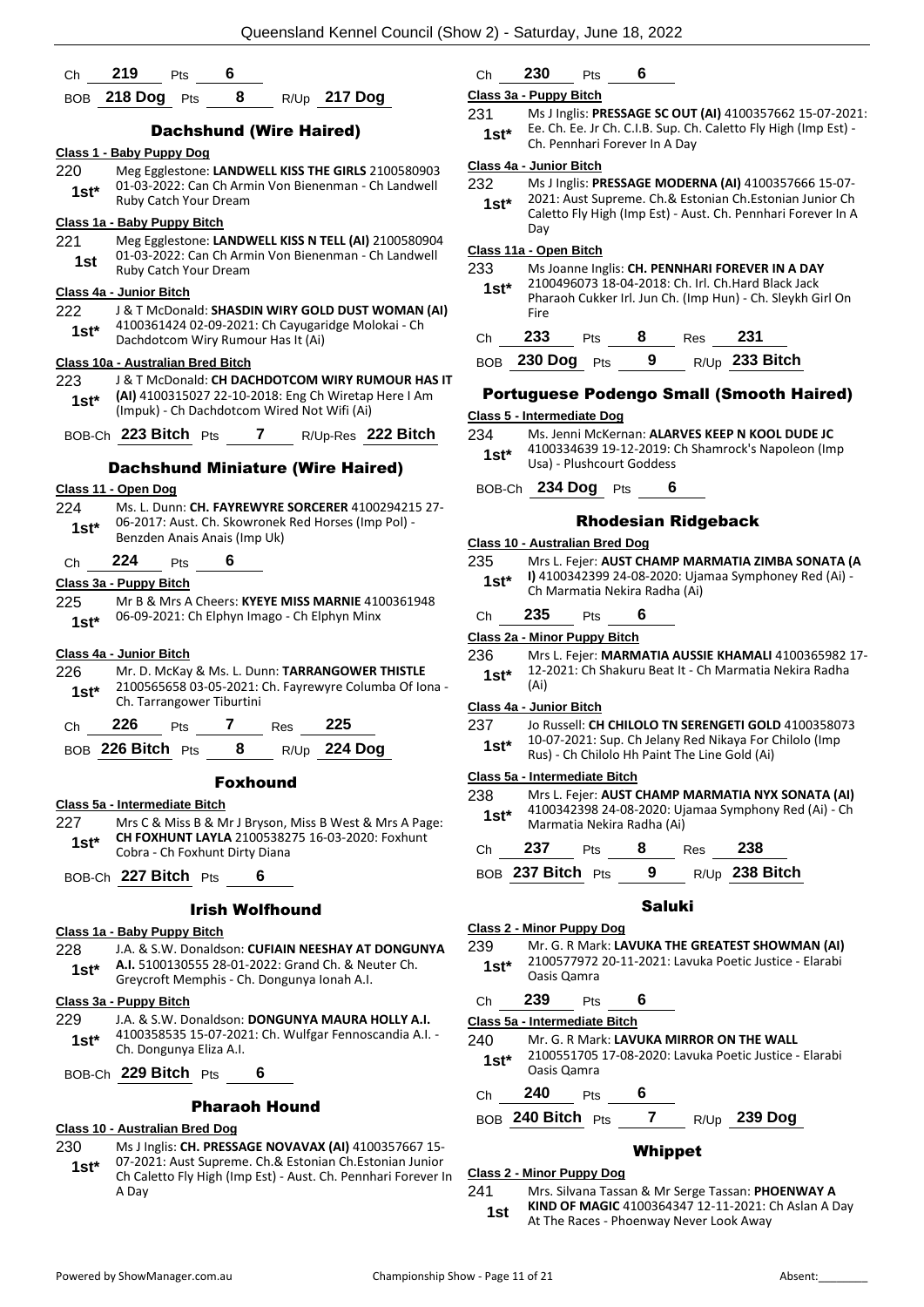|         | Class 4 - Junior Dog                                                                                     |     |
|---------|----------------------------------------------------------------------------------------------------------|-----|
| 242     | Mrs. Silvana Tassan & Mr Serge Tassan: PHOENWAY                                                          |     |
| 3rd     | FUNICULIFUNICULA 4100349818 16-01-2021: Shawthing                                                        |     |
|         | Ima Luigi - Aust Ch. Phoenway Carnival Girl                                                              | B)  |
| 243     | Ms. Julie Jenkins: JEULIZE WRANGLERS AND BOOTS                                                           | Pts |
| 1st     | 4100353543 18-04-2021: Sup. Ch. Ridgesetter Where The<br>Boyz Are - Ch. Jeulize Margaret Shannon         | R/  |
| 244     | Ms. Vicki Shaw: SHAWTHING ROME AROUND TH WORLD                                                           | Pts |
| 2nd     | (AI) 4100359750 13-08-2021: Sobers Dalton (Ita) -<br>Shawthing So Into Jazz                              |     |
|         | Class 11 - Open Dog                                                                                      | В٥  |
| 245     | V Dawson & V Shaw: CH SHAWTHING PADDY PAWZ A                                                             |     |
| 2nd     | <b>MINIT</b> 4100327967 10-10-2019: Ch Alltalk Wild Irish Heart -<br>Sup Ch Shawthing All That Jazz (Ai) | M   |
| 246     | Ms. Jenni McKernan: ALARVES ITS A JUNGLE OUT THERE                                                       | Pι  |
| 1st     | 4100349372 23-11-2020: Ch Shawthing Im A Luigi - Ch Fch<br>Sfch Alarves Royal Encounter Lcx              |     |
| Ch      | 246<br>11<br>243<br>Pts<br>Res                                                                           | Jι  |
|         | <b>Class 2a - Minor Puppy Bitch</b>                                                                      |     |
| 247     | Ms. Vicki Shaw: SHAWTHING PIPPI LONGSTOCKING                                                             | In  |
| 1st*    | 4100362556 24-09-2021: A Ch Alltalk Wild Irish Heart -<br>Shawthing Itzall About Jazz                    |     |
|         | Class 4a - Junior Bitch                                                                                  | Αι  |
| 248     | Mrs. Silvana Tassan & Mr Serge Tassan: PHOENWAY                                                          |     |
| 2nd     | SOPHIA 4100349816 16-01-2021: Shawthing Ima Luigi -<br>Aust Ch. Phoenway Carnival Girl                   | Οı  |
| 249     |                                                                                                          |     |
|         |                                                                                                          |     |
|         | Ms. Julie Jenkins: JEULIZE YOULOOKGOODINMYSHIRT<br>4100353544 18-04-2021: Sup. Ch. Ridgesetter Where The |     |
| 1st*    | Boyz Are - Ch. Jeulize Margaret Shannon                                                                  |     |
|         | Class 5a - Intermediate Bitch                                                                            |     |
| 250     | Mrs Cherie White: KARNABAY LIKE A PRAYER 2100551323                                                      | Вq  |
| 1st*    | 25-10-2020: Ch Karnabay Jimmy Choo - Karnabay Girl<br>Suprano                                            | Pts |
|         | <u> Class 10a - Australian Bred Bitch</u>                                                                | R/  |
| 251     | Mrs. Silvana Tassan & Mr Serge Tassan: CH. PHOENWAY A                                                    |     |
| 1st*    | <b>STAR IS BORN</b> 4100318380 30-01-2019: Ch Swifthund This<br>Is Why I'm Hot - Phoenway Imagine        |     |
|         | <u> Class 11a - Open Bitch</u>                                                                           | Fir |
| 252     | Ms. Vicki Shaw: SUP CH SHAWTHNG FLOOZIE INTH                                                             |     |
| $1st^*$ | JACUZZI 4100327966 10-10-2019: A Ch Alltalk Wild Irish<br>Heart - Sup Ch Shawthing All That Jazz         |     |
| Ch      | 252<br>11<br>251<br>Pts<br>Res<br>R/Up 251 Bitch                                                         |     |

### Group 4 - Specials

| Best<br>Pts: 25        | 191<br><b>Start to FINNish</b> | <b>Afghan Hound</b><br>G Donoso-Lopez, T Gardiner, L&H Gibson: Karakush From                |
|------------------------|--------------------------------|---------------------------------------------------------------------------------------------|
| <b>R/Up</b><br>Pts: 15 | 237                            | Rhodesian Ridgeback<br>Jo Russell: Ch Chilolo TN Serengeti Gold                             |
| Baby                   | 204                            | <b>Beagle</b><br>Sara Skinner: Baldev Killer Queen                                          |
| Minor                  | 247                            | Whippet<br>Ms. Vicki Shaw: Shawthing Pippi Longstocking                                     |
| <b>Puppy</b>           | 231                            | <b>Pharaoh Hound</b><br>Ms J Inglis: Pressage Sc Out (AI)                                   |
| Junior                 | 237                            | Rhodesian Ridgeback<br>Jo Russell: Ch Chilolo TN Serengeti Gold                             |
| <b>Inter</b>           | 191<br><b>Start to FINNish</b> | <b>Afghan Hound</b><br>G Donoso-Lopez, T Gardiner, L&H Gibson: Karakush From                |
| Aus Br                 | 230                            | <b>Pharaoh Hound</b><br>Ms J Inglis: CH. PRESSAGE NOVAVAX (AI)                              |
| Open                   | 193 —                          | Afghan Hound<br>Mrs. M.J. Tonks & Mrs. K. Bathgate: Supreme Ch. Khandhu<br>Lyka Prayer (AI) |
|                        |                                | <b>Neuter</b>                                                                               |
| <b>Best</b><br>Pts: 6  | 209                            | <b>Beagle</b><br>Miss R Telfer: Orobay LOVE ME TENDER                                       |

#### **R/Up**

Finish Absent **3**

### Group 5 - Working Dog Group

|             | Mr John Rowles (NSW)                                                |  |
|-------------|---------------------------------------------------------------------|--|
| Start Time: |                                                                     |  |
|             | <b>Australian Cattle Dog</b>                                        |  |
|             | Class 5 - Intermediate Dog                                          |  |
| 253         | S & K Whyatt: AUST SUPREME CH MORVIEW LETS MAKE                     |  |
| $1st^*$     | <b>SUM NOISE 4100337990 17-06-2020: Ch Morview Lets</b>             |  |
|             | Rock N Roll - Morview Outback Shadow                                |  |
| Сh          | 253<br>6<br>Pts                                                     |  |
|             | Class 4a - Junior Bitch                                             |  |
| 254         | G & S Pinsent: <b>BLUCALYPT ICY GOLD</b> 4100351602 14-03-          |  |
| $1st*$      | 2021: Ch Blucalypt Gold As Ice (Ai) - Kadinze Mystic Lady           |  |
| Ch          | 254<br>6<br>Pts                                                     |  |
| <b>BOB</b>  | $253$ Dog Pts<br>$\mathbf{7}$<br>R/Up 254 Bitch                     |  |
|             | <b>Australian Kelpie</b>                                            |  |
|             | Class 2a - Minor Puppy Bitch                                        |  |
| 255         | Ms C Zeller & Miss C Hoolihan: WINDEN STAR DUST                     |  |
| $1st^*$     | 4100365352 17-12-2021: Elbrylach Corduroy - Winden<br>Rumour Has It |  |
|             | BOB-Ch 255 Bitch Pts<br>6                                           |  |
|             |                                                                     |  |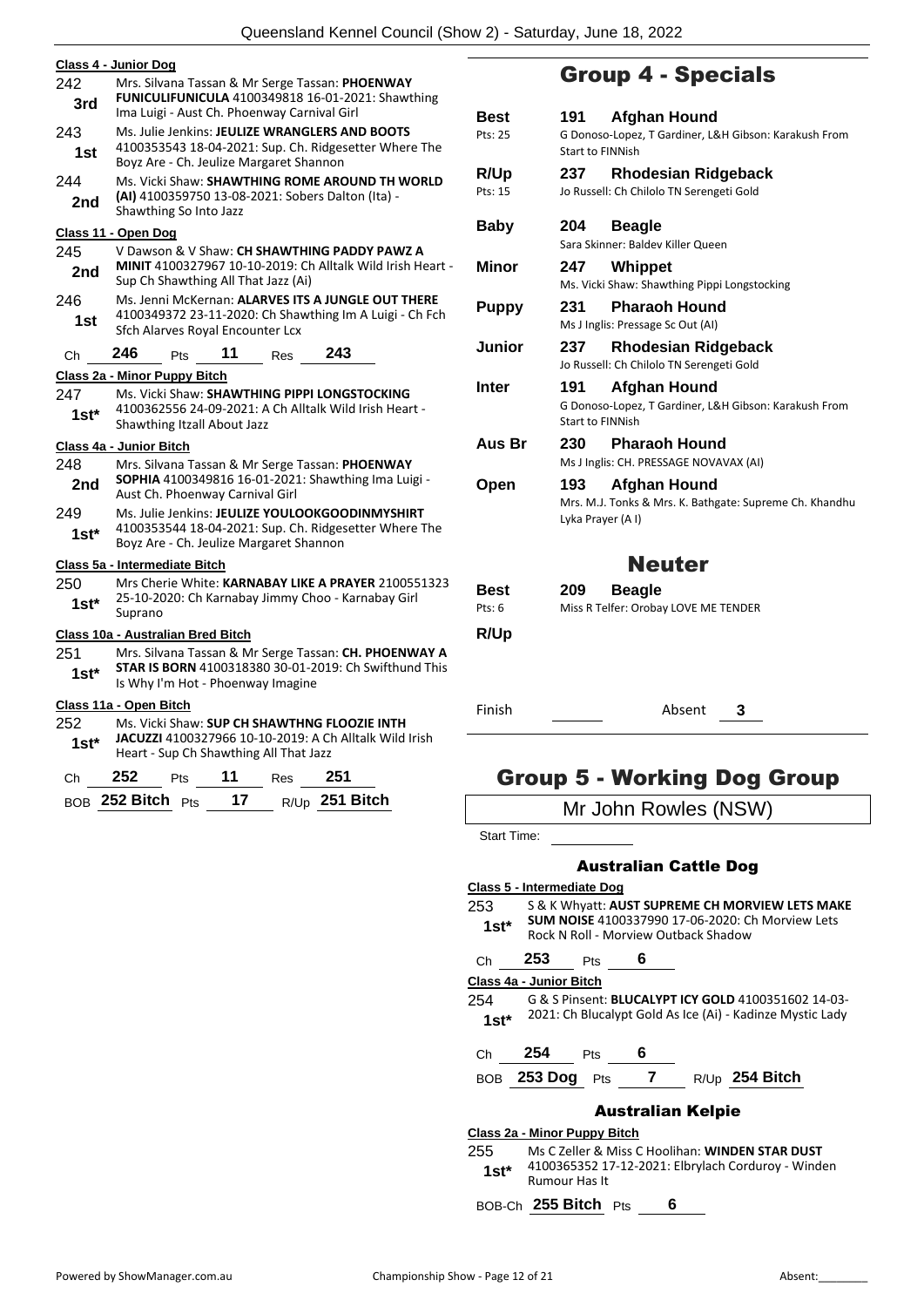#### Australian Shepherd

#### **Class 1 - Baby Puppy Dog**

- 256 Mr T Thomas & Ms B West: **OCHAYE A DOGS JOURNEY** 4100366647 19-01-2022: Ch Dizzy Marble As Hot As Fire
- (Imp Ukr) Ch Ochaye Tennessee Whiskey **1st\***

#### **Class 11 - Open Dog**

- 257 Miss M Brazier & Miss B West: **CH DIZZY MARBLE AS HOT AS FIRE (N/B) (IMP UKR)** UKU403469 25-12-2018: Sentikki Rix Absolute Value (Imp Den) - Multi Ch Seventy Seven Amazing Moonlight (Rus) **1st\***
- Ch **257** Pts **6**

#### **Class 2a - Minor Puppy Bitch**

- 258 B West & T Thomas: **OCHAYE ADDICTED TO LOVE**
- 4100362634 02-10-2021: Ch Dizzy Marble Hot As Fire (N/B) Imp Ukr - Ch Ochaye When Magic Happens **1st\***

#### **Class 3a - Puppy Bitch**

259 B West and T Thomas: **CH OCHAYE YOU DO YOU** 4100362835 27-09-2021: Sup Ch Am Ch Impacts Teddy Ruxpin (Imp Usa) - Rozate Stolen Kisses **1st\***

| ---- |  | $\cdots$ |  |
|------|--|----------|--|
|      |  |          |  |

BOB **257 Dog** Pts **8** R/Up **259 Bitch**

#### Australian Stumpy Tail Cattle Dog

#### **Class 10 - Australian Bred Dog**

#### 260 Raechelle Miller: **CH. ARAVAN GERRY STANDING**

- 2100414951 02-09-2014: Ch. Aravan New Trix Ch. **1st\*** <u>Catlcamp</u> Miss Muffett
- Ch **260** Pts **6**

#### **Class 2a - Minor Puppy Bitch**

261 Mr. A. Ziebell: **KERIMARLO SILVER AURORA** 4100363015 25-10-2021: Justpuremac Its A Bushwacker - Aust Ch **1st**\* <sup>25-10-2021: Justpurer<br>Kerimarlo Just Bel Eve</sup>

#### **Class 10a - Australian Bred Bitch**

- 262 Mr C.Webb/ Mr A.Ziebell: **AUST CH. JUSTPUREMAC BLUE PEPPER** 6100108276 18-11-2017: Maryheather **1st PEPPER 6100108276 18-11-2017: Maryheath**<br>Bendemredskin - Justpuremac Chillie Pepper
- Ch **261** Pts **7** Res **262**
- BOB **260 Dog** Pts **8** R/Up **261 Bitch**

#### Bearded Collie

#### **Class 2a - Minor Puppy Bitch**

263 Michele Lincoln & Julie Lyons: **EDINGLEN** 

- **BEYONDTHELOOKINGGLASS** 4100363915 17-11-2021: Ch Edinglen Im On A Mission - Sup Ch Edinglen U Had Me At Hello **1st\***
- BOB-Ch **263 Bitch** Pts **6**

#### Belgian Shepherd Dog (Groenendael)

#### **Class 2a - Minor Puppy Bitch**

- 264 Kathryn Winton: **MIRRIBANDI ULTIMATE DREAM**
- 4100364333 05-12-2021: Ch Mirribandi Promised To Belengere Ht (Ai) - Ch Mirribandi Harlequin Ht Jc (Ai) **1st\***

#### **Class 10a - Australian Bred Bitch**

| Absent | Matthow O'Reilly: MIRRIBANDI LLUSTRIOUS 4100328696<br><u> Ohalan</u> |   | -2019: One Black Night Av Vikholme - Mirribandi |                                                          |
|--------|----------------------------------------------------------------------|---|-------------------------------------------------|----------------------------------------------------------|
|        | BOB-Ch 264 Bitch Pts                                                 | 6 | R/Up-Res                                        |                                                          |
|        | Class 18 - Neuter Dog                                                |   |                                                 |                                                          |
| 266    |                                                                      |   |                                                 | J Glenn: AU SUP CH NZ CH HAMLETS HEART ALIAS DAKOTA      |
| $1st*$ | (IMP UK) HT JC CA AQ0901420 30-07-2012: Int Ch Ndl Ch<br>Noir (Deu)  |   |                                                 | Brendo De Bruine Buck (Ndl) - Ltu Ch Merci Comme In Reve |

BNOB **266 Dog** Pts **6** R/Up-Res

### Belgian Shepherd Dog (Tervueren)

#### **Class 4a - Junior Bitch**

- 267 Cheryl Harris: **TEANGIBELGE ODESSA** 2100567027 04-06- 2021: Aus Ch Teangibelge Boromir (Ai) - Teangibelge Keisha **1st**\*  $\frac{20}{(Ai)}$
- BOB-Ch **267 Bitch** Pts **6** R/Up-Res **Class 18 - Neuter Dog** 268 Matthew O'Reilly: **GR. CH. MIRRIBANDI LUXEM ET WPD** 4100234160 15-10-2013: Mirribandi Voltairre - Mirribandi Ice Ice Baby Absent
- BNOB Pts R/Up-Res

#### Border Collie

#### **Class 11 - Open Dog**

- 269 R.F. & J.G.McKiernan: **CH.CANNYBEN LOCKED N LOADED** 4100285503 21-12-2016: Ch Khayoz Locked Out Of Heaven - Ch Classicyds Come In Spinner **1st\***
- Ch **269** Pts **6**

#### **Class 1a - Baby Puppy Bitch**

- 270 J, N & M Attridge: **CLASSICYDS RESTING WITCH FACE (AI)** 4100366862 18-01-2022: Ch. Classicyds Ego 2nd 4100366862 18-01-2022: Ch. Classicyds Ego<br>Isnotadirtyword - Ch Tullaview Turn Back Time
- 
- 271 David & Margaret West: **TRUCHARM MADAM SECRETARY (AI)** 4100368731 05-03-2022: Ch Trucharm On The Run - Ch Trucharm Presidential Affair **1st\***

#### **Class 3a - Puppy Bitch**

272 Stuart & Kylie & Georgia Leslie: **TRUCHARM SOMEONE LIKE YOU** 4100358517 21-07-2021: Trucharm Angel In Disguise - Ch Trucharm Presidential Affair **1st\***

#### **Class 10a - Australian Bred Bitch**

| 273<br>$1st*$ |     |            |     | SINGLE SHOT 2100500187 27-05-2018: Ch Cannyben<br>Locked N Loaded - Ch Nahrof Single Serve Pt. Et | R & J McKiernan & J & N Attridge: SUPREME CH NAHROF |
|---------------|-----|------------|-----|---------------------------------------------------------------------------------------------------|-----------------------------------------------------|
| Ch            | 273 | <b>Pts</b> | Res | 272                                                                                               |                                                     |

BOB **269 Dog** Pts **8** R/Up **273 Bitch**

#### Collie (Rough)

#### **Class 5 - Intermediate Dog**

274 Miss B A Lines: **CH CLIFFGLYNN WEARING WAR PAINT** 2100552106 03-11-2020: Gr Ch Cathgarry Thunderstruck - 1st\* 2100552106 03-11-2020: Gr \,<br>Cliffglynn Started With A Kiss

BOB-Ch **274 Dog** Pts **6**

#### Finnish Lapphund

#### **Class 5a - Intermediate Bitch**

- 275 Mrs J Gill & Mrs R Seare: **THELDAROY EVERY LAP A LEGEND**
- **(AI)** 4100347505 13-12-2020: Fin Ch Taplatassu Lapin 1st\* **(AI)** 4100347505 13-12-2020: Fin Ch<br>Koutsa - Ch Theldaroy Very Dynamic

#### **Class 10a - Australian Bred Bitch**

- 276 Mr LC & Mrs RA SEARE: **CH THELDAROY XPENSIVE**
- **TREASURE (AI)** 4100306625 21-05-2018: Aust Ch Am Grand Ch Teelikamentten Iika Imp Fin - Ch Theldaoy French Scandal **1st\***

#### BOB-Ch **275 Bitch** Pts **7** R/Up-Res **276 Bitch**

#### German Shepherd Dog

#### **Class 1 - Baby Puppy Dog**

277 Mrs. Mandy Doyle: **CASTASTAR SERGIO** 4100368707 02-03- Absent 2022: Conbhairean Freddie (Imp Uk) - Castastar Nayeli 'A''z'

#### **Class 11a - Open Bitch**

278 Nicole Hammond: **AUST. SUPREME CH. KARHAM KNOW IT ALL HT 'A''Z' BSC** 4100280121 08-09-2016: Supreme Ch. \*Indio Di Casa Nobili Hit (Imp Italy) 'A''Ed' H-Neg Ipo1 - Aust. Ch. Karham Itzony Destiny 'A''Z' Bscl1 Absent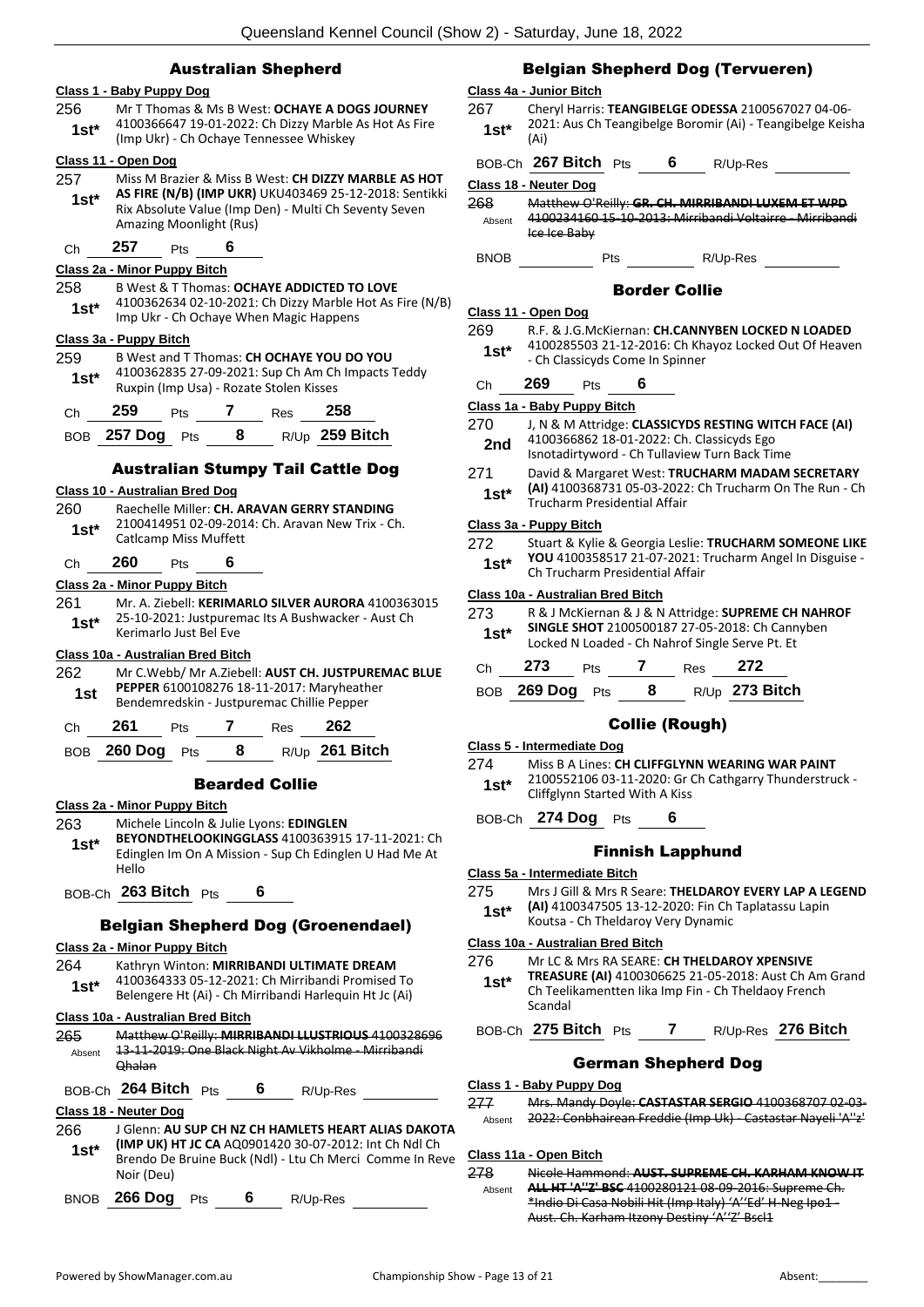| BOB-Ch         | Pts<br>R/Up-Res                                                                                                                                                        |
|----------------|------------------------------------------------------------------------------------------------------------------------------------------------------------------------|
|                | Class 18a - Neuter Bitch                                                                                                                                               |
| 279.           | Mrs A Doyle: CASTASTAR GISELLA 'A"Z' PT 4100285014<br>Absent 28-12-2016: Toby Von Der Plassenburg (Imp Gmy) Schii,<br>Ipo3 Ch Castastar Alexi 'A''z' Rn. Et. Pt Bscl.1 |
| BNOB           |                                                                                                                                                                        |
|                | <b>German Shepherd Dog (Long Stock Coat)</b>                                                                                                                           |
|                | Class 3a - Puppy Bitch                                                                                                                                                 |
| 280            | CATHERINE WALKER: TOLLERHUND MOLLY WEASLEY                                                                                                                             |
| Absent         | 3100433173 21-06-2021: Eroica Ice Ice Baby - Grundelhardt<br>Per Sempre                                                                                                |
| BOB-Ch         | <b>Pts</b>                                                                                                                                                             |
|                | <b>Old English Sheepdog</b>                                                                                                                                            |
|                | Class 10 - Australian Bred Dog                                                                                                                                         |
| 1st*           | 281 Nicole Jardine: CH TOOTONE ANYTHING BUT ORDINARY<br>4100317374 08-02-2019: Ch Perfu Winter Soldier - Ch<br>Bluefall No Ordinary Girl Ai                            |
|                | BOB-Ch 281 Dog Pts<br>$6 \quad$                                                                                                                                        |
|                | <b>Puli</b>                                                                                                                                                            |
|                | Class 11 - Open Dog                                                                                                                                                    |
| 282            | M & K Stone, S Huebner, P Kelly: <b>SUPREME CH</b>                                                                                                                     |
| 1st*           | CORDMAKER GIRO GIRO TONDO (A.I) 6100101872 22-10-                                                                                                                      |
|                | 2016: Am Gr Ch SI Cordmaker Rumpus Bumpus - Supreme<br>Ch Cordmaker Mellow Yellow                                                                                      |
|                | Ch 282 Pts 6                                                                                                                                                           |
|                | Class 4a - Junior Bitch                                                                                                                                                |
|                | 283 Mr R Valore: CH RUSTUFARION FIREFLY LANTERN                                                                                                                        |
|                | 1st* 2100567131 16-03-2021: Sup Ch Rustufarion If You Dont<br>Mind (Ai) - Rustufarion Fire Works (Ai)                                                                  |
|                | Ch 283 Pts 6                                                                                                                                                           |
|                | BOB 282 Dog Pts 7 R/Up 283 Bitch                                                                                                                                       |
|                | <b>Shetland Sheepdog</b>                                                                                                                                               |
|                | Class 4 - Junior Dog                                                                                                                                                   |
| 284<br>$1st^*$ | Allison Begnell: SHARNDAH BURN FOR U 2100556571 05-<br>01-2021: Sup Ch. Sharndah Th Swanky Yank - Laureate                                                             |
|                | Cloudberry                                                                                                                                                             |
| 285<br>2nd     | Ms. Kerry Walls & Mrs Helen Walls: KILWARRIN PLAYING<br>ON 4100353938 23-04-2021: Beauideal Playing It Cool -<br>Kilwarrin Lady Avalon                                 |
|                | <u> Class 10 - Australian Bred Doq</u>                                                                                                                                 |
| 286            | Ms L Schwier & Miss B A Lines: SUP CH SHELKEYS LIMITED                                                                                                                 |
| $1st^*$        | EDITION 5100090262 22-08-2015: Mal Gr Ch Sg Sup Ch<br>Aust Sup Ch Paray Kappa Sigma Imp Usa - Ch Shelkeys<br><b>Cherished Dream</b>                                    |
| Ch             | 284<br>286<br>8<br>Pts<br>Res                                                                                                                                          |
|                | <u> Class 1a - Baby Puppy Bitch</u>                                                                                                                                    |
| 287            | Ms K and Mrs H Walls: KILWARRIN DANCE ON AIR                                                                                                                           |
| 1st*           | 4100368835 01-03-2022: Nz.Ch & Sup Ch. Louanda<br>Frequent Flyer - Kilwarrin Lady Avalon                                                                               |
|                | Class 2a - Minor Puppy Bitch                                                                                                                                           |
| 288<br>1st*    | Veronica Royston: JUZVEE JUST KISS ME 4100361873 01-<br>10-2021: Gr Ch Sheldan Mile High - Ch Juzvee Just To Cool                                                      |
|                | Miss B A Lines: KILCOY FOR A LIMITED TIME 4100362079                                                                                                                   |
| 289<br>Absent  | 15-10-2021: Sup Ch Shelkeys Limited Edition - Ch Rimini<br><del>Indiana</del>                                                                                          |
|                | Class 11a - Open Bitch                                                                                                                                                 |
| 290            | D&D Hedge & D Yates: CH INNESLAKE OOH LA LA                                                                                                                            |
|                | 2100417995 22-10-2014: Can Ch/Sup Ch Grandgables                                                                                                                       |

Home Town Hero (Imp Usa) - Gr Ch Inneslake Jewel In The

| BOB.    | $286$ Dog Pts                                 |     | 10                     |     | R/Up 284 Dog                                                                                                    |
|---------|-----------------------------------------------|-----|------------------------|-----|-----------------------------------------------------------------------------------------------------------------|
|         | <u>Class 18 - Neuter Dog</u>                  |     |                        |     |                                                                                                                 |
| 291     |                                               |     |                        |     | Miss B A Lines: KILCOY TAKE IT TO THE LIMIT 4100362076                                                          |
| 1st     | Indiana                                       |     |                        |     | 15-10-2021: Sup Ch Shelkeys Limited Edition - Ch Rimini                                                         |
|         | 291                                           |     | 6                      |     |                                                                                                                 |
| Neuter  |                                               | Pts |                        |     |                                                                                                                 |
| 292     | Class 18a - Neuter Bitch                      |     |                        |     | Allison Begnell: CH. PEERIELEE COLOURS OF THE WIND                                                              |
| 1st*    |                                               |     |                        |     | 2100381106 12-03-2013: Ch. Scotsdream Premonition -                                                             |
|         | Peerielee Just Like Rain                      |     |                        |     |                                                                                                                 |
| Neuter  | 292                                           | Pts | 6                      |     |                                                                                                                 |
|         | BNOB 292 Bitch                                | Pts | $\mathbf{7}$           |     | R/Up 291 Dog                                                                                                    |
|         |                                               |     | Swedish Vallhund       |     |                                                                                                                 |
|         | <u> Class 1 - Baby Puppy Dog</u>              |     |                        |     |                                                                                                                 |
| 293     |                                               |     |                        |     | A Proudfoot: OSUNO THE ODYSSEY 03634-2022 12-03-                                                                |
| 1st     | Osuno                                         |     |                        |     | 2022: Osuno Battle Born - Ubiqque Sweet Caroline At                                                             |
|         | Class 11 - Open Dog                           |     |                        |     |                                                                                                                 |
| 294     |                                               |     |                        |     | Kristi Faulkner: CH SNODOGZ TIGER WOLFE 4100321308                                                              |
| 1st*    |                                               |     |                        |     | 12-04-2019: Nz.Ch. Barahwolfe Mercury Rising - Ch.                                                              |
|         | Barahwolfe Snowstar Angel                     |     |                        |     |                                                                                                                 |
| Сh      | 294<br>Pts                                    |     | 6                      |     |                                                                                                                 |
|         | Class 1a - Baby Puppy Bitch                   |     |                        |     |                                                                                                                 |
| 295     |                                               |     |                        |     | Kristi Faulkner: BALGRAVIA MITSY WOLF 4100368311 20-<br>02-2022: Snodogz B-Fifty-Two Bomber - Ch. Barahwolfe    |
| 1st*    | Snowstar Angel (Imp Nz)                       |     |                        |     |                                                                                                                 |
| 296     |                                               |     |                        |     | A Proudfoot: ICANHAZ DARK MATTER 4100369269 13-03-<br>2022: Osuno Grey Grenade (Imp Nz) - Aust Ch Maroki        |
| 2nd     | Highfield Arche Jc (Imp Nz)                   |     |                        |     |                                                                                                                 |
|         | Class 2a - Minor Puppy Bitch                  |     |                        |     |                                                                                                                 |
| 297     |                                               |     |                        |     | Kristi Faulkner: BALGRAVIA CHAMPAGNE FLUTE                                                                      |
| $1st^*$ | (Imp Nz) - Ch Snodogz Mosey                   |     |                        |     | 4100363475 25-10-2021: Barahwolfe Capt James T Kirk                                                             |
| Сh      | 297<br>Pts                                    |     | 6                      |     |                                                                                                                 |
|         | BOB 297 Bitch Pts                             |     | $\overline{7}$         |     | R/Up 294 Dog                                                                                                    |
|         |                                               |     |                        |     |                                                                                                                 |
|         |                                               |     | Welsh Corgi (Cardigan) |     |                                                                                                                 |
|         | <b>Class 2 - Minor Puppy Dog</b>              |     |                        |     |                                                                                                                 |
| 298     |                                               |     |                        |     | J McCann & D & T Brady: CORMEAD HOUSE OF TUDOR<br>7100050508 03-12-2021: Gr Ch Kalora U Cant Touch This -       |
| 1st*    | Ch Cormead Doluch                             |     |                        |     |                                                                                                                 |
|         | Class 11 - Open Dog                           |     |                        |     |                                                                                                                 |
| 299     |                                               |     |                        |     | David & Tania Brady: AUST CH TREHILYN FRONT AND<br>FINISH (AI) 6100090569 08-11-2014: Gr Ch Kardibroke          |
| $1st*$  | Finishing Line - Trehilyn Divas Wear Diamonds |     |                        |     |                                                                                                                 |
| Сh      | 298<br>Pts                                    |     | 7                      | Res | 299                                                                                                             |
|         | <b>Class 2a - Minor Puppy Bitch</b>           |     |                        |     |                                                                                                                 |
| 300     |                                               |     |                        |     | Mrs Julene Brady: MANDENE WINTER WONDERLAND                                                                     |
| Absent  | Ai - Ch Turid Luna Inthesky Ai                |     |                        |     | 4100365388 18-12-2021: Grand Ch Kalora Quality Control                                                          |
|         | Class 3a - Puppy Bitch                        |     |                        |     |                                                                                                                 |
| 301     |                                               |     |                        |     | Mrs Julene Brady: AUST CH MANDENE WALKINGIN THE                                                                 |
| Absent  |                                               |     |                        |     | <b>DAFFODILS</b> .4100356688 27-06-2021: Aust Ch Mandene<br>Magna Carta - Aust Ch Mandene Riddle Of The Fairies |
|         |                                               |     |                        |     |                                                                                                                 |

Ch **290** Pts **7** Res **288**

**Class 4a - Junior Bitch** 302 Mrs Julene Brady: **MANDENE WALKING IN SUNSHINE** Absent 4100356689 27-06-2021: Aust Ch Mandene Magna Carta -Aust Ch Mandene Riddle Of The Fairies

| Ch. |                 |  | Res |              |
|-----|-----------------|--|-----|--------------|
|     | BOB 298 Dog Pts |  |     | R/Up 299 Dog |

Crown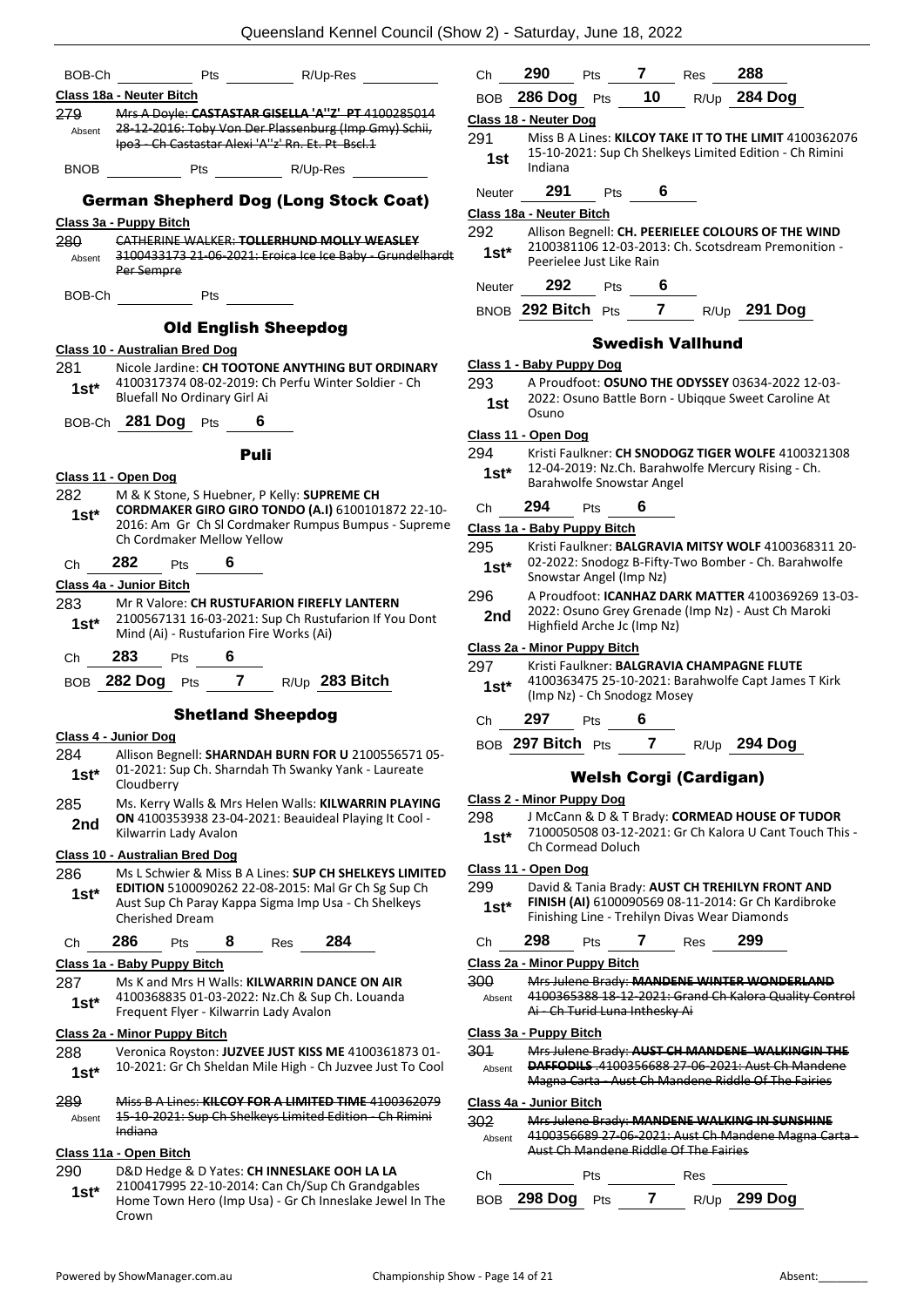|                        | Queensland Kennel Council (Show                                                                                                                                                                               |                       |
|------------------------|---------------------------------------------------------------------------------------------------------------------------------------------------------------------------------------------------------------|-----------------------|
|                        | <b>Welsh Corgi (Pembroke)</b>                                                                                                                                                                                 |                       |
| 303<br>$1st^*$         | Class 4a - Junior Bitch<br>E&M Tyler: ANWYL DANCE TIL DAWN 2100559134 06-02-<br>2021: Ch Anwyl Leave Thlast Dance For Me - Ch Anwyl Early                                                                     | Ś                     |
| 304                    | Morning Light<br>C Cameron: ANTUDOR COLORME CHANTILLY LACE AT<br>PLZWELCOM 4100353854 10-04-2021: Ch Fergwyn I Had A                                                                                          |                       |
| 2nd                    | Dream - Ch Antudor Colorme Kathleen<br>Class 5a - Intermediate Bitch                                                                                                                                          | <u>Cla</u><br>30      |
| 305<br>Absent          | J McCann & J Burgess: CH BRECONMOHR HUMMINGBIRDS<br>ROCK AT JOPEARL 4100339402 22 07 2020: Am Gr Ch/Aust<br>Ch Hum'nbird Rock Your Socks (Imp Usa) - Hum'nbird Sua<br>Mah Luck Be Our Lady (Imp Usa)          |                       |
|                        | BOB-Ch 303 Bitch Pts<br>7 $R/Up-Res$ 304 Bitch                                                                                                                                                                | В                     |
| 306<br>$1st*$          | <b>White Swiss Shepherd Dog</b><br>Class 2a - Minor Puppy Bitch<br>Alicia Kasbarian, Jessica Chard: KASSREIGN STARRY NIGHT<br>2100577047 27-11-2021: Ch. Eishund Man On Fire -<br>Kassreign Armed N Dangerous | <u>Cla</u><br>30      |
|                        | BOB-Ch 306 Bitch Pts<br>6                                                                                                                                                                                     | B                     |
|                        | <b>Group 5 - Specials</b>                                                                                                                                                                                     | <u>Cla</u><br>30      |
| <b>Best</b><br>Pts: 25 | <b>Australian Shepherd</b><br>257<br>Miss M Brazier & Miss B West: Ch Dizzy Marble As Hot As<br>Fire (n/b) (Imp UKR)                                                                                          | 31                    |
| R/Up<br>Pts: 15        | 253<br><b>Australian Cattle Dog</b><br>S & K Whyatt: Aust Supreme Ch Morview Lets Make Sum<br><b>Noise</b>                                                                                                    | <u>Cla</u><br>31      |
| <b>Baby</b>            | <b>Border Collie</b><br>271<br>David & Margaret West: Trucharm Madam Secretary (AI)                                                                                                                           | <u>Cla</u>            |
| Minor                  | 263<br><b>Bearded Collie</b><br>Michele Lincoln & Julie Lyons: Edinglen<br>BeyondTheLookingGlass                                                                                                              | 31                    |
| <b>Puppy</b>           | <b>Australian Shepherd</b><br>259<br>B West and T Thomas: Ch Ochaye You Do You                                                                                                                                | С<br><u>Cla</u>       |
| Junior                 | <b>Shetland Sheepdog</b><br>284<br>Allison Begnell: SHARNDAH BURN FOR U                                                                                                                                       | 31                    |
| <b>Inter</b>           | 253<br><b>Australian Cattle Dog</b><br>S & K Whyatt: Aust Supreme Ch Morview Lets Make Sum<br><b>Noise</b>                                                                                                    | 31                    |
| Aus Br                 | <b>Old English Sheepdog</b><br>281<br>Nicole Jardine: Ch Tootone Anything But Ordinary                                                                                                                        | С                     |
| Open                   | <b>Australian Shepherd</b><br>257<br>Miss M Brazier & Miss B West: Ch Dizzy Marble As Hot As<br>Fire (n/b) (Imp UKR)                                                                                          | в<br><u>Cla</u><br>31 |
|                        | <b>Neuter</b>                                                                                                                                                                                                 | В                     |
| <b>Best</b><br>Pts: 8  | <b>Belgian Shepherd Dog</b><br>(Groenendael)<br>266<br>J Glenn: AU Sup Ch NZ Ch Hamlets Heart alias Dakota (imp                                                                                               | <u>Cla</u>            |
| R/Up                   | Uk) HT JC CA<br><b>Shetland Sheepdog</b><br>292<br>Allison Begnell: CH. PEERIELEE COLOURS OF THE WIND                                                                                                         | 31<br><u>Cla</u>      |
| Finish                 | Absent<br>11                                                                                                                                                                                                  | 31                    |
|                        |                                                                                                                                                                                                               |                       |

### Group 6 - Utility Group

### Miss Caroline Stuart (NSW)

Start Time:

Akita

#### **Class 11 - Open Dog**

307 Mr C and Mrs M Moffat: **AM AUST CH ALCHEMIST ROLLING THE DICE AT KAISHO (IMP U.S.A)** WS65297401 03-10-2018: Am Ch Alchemist I'm In Your Mind Like A Foul Thought U.S.A - Am Ch Tamonten Overtaking The West By Storm **1st\***

Atalchemist (Imp Rus) BOB-Ch **307 Dog** Pts **6**

#### Alaskan Malamute

|--|

- 308 Narelle Adams: **CH ANNAKPOK THE DEVILS KISS (AI)**
- 4100347167 07-09-2020: Am Ch. Sno Klassic In Your Face (Usa) - Ch Ironpride's Devil Wears Prada (Imp Canada) **1st\***

#### BOB-Ch **308 Dog** Pts **6**

#### Bernese Mountain Dog

- **Class 1 - Baby Puppy Dog** 309 Mr M & Mrs B Eslick: **AZZABERN SUN CHASER** 4100367056 09-01-2022: Ch. Azzabern Paddington Bear - Azzabern Jet **1st**\* 09-01-2022:<br>Black Beauty 310 Andrea Wilkinson: **POLISHDREAM PEANUT BUTTER** 4100368890 13-03-2022: Thunderstorm Von Romanshof - 2nd 4100368890 13-03-2022: Inungerstorm<br>Aust Ch Polishdream Leprechauns Gold **Class 5 - Intermediate Dog** 311 B Eslick: **AZZABERN HUGO BOSS** 2100530536 09-11-2019: Ch. Azzabern Dam Good Choice - Ch. Azzabern Waltzing To Win **1st\* Class 11 - Open Dog** 312 Mrs. Andrea Wilkinson: **AUST CH / NZ CH DEJA VU VON ROMANSHOF (IMP POL)** PKRII-124749 19-01-2016: Gr Ch Let's Go Foward Del Molinasco (Ita) - Gr Ch Milbu Yara For Romanshof **1st\*** Ch **311** Pts **7** Res **312 Class 4a - Junior Bitch** 313 Ms A Bell & Mrs R Keen: **ATTHECOVE I GOT YOU BABE** 2100556328 06-01-2021: Xuberant Soul Del Molinasco - **2nd** <sup>2100556328 06-01-2021: XL</sup><br>Pandama Secret Liaison (Ai) 314 Mrs. Andrea Wilkinson: **AUST CH POLISHDREAM DEVIL WEARS PRADA** 4100355137 14-05-2021: Constant Victory Exelsior - Polishdream A Splash Of Verve **1st\*** Ch **314** Pts **7** Res **313** BOB **311 Dog** Pts **9** R/Up **314 Bitch Class 18a - Neuter Bitch** 315 Mrs. Andrea Wilkinson: **AUST CH POLISHDREAM PURPLE RAIN** 4100272517 27-04-2016: Aust Ch Guccio Gucci Von Romanshof - Howzebern Ritzy Guccios Girl **1st\*** BNOB **315 Bitch** Pts **6** R/Up-Res Boxer **Class 2 - Minor Puppy Dog**
	- 316 Michelle Thomas: **CHELLEASON WORLD SERIES**
	- 4100363926 12-10-2021: Chelleason Causing Heart Break (Ai) - Ch Chelleason High Society (Ai) **1st\***

#### **Class 4 - Junior Dog**

- 317 S.Bryant: **HOGWARTZ THE GINGERBRED MAN** 4100357394
- 10-06-2021: Ch.Hogwartz Im On Fire Hogwartz Shangri La **1st\***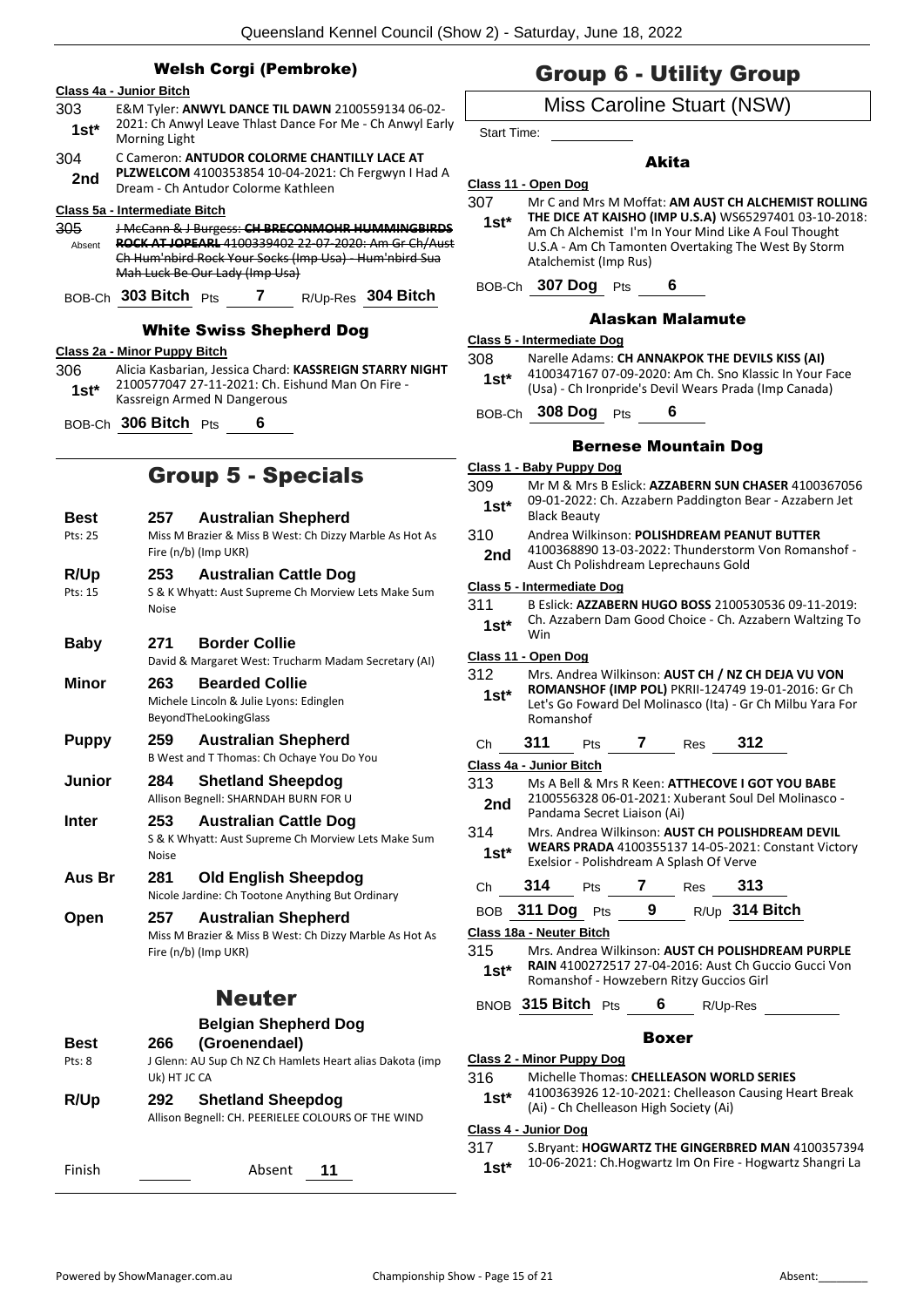#### **Class 5 - Intermediate Dog**

| 318 | Mrs J Howarth: ELKOHE FAST AND THE FURIOUS          |
|-----|-----------------------------------------------------|
|     | 4100344884 14-10-2020; Ch. Bokson Whats The Verdict |

Ch. Ronin Jail Bait **1st\***

#### **Class 10 - Australian Bred Dog**

- 319 Kellie Poole: **KELJAMAR MR SQUIGGLE** 4100350781 10-02- 2021: Ch Bokson Whats The Verdict - Ozstralis Golden  $1$ **st**\*  $\frac{202111}{Amber}$
- Ch **316** Pts **9** Res **317**

#### **Class 1a - Baby Puppy Bitch**

| Absent        | S.Brvant: HOGWARTZ THE PROPHERCY 4100365807 26 12-<br>2021: Ch. Hogwartz Im On Fire - Hogwartz Lady Of<br>Winterfell        |
|---------------|-----------------------------------------------------------------------------------------------------------------------------|
| 321<br>$1st*$ | S. Bryant: HOGWARTZ PLAYING WITH MATCHES<br>4100365808 26-12-2021: Ch. Hogwartz Im On Fire -<br>Hogwartz Lady Of Winterfell |
|               | Class 2a - Minor Puppy Bitch                                                                                                |
| 322           | S. Bryant: HOGWARTZ STAR FIRE 4100361978 09-10-2021:                                                                        |
| 1st           | Hogwartz Drakaris - Hogwartz All Fired Up                                                                                   |

#### **Class 4a - Junior Bitch**

| 323<br>2nd |     | Keljamar She's All That |     | Kellie Poole: KELJAMAR COVER ME IN SUNSHINE<br>4100349799 17-01-2021: Ch Oartumn Touch Of Frost -                                             |  |
|------------|-----|-------------------------|-----|-----------------------------------------------------------------------------------------------------------------------------------------------|--|
| 324<br>1st |     |                         |     | Ms. Michelle Thomas: CH CHELLEASON CARELESS<br>WHISPERS 4100353405 07-04-2021: Ch Vineen The<br>Godfather - Ch Chelleason Causing Gossip (Ai) |  |
| C.h        | 324 | <b>Pts</b>              | Res | 323                                                                                                                                           |  |

| BOB 316 Dog Pts 12 R/Up 317 Dog |  |  |
|---------------------------------|--|--|
|                                 |  |  |

#### **Bullmastiff**

#### **Class 3 - Puppy Dog**

325 M & V Yates & D Yates: **CH SALIERI BOSTON LEGAL** 4100358093 15-07-2021: Am & Can Ch Banbury'S Zz Chops (Imp Can) - Ch Waterlea Stormy Weather At Salieri (Imp Nz) **1st\***

#### Ch **325** Pts **6**

#### **Class 11a - Open Bitch**

| 326<br>$1st*$ | And Joy |            |   | M & V Yates & W Mills: CH WATERLEA STORMY WEATHER<br>AT SALIERI (IMP NZ) 01935-2019 29-01-2019: Nz Gr Ch<br>Waterlea's Mad About The Boy - Nz Ch Waterlea's Pride |
|---------------|---------|------------|---|-------------------------------------------------------------------------------------------------------------------------------------------------------------------|
| Ch.           | 326     | <b>Pts</b> | 6 |                                                                                                                                                                   |

BOB **325 Dog** Pts **7** R/Up **326 Bitch**

#### Dobermann

#### **Class 1 - Baby Puppy Dog**

327 L Fabian & R Harnell: **WATTAVUE PURPLE PEOPLE EATER** 4100368805 11-03-2022: Demitry One Little Monster - Ch 1st 4100368805 11-03-2022: De<br>Wattavue You Complete Me

#### **Class 4 - Junior Dog**

328 Melissa Starkey & Daniel Willson: **AUST CH EBONDOBE ETERNAL FIRE (AI)** 4100358524 29-07-2021: Supreme Ch. Kenardobe Indigo Master - Supreme Ch. Ebondobes The Red Witch Of Dobersmith (Imp Nz) **1st**

#### **Class 5 - Intermediate Dog**

329 John & Maree Nesbitt: **AUST CH. WATTAVUE INNOCENT EMBRACE** 4100339626 28-06-2020: Sup Ch Derringer What A Chance - Ch Wattavue You Complete Me **1st\***

Ch **329** Pts **7** Res **328**

#### **Class 1a - Baby Puppy Bitch**

- 330 L Fabian & R Harnell: **WATTAVUE PURPLE GEISHA GIRL (AI)** 4100368806 11-03-2022: Demitry One Little Monster - Ch Wattavue You Complete Me Absent
- 331 L Fabian & R Harnell: **WATTAVUE PURPLE FANDANGO (AI)** 4100368807 11-03-2022: Demitry One Little Monster - Ch Wattavue You Complete Me **1st\***

#### **Class 4a - Junior Bitch**

332 L Fabian & R Harnell: **WATTAVUE KNOW A TRICK OR TWO** 4100349632 22-12-2020: Ch Darchaltan Dont Change A Thing (Ai) - Ch Wattavue Under Scrutiny **1st\***

#### Ch **332** Pts **6**

BOB **332 Bitch** Pts **8** R/Up **329 Dog**

#### Dogue de Bordeaux

#### **Class 3 - Puppy Dog**

| 333 | R & K Reid: <b>BORDOGUE ELIJAH</b> 4100360191 05-08-2021: |
|-----|-----------------------------------------------------------|
|-----|-----------------------------------------------------------|

Aust Ch Bordogue Tristan - Aust. Ch. Bordogue Persia **1st\***

#### **Class 5 - Intermediate Dog**

334 Tracy Lamb: **AUST CH NANMAS MR MAHOGANY** 4100347675 15-12-2020: Am Ch Duke Udson Junior De La Demeure Combreenne - Moloscyg Lil Fire **1st\***

| -334                        |  | Res |  |
|-----------------------------|--|-----|--|
| Class 1a - Baby Puppy Bitch |  |     |  |

- 335 Ms. Tracy Lamb: **NANMAS SWEDEN BRINGS HARMONI (AI)**
- 4100369377 10-03-2022: Dk.Ch.Int.Ch.Se.Ch.Vdh.Ch.Heart **1st**\* 4100369377 10-03-2022: DK.Ch.Int.Ch.Se.C<br>Of Darkness Foggy Night - Moloscyg Lil Fire

#### **Class 4a - Junior Bitch**

336 R & K Reid: **BORDOGUE MISTEE** 4100360197 05-08-2021: Aust Ch Bordogue Tristan - Aust. Ch. Bordogue Persia **1st\***

#### **Class 10a - Australian Bred Bitch**

337 R & K Reid: **BORDOGUE PIPER** 4100360196 05-08-2021: 1st\* Aust Ch Bordogue Tristan - Aust. Ch. Bordogue Persia

| $Ch$ 337        | <b>Pts</b> |     | Res <b>336</b> |                |
|-----------------|------------|-----|----------------|----------------|
| BOB 334 Dog Pts |            | - 9 |                | $R/Up$ 333 Dog |

#### German Pinscher

#### **Class 5a - Intermediate Bitch**

338 J & A Fryer: **MASTERKARN SWEET PRIDE OF MINE** 4100335622 03-04-2020: Am. Ch. Temerity Invince-A-Bill (Imp Usa) - Aust. Ch.Axis Pride Of Melka (Imp Nz) Absent

BOB-Ch Pts

#### Leonberger

#### **Class 2 - Minor Puppy Dog**

- 339 Mrs B G Bieleny: **GLAMOURFORD LEGENDS LANE** 3100438819 09-10-2021: Ramalupa Golden Touch -
- Glamourford Nite Edition **1st\***
- BOB-Ch **339 Dog** Pts **6**

#### Portuguese Water Dog

#### **Class 10 - Australian Bred Dog**

- 340 Audrey Best,John Best: **AUST SUP GR CH,.ABWAJ OUR RIVER RUNS DEEP** 4100272724 26-04-2016: Am,Ch,Gr,Ch, Aviator Lady's Man De Remis [Usa] - Ch Abwaj Guarda Lovely Lady **1st\***
- Ch **340** Pts **6**

#### **Class 2a - Minor Puppy Bitch**

- 341 Mrs R. A & Miss S Beaman: **UPTREND THE FINAL CUT**
	- 3100439092 08-10-2021: Ch. Uptrend Dark Passenger Nz. Ch Templegate Mrs Crunchbucket (Imp Nzl) **1st\***

#### **Class 4a - Junior Bitch**

| 342    | Audrey Best John Best: ABWAJ ZAFINA BELA SEA GODDES     |
|--------|---------------------------------------------------------|
| Absent | 4100350945 01-02-2021: Ch Rulett Creme De La Creme - Ch |
|        | Abwaj Uni Hula In A Grass Skirt                         |
|        |                                                         |

| Ch | - 341           | Pts | - 6 | Res |                  |
|----|-----------------|-----|-----|-----|------------------|
|    | BOB 340 Dog Pts |     |     |     | $R/Up$ 341 Bitch |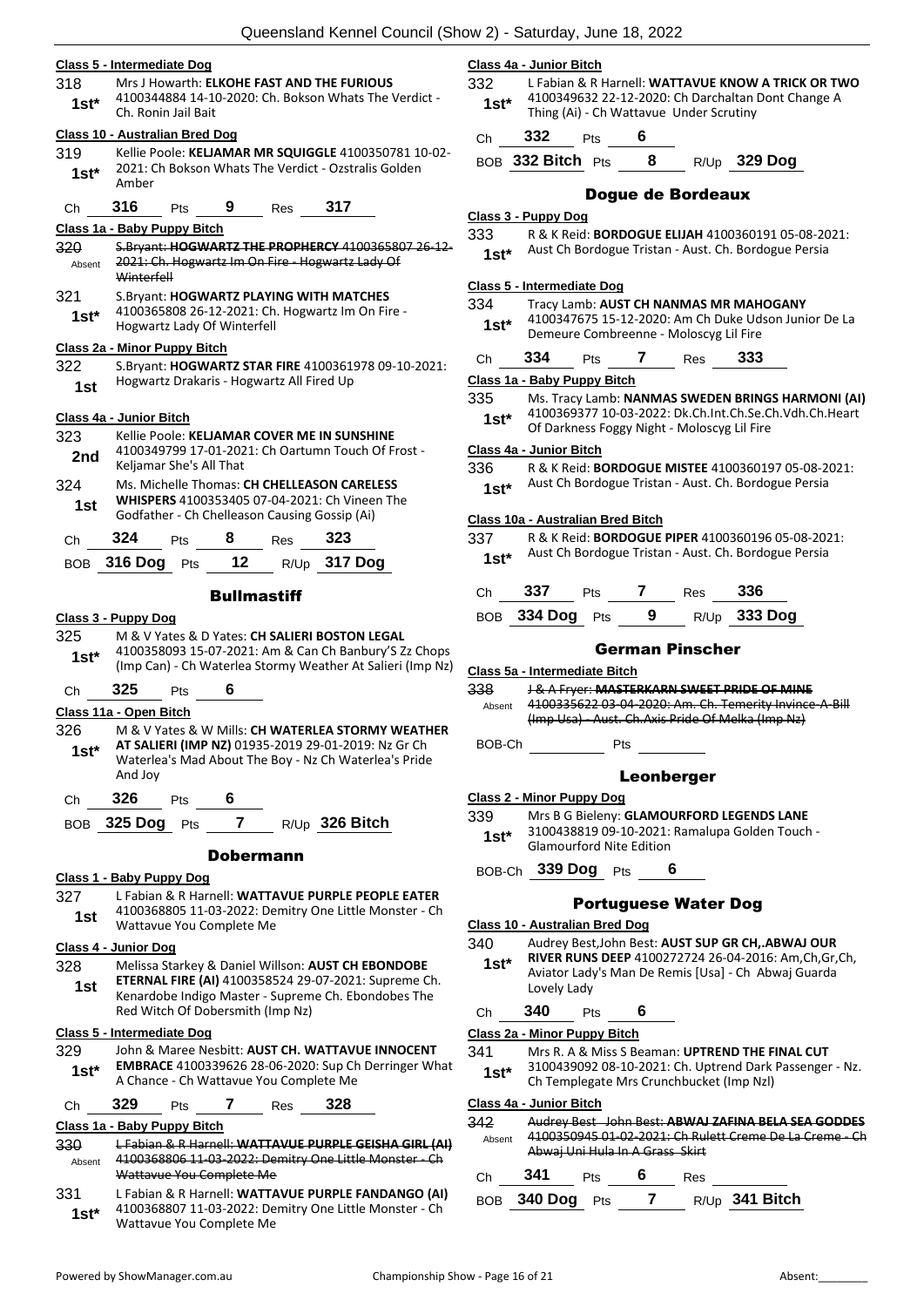|                                                                | <b>Rottweiler</b>                                                                                         |         | Class 5 - Intermediate Dog    |                      |                    |                                             |                                                                                                       |
|----------------------------------------------------------------|-----------------------------------------------------------------------------------------------------------|---------|-------------------------------|----------------------|--------------------|---------------------------------------------|-------------------------------------------------------------------------------------------------------|
| Class 3 - Puppy Dog                                            |                                                                                                           | 354     |                               |                      |                    |                                             | Mrs. Dasha Jones: AUST CH. BESONDA HIGH CALYPSO                                                       |
| 343                                                            | D.Dallinger & M.Moore: AUST CH. MONDALLIN MARK MY                                                         | 1st     |                               |                      |                    |                                             | 4100324221 14-07-2019: Ch. Skyylord Swift And Sure -                                                  |
| $1st*$                                                         | WORDS 4100358675 13-07-2021: Blakeco Movin On In                                                          |         | 354                           | Preski Miss Georgina | 6                  |                                             |                                                                                                       |
| Ollie - Ch. Mondallin Cinda Rella                              |                                                                                                           | Ch      |                               | Pts                  |                    | Res                                         |                                                                                                       |
| 343<br>6<br>Pts<br>Ch                                          |                                                                                                           |         | Class 2a - Minor Puppy Bitch  |                      |                    |                                             |                                                                                                       |
| Class 2a - Minor Puppy Bitch                                   |                                                                                                           | 355     |                               |                      |                    |                                             | Mrs. Dasha Jones: EGOIST SHES THE ANTS PANTS<br>5100128992 02-11-2021: Ch. Repititions Lord Of The Ri |
| 344                                                            | Miss D Carter: TERRAC JUST GETN STARTED 4100363658                                                        | $1st*$  |                               |                      |                    | (Imp Usa) - House Kazak Randori (Imp Srb)   |                                                                                                       |
| $1st^*$                                                        | 09-11-2021: Sup Ch Abakahn Ruum Ajax - Darkmessiah                                                        |         |                               |                      |                    |                                             |                                                                                                       |
| <b>Twist And Shout Ai</b>                                      |                                                                                                           | 356     | Class 4a - Junior Bitch       |                      |                    |                                             | Ms. Rebecca Jones: SCHNAUZINN'S KIWI LA MODA (IN                                                      |
| Class 10a - Australian Bred Bitch                              |                                                                                                           | Absent  |                               |                      |                    |                                             | NZL) 07044-2021 19-05-2021: Brz Jr Ch Dog-Otho'S                                                      |
| 345                                                            | Miss D Carter: RAKAAZ BALLROOM BLITZ (AI) 3100389399                                                      |         |                               |                      |                    |                                             | Anything'S Possible (Arg) Schnauzinn Sweet As (Nzl)                                                   |
| $1st^*$<br>Argead Viper                                        | 04-03-2019: Ch Wenno Of Nicolas Lion Tsd Ipo1 (Imp Cro) -                                                 |         | Class 5a - Intermediate Bitch |                      |                    |                                             |                                                                                                       |
|                                                                |                                                                                                           | 357     |                               |                      |                    |                                             | J Windle & J Sharland: CH CHICABUD GONE WALKABO                                                       |
| 344<br>Pts<br>Ch                                               | 345<br>7<br><b>Res</b>                                                                                    | $1st^*$ |                               |                      |                    |                                             | 4100327343 30-09-2019: Am Ch Manit'S Apapachar (In                                                    |
| BOB 343 Dog Pts                                                | 8<br>R/Up 344 Bitch                                                                                       |         |                               |                      |                    | Usa) - Gr Ch Chicabud Basket Full O Trouble |                                                                                                       |
|                                                                |                                                                                                           | Ch      | 357                           | Pts                  | 7                  | Res                                         | 355                                                                                                   |
|                                                                | <b>Russian Black Terrier</b>                                                                              |         | BOB 357 Bitch Pts             |                      | 8                  |                                             | $R/Up$ 354 Dog                                                                                        |
| Class 10 - Australian Bred Dog                                 |                                                                                                           |         |                               |                      |                    |                                             |                                                                                                       |
| 346                                                            | K Dawson / N Sadykova: CH TVORIMIR ICEBREAKER                                                             |         |                               |                      | <b>Shiba Inu</b>   |                                             |                                                                                                       |
| $1st^*$                                                        | 4100309450 09-07-2018: Odissey Iz Angarskoi Jemchujiny                                                    |         | Class 4 - Junior Dog          |                      |                    |                                             |                                                                                                       |
| (Imp Ita) - Ch Tvorimir Bogdana                                |                                                                                                           | 358     |                               |                      |                    |                                             | Mrs D & Miss V Bexton & Miss R Cook: CH ORIENTA TH                                                    |
| BOB-Ch 346 Dog Pts                                             |                                                                                                           | $1st^*$ |                               |                      |                    |                                             | AVATAR 4100353370 16-03-2021: Power To Orienta G                                                      |
|                                                                |                                                                                                           |         |                               |                      |                    |                                             | Sakura Kensha (Imp France) - Orienta Park Avenue Play                                                 |
|                                                                | <b>Samoyed</b>                                                                                            |         | BOB-Ch 358 Dog Pts            |                      |                    | 6                                           |                                                                                                       |
| Class 11 - Open Dog                                            |                                                                                                           |         |                               |                      |                    |                                             |                                                                                                       |
| 347                                                            | D & J Maguire & J & D Wilders: SUPREME CH SNERZOK                                                         |         |                               |                      |                    | <b>Siberian Husky</b>                       |                                                                                                       |
| $1st*$                                                         | FORGED IN STEELE 3100376949 26-05-2018: Snerzok Chase                                                     |         | Class 11 - Open Dog           |                      |                    |                                             |                                                                                                       |
| For Glory - Snerzok Poison Ivy Dreamin                         |                                                                                                           | 359     |                               |                      |                    |                                             | Mr J LeCourt & Miss K Jacobson: CH SUTHANLITES TRIE                                                   |
| 347<br>6<br>Pts<br>Ch                                          |                                                                                                           | 1st     |                               |                      |                    |                                             | (AI) 4100282634 18-03-2016: Am/Can/Asian Ch Innisfr                                                   |
| Class 4a - Junior Bitch                                        |                                                                                                           |         |                               |                      |                    |                                             | Ice-T (Imp Can) - Ch Suthanlites After Midnight                                                       |
| 348                                                            | Ms Campbell & Miss Georgia Campbell-Cardno:                                                               | Ch      | 359                           | Pts                  | 6                  |                                             |                                                                                                       |
| $1st*$                                                         | ASPENBEAUTY MAKING MAGIC 4100355081 21-05-2021:                                                           |         | Class 11a - Open Bitch        |                      |                    |                                             |                                                                                                       |
| Aspenbeauty Dream Of Grace                                     | Uk.Ch.Duckslake Majestic Spirit Over Kalinski - Aus.Ch.                                                   | 360     |                               |                      |                    |                                             | Melissa Starkey: AUST CH. CUDOS ITS ALL ABOUT ME                                                      |
|                                                                |                                                                                                           | $1st*$  |                               |                      |                    |                                             | 4100336007 09-12-2019: Int Ch., Pol, Lith, Aust Ch, Jun                                               |
| Class 11a - Open Bitch<br>349                                  | D & J Maguire & J & D Wilders: SNERZOK WITCHY WOMAN                                                       |         |                               |                      |                    |                                             | Pol & Lux, Wpw, Ch Of Ch, Club Winner Winter Melody                                                   |
|                                                                | 3100436327 26-06-2021: Ch. Sup.Ch. Snerzok Forged In                                                      |         |                               |                      |                    | Winter Melody Your Miss Trouble (Imp Pol)   | Break The Wave (Imp Poland) Working Certificate - Sup                                                 |
| 1st.<br>Steele - Snerzok Million Dollar Baby                   |                                                                                                           |         |                               |                      |                    |                                             |                                                                                                       |
| 349<br>Pts<br>Ch                                               | 348<br>7<br>Res                                                                                           | Ch      | 360                           | Pts                  | 6                  |                                             |                                                                                                       |
|                                                                |                                                                                                           |         | BOB 360 Bitch Pts             |                      | $\overline{7}$     |                                             | $R/Up$ 359 Dog                                                                                        |
| BOB 347 Dog Pts                                                | 8<br>R/Up 349 Bitch                                                                                       |         |                               |                      |                    |                                             |                                                                                                       |
|                                                                | <b>Schnauzer (Giant)</b>                                                                                  |         |                               |                      | <b>St. Bernard</b> |                                             |                                                                                                       |
|                                                                |                                                                                                           |         | Class 3 - Puppy Dog           |                      |                    |                                             |                                                                                                       |
| <b>Class 10 - Australian Bred Dog</b>                          |                                                                                                           | 361     |                               |                      |                    |                                             | Mrs. Lauren McKillop-Davies: SALHIA DEJA VU 410036.                                                   |
| 350                                                            | P Talvinen/S Richie: BLACKLINE IMAGE OF LEGENDS<br>4100314552 23-02-2018: Sup Ch Stablemasters Krafted By | $1st*$  |                               |                      |                    |                                             | 19-11-2021: Ch. Lympne Kediri Lord Ralph (Ai) - Allsain                                               |
| $1st^*$                                                        | Legends - Sup Ch Blackline Devil In Disguise                                                              |         |                               | Jolene On A Roll     |                    |                                             |                                                                                                       |
|                                                                |                                                                                                           |         | Class 1a - Baby Puppy Bitch   |                      |                    |                                             |                                                                                                       |
| 350<br>6<br>Pts<br>Ch                                          |                                                                                                           | 362     |                               |                      |                    |                                             | Mrs. Lauren Mckillop-davies: CHRYSTLEPARK CHECK TI                                                    |
| Class 4a - Junior Bitch                                        |                                                                                                           | $1st^*$ |                               |                      |                    | Eye - Ch. Chrystlepark New Sensation        | LABEL 6100134043 31-12-2021: Chrystlepark Easy On 1                                                   |
| 351                                                            | P Talvinen & S Richie: BLACKLINE LEGACY OF ALL STAR (AI)                                                  |         |                               |                      |                    |                                             |                                                                                                       |
| $1st^*$<br>Ch Blackline Get Jiggy With It (Ai)                 | 4100352746 18-03-2021: Supch Refrain All-Star (Imp Fin) -                                                 |         | BOB-Ch 361 Dog Pts            |                      |                    | 6                                           |                                                                                                       |
| 351<br>6                                                       |                                                                                                           |         |                               |                      |                    | <b>Tibetan Mastiff</b>                      |                                                                                                       |
| Pts<br>Ch                                                      |                                                                                                           |         |                               |                      |                    |                                             |                                                                                                       |
| 350 Dog Pts<br><b>BOB</b>                                      | $\overline{\mathbf{z}}$<br>R/Up 351 Bitch                                                                 |         | Class 4 - Junior Dog          |                      |                    |                                             |                                                                                                       |
|                                                                |                                                                                                           | 363     |                               |                      |                    |                                             | Mr W Murray: AUST CH. TEMZIN KUMASTER RED HEA<br>3100433383 14-06-2021: Temzin Bodiva Nuba - Amital   |
|                                                                |                                                                                                           | $1st*$  |                               |                      |                    |                                             |                                                                                                       |
| <b>Schnauzer (Miniature)</b>                                   |                                                                                                           |         | <b>Star Dancer</b>            |                      |                    |                                             |                                                                                                       |
|                                                                |                                                                                                           |         |                               |                      |                    |                                             |                                                                                                       |
|                                                                | Mrs. Dasha Jones: BESONDA KEEPIN IT GOIN 4100368110                                                       | Ch      | 363                           | Pts                  | 6                  |                                             |                                                                                                       |
| Class 1 - Baby Puppy Dog<br>352<br>1st*<br>Skyylord A New Hope | 07-03-2022: Aust Ch. Besonda High Calypso - Aust Ch.                                                      | 364     | Class 4a - Junior Bitch       |                      |                    |                                             | Mr W Murray & Miss N Boghossian: TEMZIN KUMASTE                                                       |

#### **Class 4 - Junior Dog**

353 Mr D M & Mrs A G O'Hara: **MODAVAM THE REAL MCCOY** 4100355159 27 05 2021: Ch Babetal Long Time Coming -Ch Modavam Tarzan S Little Angel Absent

| 0363658                     | 355<br>$1st^*$ | Mrs. Dasha Jones: EGOIST SHES THE ANTS PANTS<br>(Imp Usa) - House Kazak Randori (Imp Srb) |                    |                       | 5100128992 02-11-2021: Ch. Repititions Lord Of The Rings                                                                                                                                                                             |  |
|-----------------------------|----------------|-------------------------------------------------------------------------------------------|--------------------|-----------------------|--------------------------------------------------------------------------------------------------------------------------------------------------------------------------------------------------------------------------------------|--|
| าessiah                     |                | Class 4a - Junior Bitch                                                                   |                    |                       |                                                                                                                                                                                                                                      |  |
| 100389399                   | 356<br>Absent  | NZL) 07044-2021 19-05-2021: Brz Jr Ch Dog-Otho'S                                          |                    |                       | Ms. Rebecca Jones: SCHNAUZINN'S KIWI LA MODA (IMP<br>Anything'S Possible (Arg) Schnauzinn Sweet As (Nzl)                                                                                                                             |  |
| (Imp Cro) -                 |                | Class 5a - Intermediate Bitch                                                             |                    |                       |                                                                                                                                                                                                                                      |  |
|                             | 357<br>$1st^*$ | Usa) - Gr Ch Chicabud Basket Full O Trouble                                               |                    |                       | J Windle & J Sharland: CH CHICABUD GONE WALKABOUT<br>4100327343 30-09-2019: Am Ch Manit'S Apapachar (Imp                                                                                                                             |  |
|                             | Ch             | 357<br>Pts                                                                                | $\mathbf{7}$       | <b>Res</b>            | 355                                                                                                                                                                                                                                  |  |
|                             |                | BOB 357 Bitch Pts                                                                         | 8                  |                       | R/Up 354 Dog                                                                                                                                                                                                                         |  |
| KER<br>emchujiny            |                |                                                                                           | Shiba Inu          |                       |                                                                                                                                                                                                                                      |  |
|                             | 358<br>$1st^*$ | Class 4 - Junior Dog                                                                      |                    |                       | Mrs D & Miss V Bexton & Miss R Cook: CH ORIENTA THE<br><b>AVATAR 4100353370 16-03-2021: Power To Orienta Go</b><br>Sakura Kensha (Imp France) - Orienta Park Avenue Playgirl                                                         |  |
|                             |                | BOB-Ch 358 Dog Pts                                                                        | 6                  |                       |                                                                                                                                                                                                                                      |  |
| <b>ERZOK</b><br>erzok Chase |                | Class 11 - Open Dog                                                                       |                    | <b>Siberian Husky</b> |                                                                                                                                                                                                                                      |  |
|                             | 359<br>1st     | Ice-T (Imp Can) - Ch Suthanlites After Midnight                                           |                    |                       | Mr J LeCourt & Miss K Jacobson: CH SUTHANLITES TRIBUTE<br>(AI) 4100282634 18-03-2016: Am/Can/Asian Ch Innisfree's                                                                                                                    |  |
| $-05 - 2021$ :              | Ch             | 359<br>Pts                                                                                | 6                  |                       |                                                                                                                                                                                                                                      |  |
| us.Ch.                      |                | Class 11a - Open Bitch                                                                    |                    |                       |                                                                                                                                                                                                                                      |  |
| IY WOMAN<br>orged In        | 360<br>1st*    | Winter Melody Your Miss Trouble (Imp Pol)                                                 |                    |                       | Melissa Starkey: AUST CH. CUDOS ITS ALL ABOUT ME<br>4100336007 09-12-2019: Int Ch., Pol, Lith, Aust Ch, Jun Ch.<br>Pol & Lux, Wpw, Ch Of Ch, Club Winner Winter Melody<br>Break The Wave (Imp Poland) Working Certificate - Sup. Ch. |  |
|                             | Ch             | 360<br>Pts                                                                                | 6                  |                       |                                                                                                                                                                                                                                      |  |
|                             |                | BOB 360 Bitch Pts 7 R/Up 359 Dog                                                          |                    |                       |                                                                                                                                                                                                                                      |  |
|                             |                |                                                                                           | <b>St. Bernard</b> |                       |                                                                                                                                                                                                                                      |  |
| <b>NDS</b><br>Krafted By    | 361<br>$1st^*$ | Class 3 - Puppy Dog<br>Jolene On A Roll                                                   |                    |                       | Mrs. Lauren McKillop-Davies: SALHIA DEJA VU 4100365294<br>19-11-2021: Ch. Lympne Kediri Lord Ralph (Ai) - Allsaint                                                                                                                   |  |
|                             |                | Class 1a - Baby Puppy Bitch                                                               |                    |                       |                                                                                                                                                                                                                                      |  |
| I CTAD (AI)                 | 362<br>$1st*$  | Eye - Ch. Chrystlepark New Sensation                                                      |                    |                       | Mrs. Lauren Mckillop-davies: CHRYSTLEPARK CHECK THE<br>LABEL 6100134043 31-12-2021: Chrystlepark Easy On The                                                                                                                         |  |

### betan Mastiff

#### Ch **363** Pts **6**

- 364 Mr W Murray & Miss N Boghossian: **TEMZIN KUMASTER RED ALERT** 4100271291 14-06-2021: Temzin Bodiva Nuba - **1st** RED ALERT 41002/129<br>Amitabha Star Dancer
- Ch **364** Pts **6**

BOB **363 Dog** Pts **7** R/Up **364 Bitch**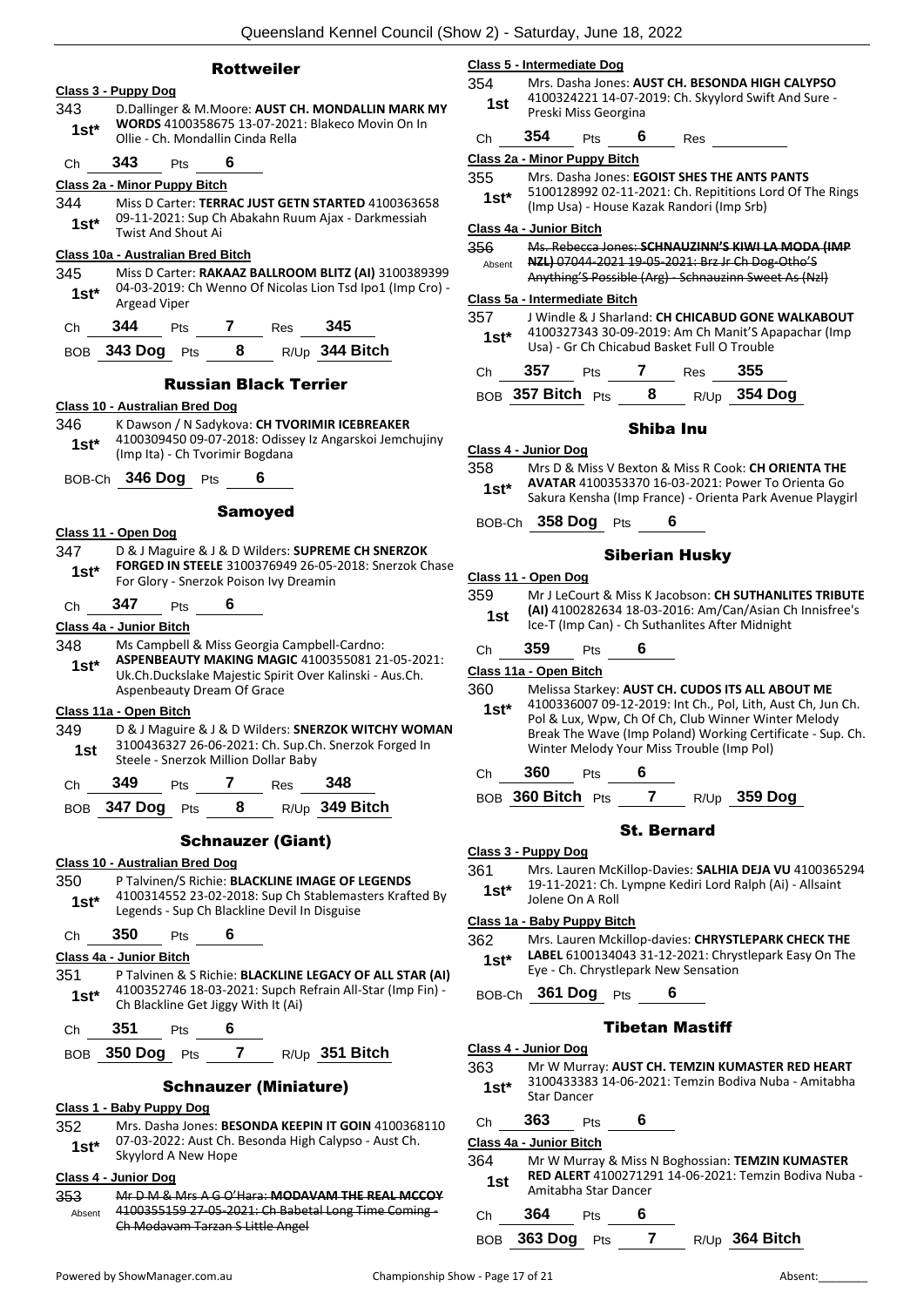### Group 6 - Specials

| Best<br>$P$ <sup>ts</sup> : 25 | 360                     | Siberian Husky<br>Melissa Starkey: Aust Ch. Cudos Its All About Me                     |
|--------------------------------|-------------------------|----------------------------------------------------------------------------------------|
| R/Up<br>Pts: 15                | 357                     | <b>Schnauzer (Miniature)</b><br>J Windle & J Sharland: Ch Chicabud Gone Walkabout      |
| Baby                           | 309.                    | <b>Bernese Mountain Dog</b><br>Mr M & Mrs B Eslick: Azzabern Sun Chaser                |
| Minor                          | 316                     | <b>Boxer</b><br>Michelle Thomas: Chelleason World Series                               |
| <b>Puppy</b>                   | 343<br><b>WORDS</b>     | Rottweiler<br>D.Dallinger & M.Moore: AUST CH. MONDALLIN MARK MY                        |
| Junior                         | 332                     | Dobermann<br>L Fabian & R Harnell: Wattavue Know A Trick Or Two                        |
| Inter                          | 357                     | <b>Schnauzer (Miniature)</b><br>I Windle & I Sharland: Ch Chicabud Gone Walkabout      |
| Aus Br                         | 340<br><b>Runs Deep</b> | <b>Portuguese Water Dog</b><br>Audrey Best, John Best: Aust Sup Gr Ch, Abwaj Our River |
| Open                           | 360                     | Siberian Husky<br>Melissa Starkey: Aust Ch. Cudos Its All About Me                     |

### Neuter

| <b>Best</b> | 315 | <b>Bernese Mountain Dog</b>                            |
|-------------|-----|--------------------------------------------------------|
| Pts: 6      |     | Mrs. Andrea Wilkinson: Aust Ch Polishdream Purple Rain |
| R/Up        |     |                                                        |

Finish Absent **6**

### Group 7 - Non-Sporting Group

### Mrs Kerrie McMahon (VIC)

Start Time:

#### Boston Terrier

- **Class 2 - Minor Puppy Dog**
- 365 Ms J Giles: **CHERISHEM GEORGEOUS GEORGE** 5100128520 16-10-2021: Ch Staromah Jack La Beau - Cherishem Sisters Gossip Absent

#### **Class 4 - Junior Dog**

- 366 Mr P & Mrs J Walsh: **KYPAJUKA CUT FROM A DIAMOND** 4100348924 14-01-2021: Ch Zareba He'S Got Swagger - **1st**\* 4100348924 14-01-2021: Ch 2a<br>Zareba Diamonds For The Lady
- Ch **366** Pts **6** Res

**Class 1a - Baby Puppy Bitch**

367 Kellie Poole: **KELJAMAR SWEET ABBEY GAIL** 4100368316 27-02-2022: Drumsare Hometown Hero - Bostonlakes Miz **1st**\* <sup>27-02-2022: Dru</sup><br>Grace Hazswaga

#### **Class 4a - Junior Bitch**

368 Joanne Mobley: **EXALTARE WICKED WAYS** 4100350747 15- 02-2021: Hymere A Star Is Born - Ch. Exaltare You Dont **1st**  $\frac{02-2021}{1}$  Hyper-

| Class 5a - Intermediate Bitch |                                                      |  |  |
|-------------------------------|------------------------------------------------------|--|--|
| 369                           | Donna Abbott: EXALTARE THE RESISTENCE 4100345727 11- |  |  |
| $1st*$                        | 11-2020: Hymere A Star Is Born - Ch Drumsara Padawan |  |  |
|                               | Tano                                                 |  |  |

#### **Class 10a - Australian Bred Bitch**

**Class 1 - Baby Puppy Dog**

370 Mrs M J Stewart: **DRUMSARA AMERICAN HONEY** 4100353410 01-04-2021: Ch Hymere A Star Is Born - Ch **1st**\* 4100333410 01-04-202

|             | <u>ZUI CDU TIUITICLUWIT UITI</u> |     |     |                                                                                                        |  |
|-------------|----------------------------------|-----|-----|--------------------------------------------------------------------------------------------------------|--|
| Ch          | 369                              | Pts | Res | 368                                                                                                    |  |
| <b>BOB</b>  | <b>366 Dog</b>                   | Pts |     | R/Up 369 Bitch                                                                                         |  |
|             | Class 18 - Neuter Dog            |     |     |                                                                                                        |  |
| 371         |                                  |     |     | Mr A J Phelan & Miss J M Young & Miss M Thomas: GR CH                                                  |  |
| $1st*$      |                                  |     |     | EXALTARE GO YOUR OWN WAY 4100233430 19-09-2013:<br>Gr Ch Zelos Boston Legal - Ch Bostonite Whale Rider |  |
| <b>BNOB</b> | <b>371 Dog</b>                   | Pts |     | R/Up-Res                                                                                               |  |

#### British Bulldog

|                | Class 1 - Baby Puppy Dog                                                                                                               |
|----------------|----------------------------------------------------------------------------------------------------------------------------------------|
| 372<br>$1st^*$ | Ms. Tricia Cumner: MAJESTUEUX GOD OF MISCHIEF<br>4100367701 21-02-2022: Majestueux Regiment Force -<br>Majestueux Es Delvin            |
| 373<br>2nd     | Ms. Tricia Cumner: MAJESTUEUX GOD OF THUNDER<br>4100368081 04-03-2022: Brigstock Starry Knight -<br>Majestueux Rumour Has It           |
|                | Class 3a - Puppy Bitch                                                                                                                 |
| 374            | Mrs T Albrecht & Mr L Samytowski & Mr J Oddi: ROBOCKY                                                                                  |
| $1st^*$        | <b>SUMMER OF LOVE AI 4100359825 26-08-2021: Uk Ch</b><br>Gongar King Henry Bulls (Imp Irl) - Ch Gladiatorbul<br>Colosseum Queen        |
|                | Class 5a - Intermediate Bitch                                                                                                          |
| 375.           | Mrs T Albrecht & Mr L Samytowski & Mr J Oddi: AUST CH                                                                                  |
| $1st^*$        | ROBOCKY CAMILLA WITH LOVE (AI) 4100337673 13-06-<br>2020: Uk Ch Gongar King Henry Bulls (Imp Irl) - Ch<br>Gladiatorbul Colosseum Queen |
|                | BOB-Ch 375 Bitch Pts<br>R/Up-Res 374 Bitch<br>7                                                                                        |
|                | Chow Chow                                                                                                                              |

**Class 3a - Puppy Bitch**

- 376 Ms. Tricia Cumner: **MAJESTUEUX SHAOLIN ZEN EMEI**
- 4100361526 17-09-2021: Malaboo Love Struck Romeo (Ai) Majestueux Madam Butterfly **1st\***
- BOB-Ch **376 Bitch** Pts **6**

#### **Dalmatian**

- **Class 1 - Baby Puppy Dog**
- 377 Deborah Raeburn: **DIMADAL EVERLASTING GIFT**
- 3100447326 28-02-2022: Ch. Telde First Special Envoy (Ai) Ch. Dimadal Wild With Dotz (Ai) **1st\***

#### **Class 3 - Puppy Dog**

378 Ms FEL Darling: **AUST CH PACEAWAY PRETTY AS A PICTURE** 4100361994 07-09-2021: Paceaway Pepper Jack - Sup Ch Paceaway Starz In The Sky Absent

#### **Class 4 - Junior Dog**

379 Mrs E Pickles: **ZAMASHOM MACKENZIE** 4100356572 04-07- 2021: Dimadal Takeover Target - Ch Zamashom Red Hot **1st**\* <sup>2021: Dimac<br>Rebel (Ai) Jc</sup>

Ch **379** Pts **6** Res

#### **Class 3a - Puppy Bitch**

- 380 Mrs E Pickles: **DIMADAL OLYMPIC ROSE (AI)** 3100435934 19-07-2021: Sup.Ch. Whytewood Jacks Journey To Oz (Ai)
	- **1St** 19-07-2021: Sup.Ch. Whytewood Jacks Journey To Ch Dimadal Wild With Dotz (Ai)
- 381 Ms FEL Darling: **PACEAWAY PRETTY IN PINK** 4100361991 07-09-2021: Paceaway Pepper Jack - Sup Ch Paceaway Starz **2nd** U<sub>1</sub> U<sub>1</sub> U<sub>2</sub> U<sub>2</sub> U<sub>2</sub> U<sub>2</sub>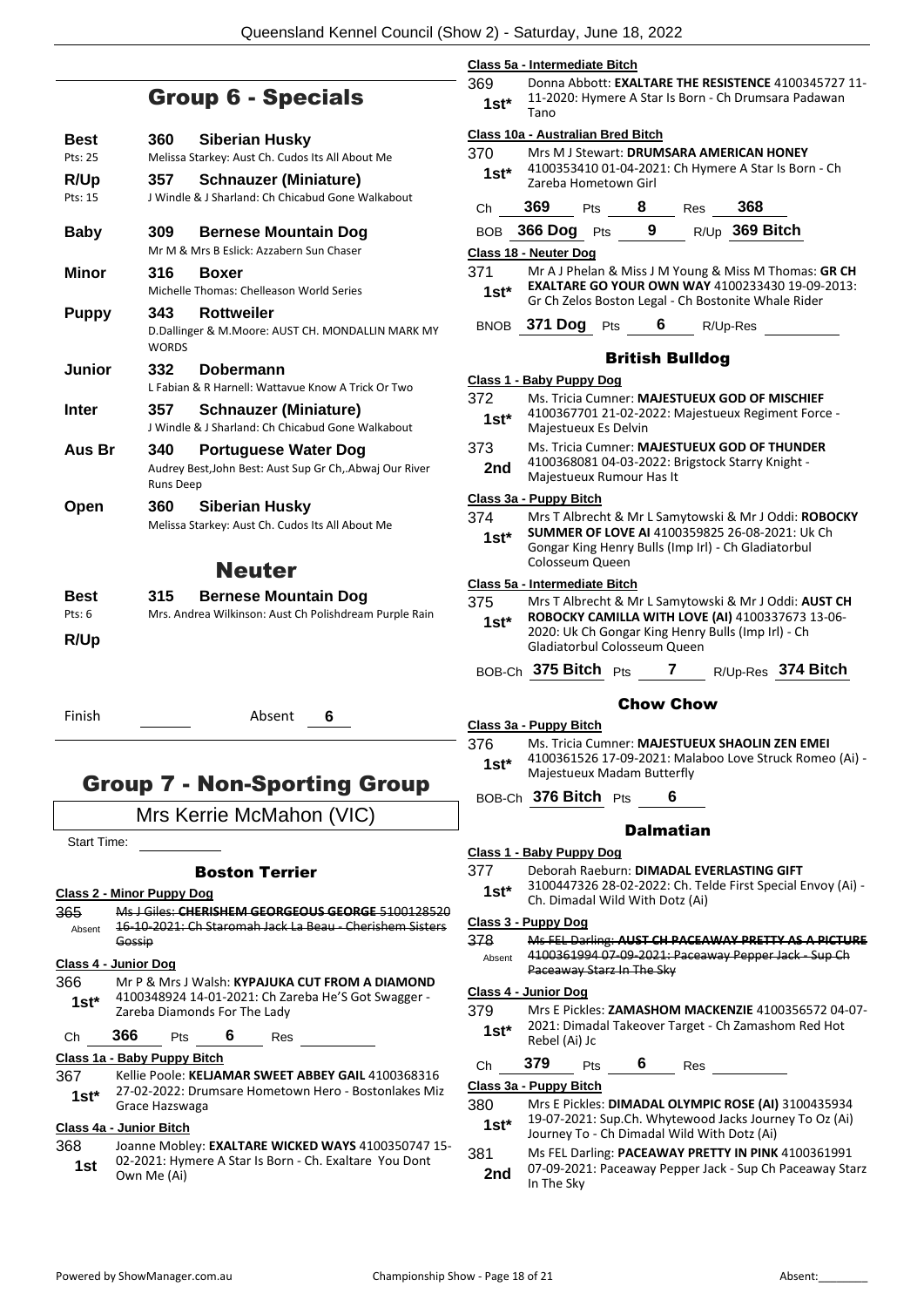#### **Class 5a - Intermediate Bitch**

| 382    | Ms FEL Darling: AUST CH PACEAWAY CANDY CANE           |
|--------|-------------------------------------------------------|
| Absent | 4100346933 21-11-2020: Paceaway Pepper Jack - Aust Ch |
|        | Paceaway Eye Candy                                    |
|        | Class 10a - Australian Bred Bitch                     |

| 383    | Michelle Little: AUST CH PACEAWAY WICKED WAYZ          |
|--------|--------------------------------------------------------|
| $1st*$ | 4100308571 21-06-2018: Sup Ch Paceaway Winter In Vegas |
|        | - Ch Paceaway Wicked Wingz                             |

| Ch | 383 | Pts | Res | 380 |
|----|-----|-----|-----|-----|
|    |     |     |     |     |

BOB **383 Bitch** Pts **9** R/Up **379 Dog**

- **Class 18a - Neuter Bitch**
- 384 Michelle Little: **AUST CH NEUT CH PACEAWAY SUMMER REIGNS** 4100314124 11-11-2018: Supreme Ch Paceaway Winter In Vegas - Ch Paceaway Top Fashion (Ai) **1st\***
- BNOB **384 Bitch** Pts **6** R/Up-Res

#### French Bulldog

#### **Class 1a - Baby Puppy Bitch**

- 385 Jenni bill: **MERALLA MISS DIOR** 4100368919 17-02-2022:
- Ch Meralla Dirty Deeds Meralla Fasten Your Seat Bolt At **1st**\* Ch Meralia<br>Boutique Ai

#### **Class 4a - Junior Bitch**

- 386 Mr Luke Samytowski & Mr Julian Oddi: **ODDSKI DIAMOND IN THE BUZZ** 4100352949 11-04-2021: Ch Abiaan Rocketeer Boy - Ch Hushan Miss De Ja Vu **1st\***
- BOB-Ch **386 Bitch** Pts **6**

#### German Spitz (Mittel)

#### **Class 18a - Neuter Bitch**

- 387 Mrs C Bunkum: **AUST CH/ AUST NEUTER CH SHERRAK KANDY KANE** 4100316158 26-12-2018: Madalkarang Donatello - Ch Mediaevalage Cinnamon Candy **1st\***
- BNOB **387 Bitch** Pts **6**

#### Great Dane

#### **Class 4 - Junior Dog**

- 388 M Westbrook & L Arrowsmith & J Audet: **KOCHAK**
- **DESTINED TO BE (AI)** 2100568595 05-06-2021: **1st\***
- Am.Ch.Honey Lanes Highlight (Usa) Ch. Kochak Bea Miles (Ai)
- BOB-Ch **388 Dog** Pts **6**

#### Japanese Spitz

#### **Class 5 - Intermediate Dog**

389 Jane Faulkner: **JONJAS EL NINO** 4100343236 12-09-2020: Mannerking Secret To Success - Jonjas Glamorous Yumi **1st\***

#### Ch **389** Pts **6**

#### **Class 2a - Minor Puppy Bitch**

- 390 Jane Faulkner: **MANNERKING MY YENNEFER AT JONJAS** 2100574837 26-10-2021: Ch Mannerking Bettr Than The 1st\* 2100574837 26-10-2021: Ch Mannerk<br>Rest - Mannerking Hollywood Legend
- Ch **390** Pts **6**
- BOB **389 Dog** Pts **7** R/Up **390 Bitch**

#### Keeshond

#### **Class 1 - Baby Puppy Dog**

- 391 Jane Faulkner: **JONJAS TABOO** 4100366881 03-01-2022: Can Ch & Aust Sup Ch Klompen's Dancing With Darcy (Imp
- **1st**\* Can Ch & Aust Sup Ch Klompen's D<br>Can) Aus Ch Jonjas Silver Shadow

#### **Class 4 - Junior Dog**

- 392 Tracey Parker and Liza Cassidy: **AUST CH RYMISKA** 
	- **BEWITCHED BODY N SOUL (AI)** 2100563988 07-04-2021: Am Ch Summerwind'S Time Keeper (Usa) - Sandstock Va Va Voom **1st\***

#### **Class 5 - Intermediate Dog**

393 Mr R B Stewart: **AUST CH NAWTIKEES ROGUE ONE** 2100526682 26-08-2019: Nawtikees In Likeflynn - Ryfrost Watch Out **1st\***

#### **Class 10 - Australian Bred Dog**

394 Tracie Pyzer: **CALIVALE BOLD PRINT** 2000792350 18-05- Absent 2019: Calivale Its Confidential - Calivale Easy On The Eye

BOB-Ch **393 Dog** Pts **7** R/Up-Res **392 Dog**

#### Lhasa Apso

#### **Class 3 - Puppy Dog**

395 Mrs Susan Mole: **MYIKYI EXTRA SMART** 4100362233 26-09- 2021: Noonameena Lukes Dream - Myikyi Sweet And Spicy **1st\***

### Ch **395** Pts **6**

#### **Class 2a - Minor Puppy Bitch**

396 Mrs B Beves & Miss N Estatheo: **ZALAND TOGETHER WE ARE ONE** 2100575226 25-11-2021: Sup Ch Zaland Bourne **1st\* ANE UNE 2100575220 25-11-2021.** Sup Cit Supremacy - Ch Zaland Step Aside Im Here

#### **Class 3a - Puppy Bitch**

- 397 Janene Clemence and Alison Brady: **SENGKYILA DAKINI MOON GODDESS** 4100358816 26-06-2021: Aust Sup Ch Neokarma Fonda Chicks - Aust Ch Sengkyila Dakini Dancer **1st** 398 Mrs D elms and Mrs L Hume: **JENNDE WILDEST FLIRT** 4100362845 15-10-2021: Ch Dilemma Veni Vici (Imp Hrv) - Sup Ch Elshamara Wildest Dreams Absent
	- Ch **396** Pts **7** Res **397**
- BOB **395 Dog** Pts **8** R/Up **396 Bitch**

#### Peruvian Hairless Dog (Med)

#### **Class 2a - Minor Puppy Bitch**

- 399 Mrs A Jarvis & Ms S Johnson: **XIOMA CHICAMA**
- 5100127791 05-10-2021: Artmac Gunslinger Valdessa Ima Hurricane No Award
- BOB-Ch Pts

#### Poodle (Standard)

#### **Class 2 - Minor Puppy Dog**

- 400 Mr Lance Wright & James Bennett: **VOILA RAISING THE STAKES (AI)** 4100363077 06-11-2021: Ch Voila Vanquish -
- **1st\*** STAKES (AI) 4100363077 06-11<br>Sup Ch Voila Raise An Eyebrow
- Ch **400** Pts **6**

#### **Class 2a - Minor Puppy Bitch**

- 401 L. Wright /D. James /J . Bennett: **VOILA RAISE YOUR GLASS (AI)** 4100363080 06-11-2021: Ch. Voila Vanquish - Sup.Ch. Voila Raise An Eyebrow **1st**
- Ch **401** Pts **6**
- BOB **400 Dog** Pts **7** R/Up **401 Bitch**

#### Poodle (Miniature)

#### **Class 4 - Junior Dog**

402 Mr B G BARTON: **CH MYFLAIR INDEED I CAN** 4100350560 27-01-2021: Ch Real Treasure Starring Monavia - Ch Myflair Voo Doo Devil In Black **1st**

#### Ch **402** Pts **6**

#### **Class 1a - Baby Puppy Bitch**

- 403 Miss Iris Silk: **TONKEI RAPT IN LASOIE** 4100368411 24-02-
	- 2022: Negresca Banjo Babe Tonkei Black Rosita **1st\***

#### **Class 3a - Puppy Bitch**

404 Mr J Wakefield: **MARONOIR STYLE N GRACE** 2100571774 Absent 13-09-2021: Negresca Style N Shadow - Byanda Lady Brown

- 
- 
-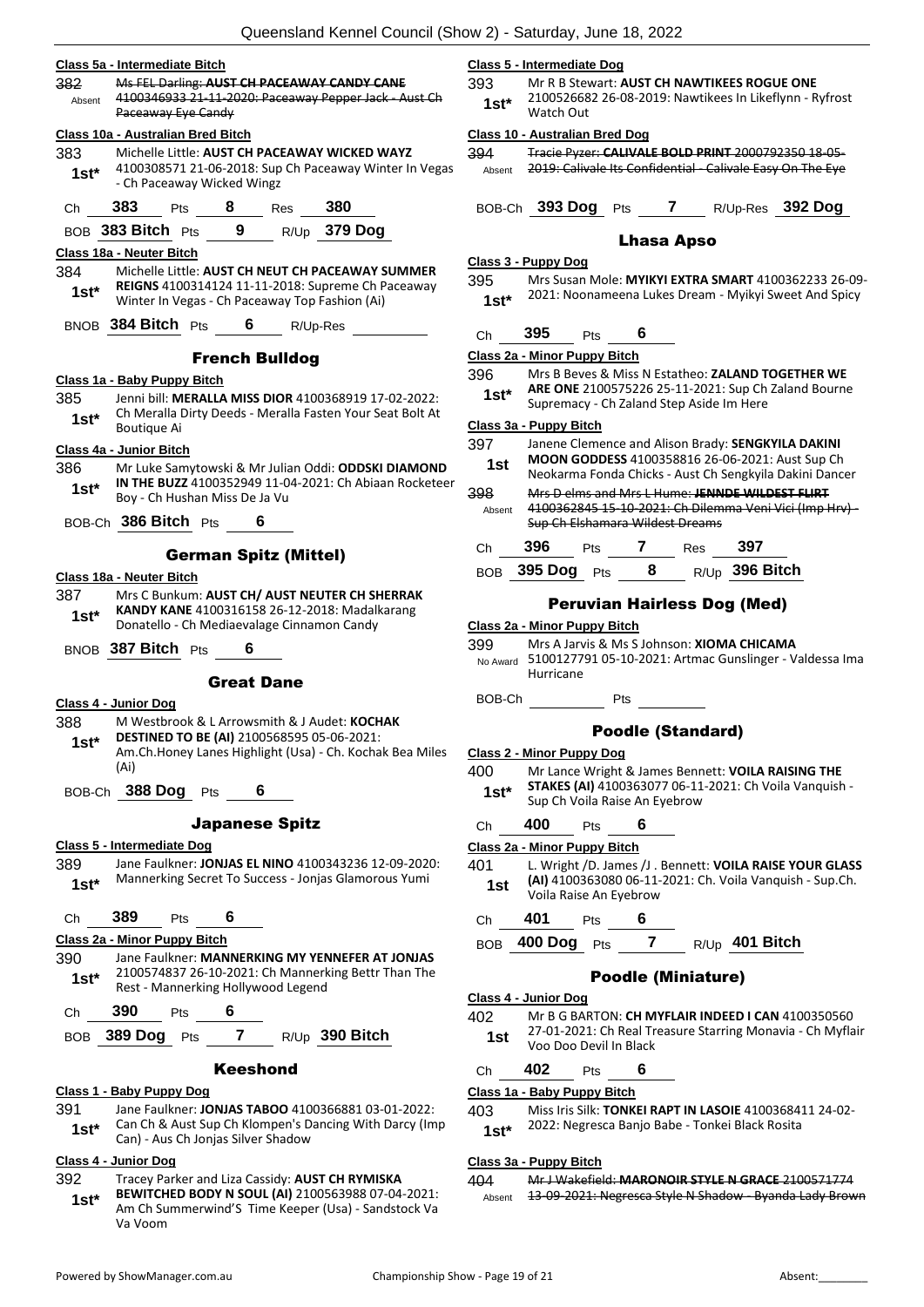| 405     | Class 4a - Junior Bitch<br>Mr James Bennett & Ms Kirri Jacobson: CH. DANRITH                                       | 415<br>Ch              | Pts<br>6                                 |
|---------|--------------------------------------------------------------------------------------------------------------------|------------------------|------------------------------------------|
| $1st*$  | BEACH PLEASE 4100351505 18-03-2021: Ch. Michandy                                                                   |                        | Class 10a - Australian Bred Bi           |
|         | Striking Midnight - Supreme Champion Danrith Say My<br>Name                                                        | 416.                   | S & B Lancey: TIBETC                     |
|         | 405                                                                                                                | $1$ st $^*$            | 2021: Catch The Win<br>Heres Lookin At U |
| Ch      |                                                                                                                    | 416<br>Ch              | <b>Pts</b><br>6 6                        |
|         | BOB 405 Bitch Pts 7 R/Up 402 Dog                                                                                   |                        | BOB 416 Bitch Pts                        |
| 406     | Class 18a - Neuter Bitch<br>Diane Craig: AUST CH ZIADA SECRET VOODOO MAGIC                                         |                        |                                          |
| $1st*$  | 4100293248 01-07-2017: End/Int/Ch Dechine Top Secret                                                               |                        |                                          |
|         | (Imk Uk) - Aust Ch Myflair Dangerous Liason                                                                        |                        | <b>Group 7</b>                           |
|         | BNOB 406 Bitch Pts 6 R/Up-Res                                                                                      |                        |                                          |
|         | Poodle (Toy)                                                                                                       | <b>Best</b><br>Pts: 25 | 386<br>Fren<br>Mr Luke Samytov           |
|         | Class 4 - Junior Dog                                                                                               |                        | the Buzz                                 |
| 407     | Diane Craig: AUST CH ZIADA WALK RIGHT BACK                                                                         | R/Up                   | 375<br><b>Britis</b>                     |
| Absent  | 4100361058 25-08-2021: Aust Ch Ziada Legendary Reign-                                                              | Pts: 15                | Mrs T Albrecht &                         |
|         | <b>Aust Ch Montaires Extra Smashing</b>                                                                            |                        | Robocky Camilla                          |
| Ch      | <b>Pts</b>                                                                                                         | <b>Baby</b>            | 385<br>Fren                              |
|         | Class 1a - Baby Puppy Bitch                                                                                        |                        | Jenni bill: Meralla                      |
| 408     | Mrs J Craig: ZIADA CAUGHT WITH A PARTY JOKER<br>4100366936 12-01-2022: Aust Ch Bellissima Zambucca -               | Minor                  | 400<br>Pood                              |
| $1st*$  | Aust Ch Ziada Caught Sipping Brandy                                                                                |                        | Mr Lance Wright                          |
|         | Class 10a - Australian Bred Bitch                                                                                  |                        | STAKES (AI)                              |
| 409     | Mrs D Randall: SILKYELK MAGICAL MOMENT 4100344835                                                                  | <b>Puppy</b>           | 395<br>Lhas                              |
| $1st*$  | 20-10-2020: Ch Silkyelk Stunning Mystery - Silkyelk Snow<br>Queem                                                  |                        | Mrs Susan Mole:                          |
| Ch      | 409<br>Pts $\overline{\mathbf{6}}$                                                                                 | Junior                 | 386<br>Fren                              |
|         |                                                                                                                    |                        | Mr Luke Samytov<br>the Buzz              |
|         | BOB 409 Bitch Pts 6<br>R/Up                                                                                        | <b>Inter</b>           | 375                                      |
|         | <b>Schipperke</b>                                                                                                  |                        | <b>Britis</b><br>Mrs T Albrecht &        |
|         | Class 11 - Open Dog                                                                                                |                        | Robocky Camilla                          |
| 410     | Mr. P. & Mrs. D. Comrie: AUST. SUPREME CH. SANLYN FIRE                                                             | Aus Br                 | <b>Shih</b><br>414                       |
| Absent  | <b>STORM (IMP. N.Z.)</b> 03446-2013 19-05-2013: N.Z. Supreme<br>Ch. & Am. Ch. Tumbleweed's On The Road Again (Imp. |                        | Mr. Jayden Brow                          |
|         | U.S.A.) N.Z. Ch. Sanlyn Black Diamond                                                                              | Open                   |                                          |
| Ch      | Pts                                                                                                                |                        |                                          |
|         | Class 2a - Minor Puppy Bitch                                                                                       |                        |                                          |
| 411     | Mrs Jayne Campbell: TANZAPAW MIDNIGHT MADNESS                                                                      |                        | N                                        |
| $1st^*$ | 4100364642 08-12-2021: Aus Ch Barchain Hits A Vote In<br>Time - Tanzapaw Magic In Motion                           |                        |                                          |
|         |                                                                                                                    | <b>Best</b><br>Pts: 9  | 387<br>Gern                              |
| 412     | Class 10a - Australian Bred Bitch<br>Mr. P. & Mrs. D. Comrie: AUST. CH. BREOGAN MAGIC                              |                        | Mrs C Bunkum: A<br>Kane                  |
| Absent  | <b>DREAMS</b> 2100469895 03-02-2017: Nz. Ch. Ch. Breogan Kiwi                                                      | R/Up                   | 406<br>Pood                              |
|         | Dreams - Ch. Bateauchien Jack Be Quick                                                                             |                        | Diane Craig: Aust                        |
| 413     | <b>Tanja Mcalister: TANZAPAW MAGIC IN MOTION</b><br>4100289754 16 04 2017: Gr Ch Pandec Free Spirit Ch             |                        |                                          |
| Absent  | Exmoor Raven Magic (Imp Nz)                                                                                        |                        |                                          |
| Ch      | 411<br>Pts 6 Res                                                                                                   | Finish                 |                                          |
|         | BOB 411 Bitch Pts 6 R/Up                                                                                           |                        |                                          |
|         |                                                                                                                    |                        |                                          |
|         | <b>Shih Tzu</b>                                                                                                    |                        |                                          |
|         | Class 10a - Australian Bred Bitch                                                                                  |                        |                                          |
| 414     | Mr. Jayden Brown: CH TZUAVE CAREFUL WAT U WITCH                                                                    |                        |                                          |

**FOR** 4100353031 04-05-2021: Oeshih Mission 1st\* FOR 4100353031 04-05-2021: Oeshih Missional Accomplished - Ch Oeshih Witchful Thinking

BOB-Ch **414 Bitch** Pts **6**

#### Tibetan Terrier

#### **Class 3 - Puppy Dog**

- 415 S & B Lancey: **SESUKAN CHASN SOME TAIL** 4100359789 04-
	- 08-2021: Gr Ch Sesukan Merrily Makn Waves Ch Sesukan
	- **1st**\* 08-2021: Gr Ch Se<br>Lhis Strippa Gram

|  | Class 10a - Australian Bred Bitch |  |
|--|-----------------------------------|--|
|  |                                   |  |

416 S & B Lancey: **TIBETOES KILLING TYME** 2100564722 16-05- 2021: Catch The Wind Erbosedition (Imp Svk) - Tibetoes okin At U

BOB **416 Bitch** Pts **7** R/Up **415 Dog**

### roup 7 - Specials

| Best<br>Pts: 25          | <b>French Bulldog</b><br>386<br>Mr Luke Samytowski & Mr Julian Oddi: ODDSKI Diamond in<br>the Buzz                       |
|--------------------------|--------------------------------------------------------------------------------------------------------------------------|
| R/Up<br>Pts: 15          | <b>British Bulldog</b><br>375<br>Mrs T Albrecht & Mr L Samytowski & Mr J Oddi: Aust Ch<br>Robocky Camilla with Love (AI) |
| <b>Baby</b>              | <b>French Bulldog</b><br>385<br>Jenni bill: Meralla miss dior                                                            |
| Minor                    | Poodle (Standard)<br>400<br>Mr Lance Wright & James Bennett: VOILA RAISING THE<br><b>STAKES (AI)</b>                     |
| <b>Puppy</b>             | Lhasa Apso<br>395<br>Mrs Susan Mole: MYIKYI EXTRA SMART                                                                  |
| Junior                   | 386<br><b>French Bulldog</b><br>Mr Luke Samytowski & Mr Julian Oddi: ODDSKI Diamond in<br>the Buzz                       |
| <b>Inter</b>             | 375<br><b>British Bulldog</b><br>Mrs T Albrecht & Mr L Samytowski & Mr J Oddi: Aust Ch<br>Robocky Camilla with Love (AI) |
| Aus Br                   | <b>Shih Tzu</b><br>414<br>Mr. Jayden Brown: Ch Tzuave Careful Wat U Witch For                                            |
| Open                     |                                                                                                                          |
|                          | <b>Neuter</b>                                                                                                            |
| Best<br>$P$ †c $\cdot$ 9 | German Spitz (Mittel)<br>387<br>Mrs C Bunkum: Aust Ch/ Aust Neuter Ch Sherrak Kandy                                      |

C Bunkum: Aust Ch/ Aust Neuter Ch Sherrak Kandy Kane **6** Poodle (Miniature) ne Craig: Aust Ch Ziada Secret Voodoo Magic

Absent **10**